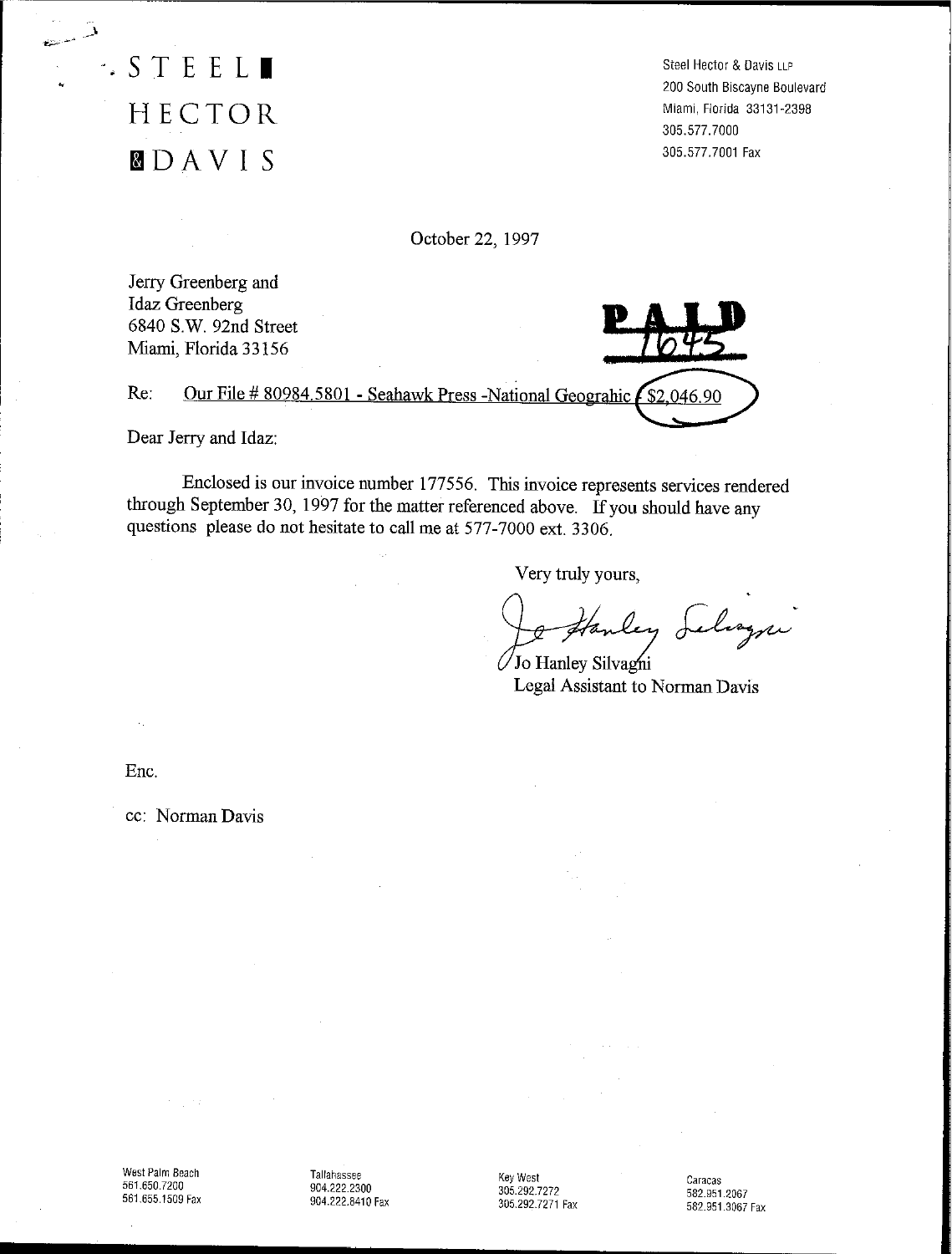$\bar{z}$ 

Fed. Tax Id. No. 590702089

Seahawk Press 6840 SW 92 Street Miami, FL 33156

October 16, 1997 Invoice 177556

Our File #80984.5801 National Geographic

For Services Through *09/30/97*

| <b>Date</b> | <b>Description</b>                                                                                                                                                                    |
|-------------|---------------------------------------------------------------------------------------------------------------------------------------------------------------------------------------|
| 09/09/97    | Telephone conference with J. Greenberg and I. Greenberg regarding Tasini case and<br>CD-Rom issues.<br><b>NORMAN DAVIS</b><br>.60                                                     |
| 09/10/97    | Computer search for articles on Tasini decision. Review of articles produced. Telephone<br>conference with J. Greenberg regarding litigation strategy.<br><b>NORMAN DAVIS</b><br>1.30 |
| 09/11/97    | Review of Dunn & Bradstreet reports on National Geographic Society, Micro Warehouse,<br>and Mindscape, Inc.<br><b>NORMAN DAVIS</b><br>.50                                             |
| 09/23/97    | Telephone conferences with J. Greenberg regarding CD-ROM disc and its contents.<br><b>NORMAN DAVIS</b><br>.40                                                                         |
| 09/24/97    | Telephone conferences with J. Greenberg and Fred Ward regarding compensation for<br>CD-ROMS.<br><b>NORMAN DAVIS</b><br>1.00                                                           |
| 09/25/97    | Telephone conference with J. Greenberg regarding litigation strategy.<br><b>NORMAN DAVIS</b><br>1.80                                                                                  |
| 09/26/97    | Preparation of meeting with J. Greenberg and I. Greenberg regarding litigation strategy.<br><b>NORMAN DAVIS</b><br>2.50                                                               |
| 09/26/97    | Legal research for Norman Davis.<br>KELLY L CUNNINGHAM, PARALEGAL<br>.30                                                                                                              |
|             | <b>Fees for legal services</b><br>\$1,969.20                                                                                                                                          |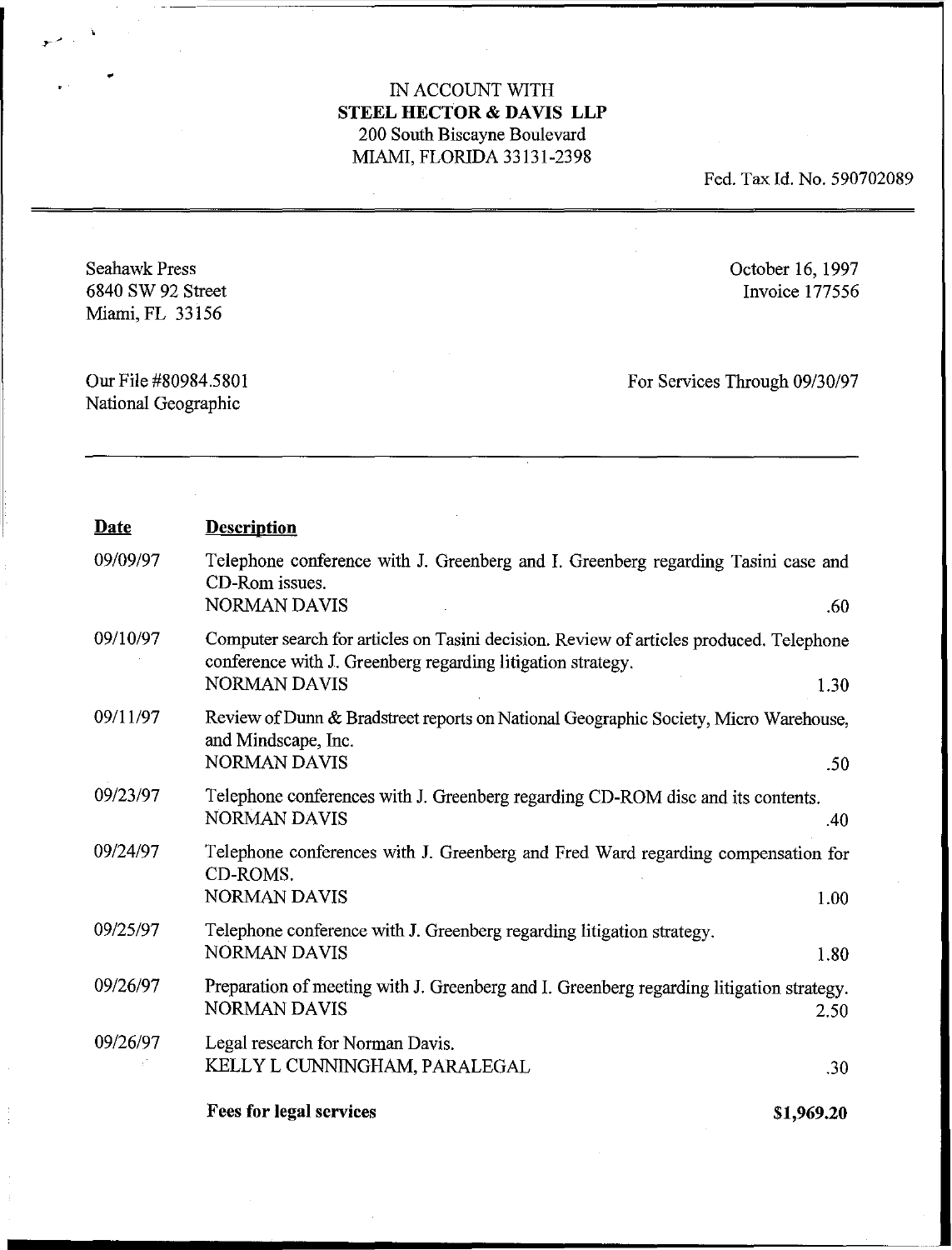#### $\pmb{\cdot}$ Seahawk Press

 $\overline{a}$ 

•

# **DISBURSEMENT SUMMARY**

| <b>Disbursements</b>                        |              | <b>Total</b> |
|---------------------------------------------|--------------|--------------|
| Photocopy Charges                           |              | 2.10         |
| <b>Computer Utilization Support Charges</b> |              | 75.60        |
|                                             | <b>Total</b> | \$<br>77.70  |
|                                             |              |              |

| <b>Total Amount of Fees and Costs this Invoice</b> | 2.046.90 |
|----------------------------------------------------|----------|
|                                                    |          |

BILL96/21724-1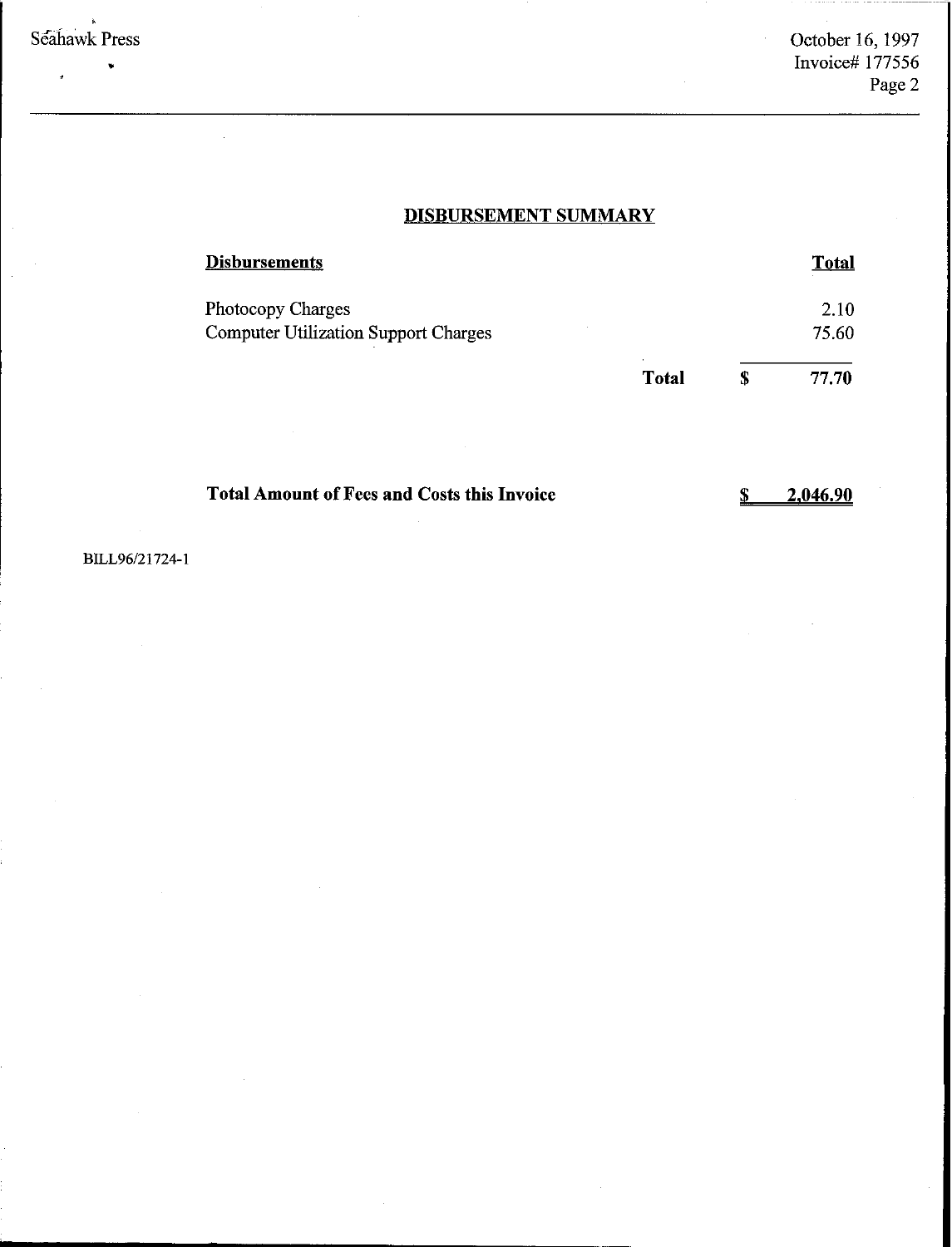**STEEL.** • HECTOR **IDAVIS**

Steel Hector & Davis LLP 200 South Biscayne Boulevard Miami, Florida 33131-2398 305.577.7000 305.577.7001 Fax

September 19, 1997

Jerry Greenberg and Idaz Greenberg 6840 S.w. 92nd Street Miami, Florida 33156

Re: Our File # 80984.5801 - Seahawk Press - National Geographic \$453.60

Dear Jerry and Idaz:

Enclosed is our invoice number 175702. This invoice represents services rendered through August 31, 1997 for the matter referenced above. If you should have any questions please do not hesitate to call me at 577-7000 ext. 3306.

Very truly yours,

Jo Hanley delvezni

Legal Assistant to Norman Davis

Ene.

cc: Norman Davis

Tallahassee 904.222.2300 904.222.8410 Fax

Key West 305.292.7272 305.292.7271 Fax

Caracas 582.9512067 582.951.3067 Fax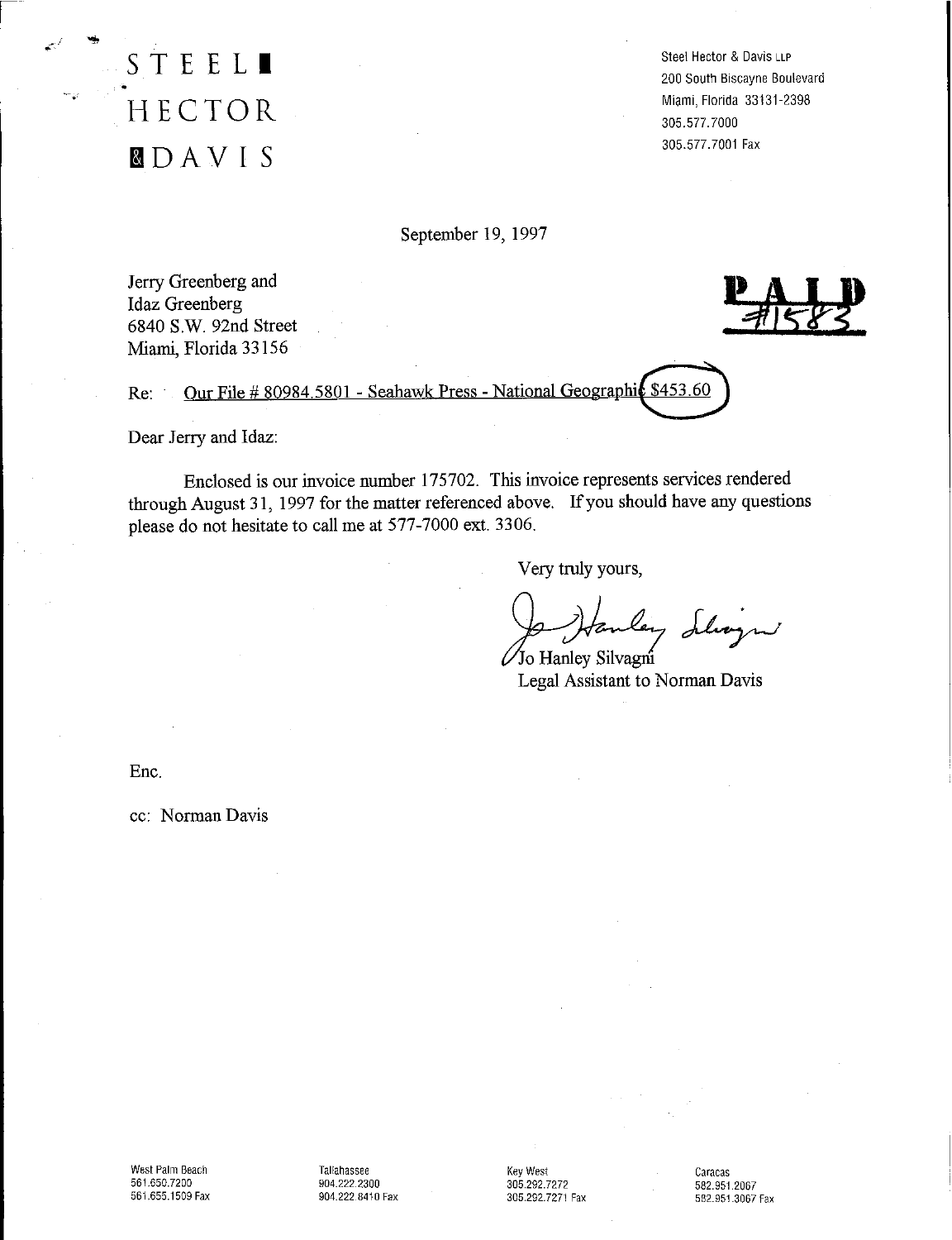Fed. Tax Id. No. 590702089

| <b>Seahawk Press</b><br>6840 SW 92 Street<br>Miami, FL 33156 |                                                                                                                                           |                               |               | September 18, 1997<br>Invoice 175702 |
|--------------------------------------------------------------|-------------------------------------------------------------------------------------------------------------------------------------------|-------------------------------|---------------|--------------------------------------|
| Our File #80984.5801<br>National Geographic                  |                                                                                                                                           | For Services Through 08/31/97 |               |                                      |
| <b>Date</b>                                                  | <b>Description</b>                                                                                                                        |                               |               |                                      |
| 08/15/97                                                     | Review and analysis of New York federal decision as to use of materials in CD-ROM and<br>other electronic formats.<br><b>NORMAN DAVIS</b> |                               |               | 1.20                                 |
| 08/18/97                                                     | Telephone conferences with J. Greenberg regarding strategy on pursuing infringement<br>action.                                            |                               |               |                                      |
|                                                              | <b>NORMAN DAVIS</b>                                                                                                                       |                               |               | .60                                  |
|                                                              | <b>Fees for legal services</b>                                                                                                            |                               |               | \$432.00                             |
|                                                              | <b>DISBURSEMENT SUMMARY</b>                                                                                                               |                               |               |                                      |
|                                                              | <b>Disbursements</b>                                                                                                                      |                               |               | <b>Total</b>                         |
|                                                              | Photocopy Charges                                                                                                                         |                               |               | 5.40                                 |
|                                                              | <b>Computer Utilization Support Charges</b>                                                                                               |                               |               | 16.20                                |
|                                                              |                                                                                                                                           | <b>Total</b>                  | <sup>\$</sup> | 21.60                                |

| <b>Total Amount of Fees and Costs this Invoice</b> | 453.60 |
|----------------------------------------------------|--------|
|----------------------------------------------------|--------|

BILL96/20404-1

.'

 $\frac{d^4}{2}$ 

 $\frac{d\vec{q}}{d}$ 

 $\lambda$ 

•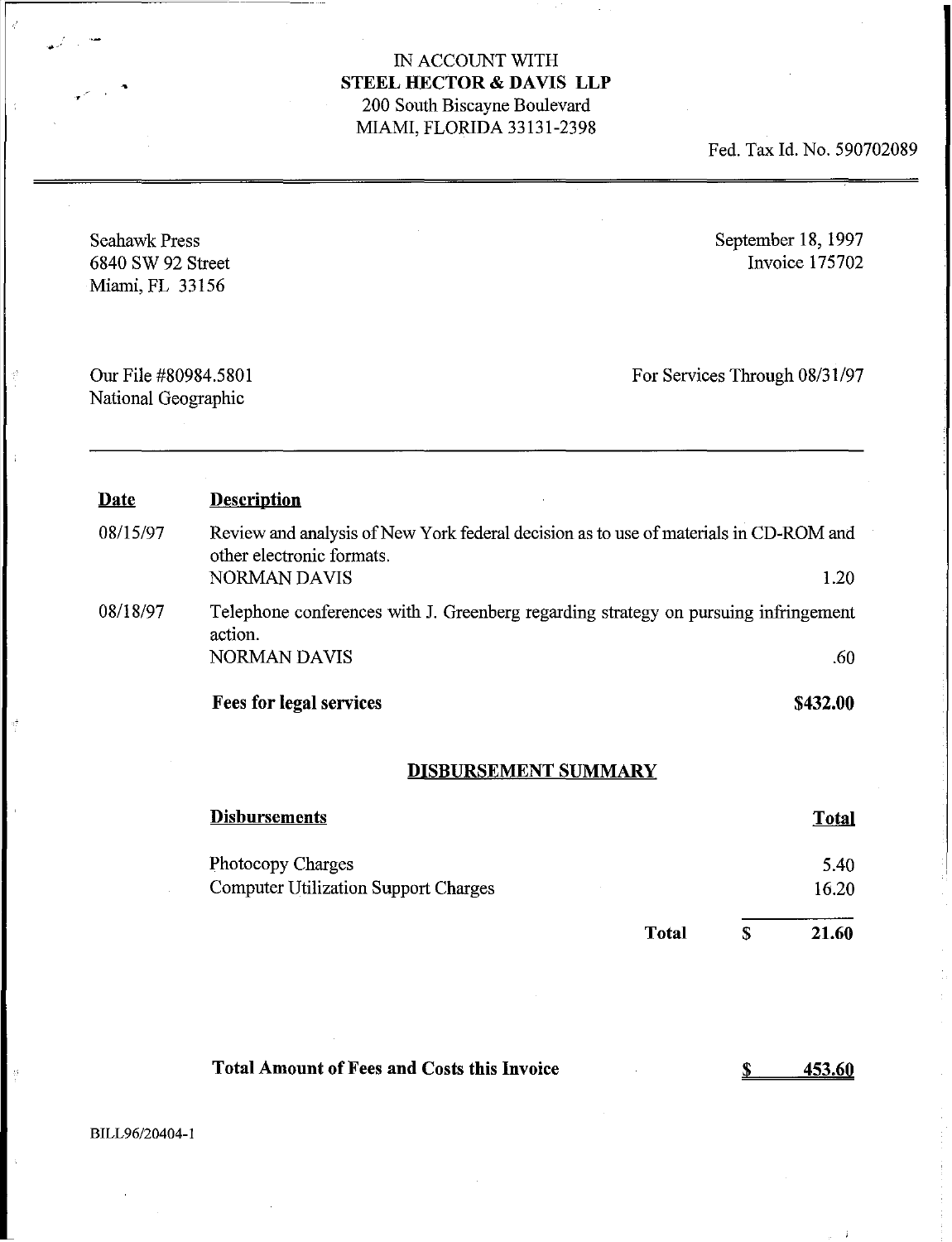# **STEEL.** HECTOR **&lDAVI S**

Steel Hector &. Davis LLP 200 South Biscayne Boulevard Miami, Florida 33131-2398 305.577.7000 305.577.7001 Fax

August 20, 1997

Jerry Greenberg and Idaz Greenberg 6840 S.w. 92nd Street Miami, Florida 33156

Re: Our File # 80984.5801 - Seahawk Press - National Geographic \$256.50

Dear Jerry and Idaz:

Enclosed is our invoice number 174035. This invoice represents services rendered through July 31, 1997 for the matter referenced above. If you should have any questions please do not hesitate to call me at 577-7000 ext. 3306.

Very truly yours,

⁄io Hanley Silvagni

Legal Assistant to Norman Davis

Ene.

cc: Norman Davis

Tallahassee 904.222.2300 904.222.8410 Fax

Key West 305.292.7272 305.292.7271 Fax Caracas 582.9512067 582.951.3067 Fax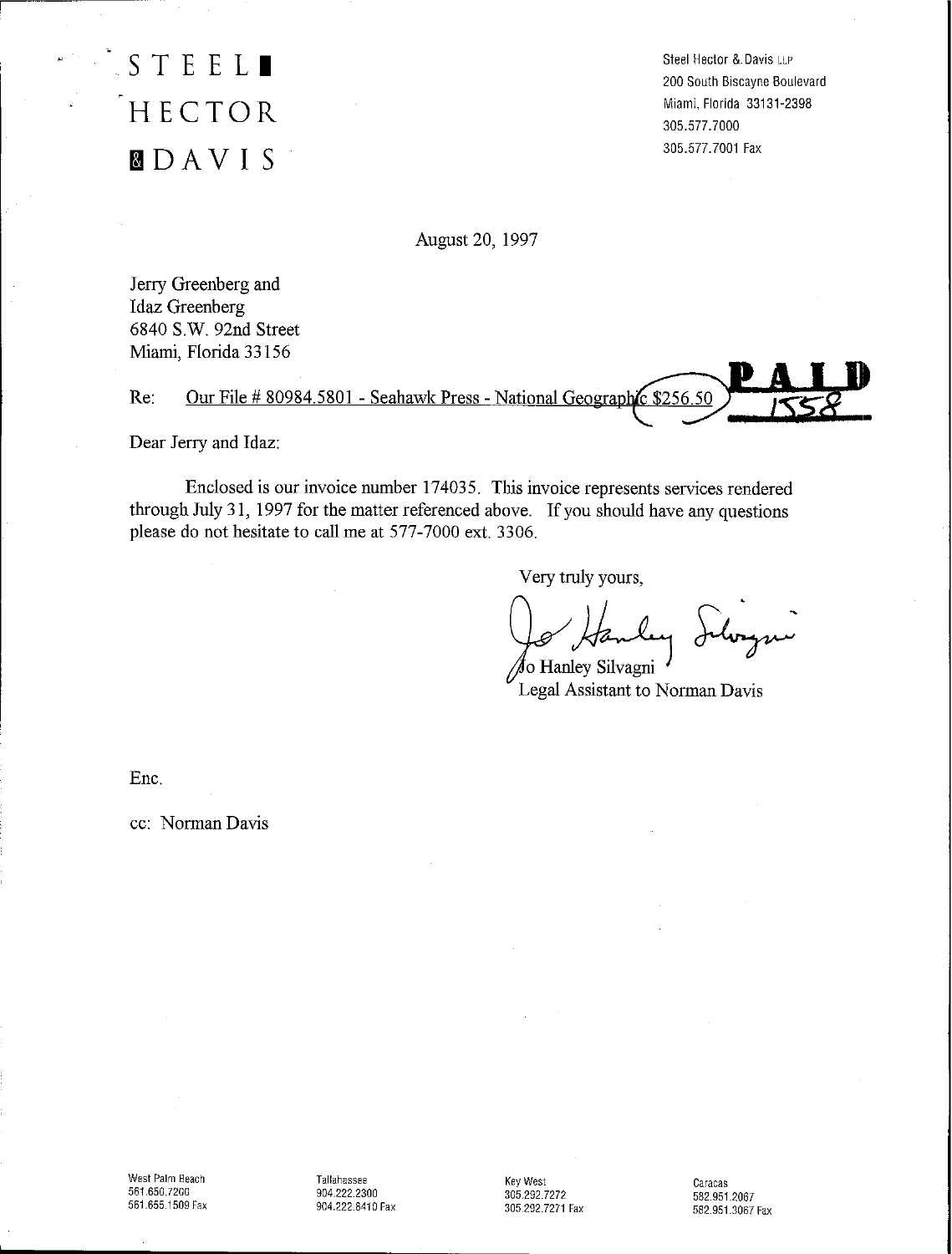r--~- - \_\_\_\_\_\_\_\_\_\_\_\_\_\_\_\_\_\_\_\_\_\_\_\_\_\_\_\_\_\_\_..• .. ..-- .. .. n \_

Fed. Tax Id. No. 590702089

| <b>Seahawk Press</b><br>6840 SW 92 Street<br>Miami, FL 33156 |                                                                                                                                                                                                                                                                                                      | July 22, 1997<br>Invoice 172425 |
|--------------------------------------------------------------|------------------------------------------------------------------------------------------------------------------------------------------------------------------------------------------------------------------------------------------------------------------------------------------------------|---------------------------------|
| Our File #80984.5801<br>National Geographic                  |                                                                                                                                                                                                                                                                                                      | For Services Through 06/30/97   |
| <b>Date</b>                                                  | <b>Description</b>                                                                                                                                                                                                                                                                                   |                                 |
| 06/02/97                                                     | Review of new CD-ROM materials provided by J. Greenberg. Review of Fred Ward<br>agreements. Telephone conferences with J. Greenberg. Letter to Suzanne McDowell<br>regarding exhibit. Telephone conference with Dan Carlinsky, and follow-up conference<br>with J. Greenberg.<br><b>NORMAN DAVIS</b> | 1.70                            |
| 06/03/97                                                     | Several telephone conferences with J. Greenberg regarding CD-Rom project.                                                                                                                                                                                                                            |                                 |
|                                                              | <b>NORMAN DAVIS</b>                                                                                                                                                                                                                                                                                  | 1.20                            |
| 06/05/97                                                     | Review of ASMP memorandum regarding CD-ROM project. Telephone conference with<br>I. Greenberg<br><b>NORMAN DAVIS</b>                                                                                                                                                                                 | .60                             |
| 06/11/97                                                     | Telephone conference with J. Greenberg regarding case-filing strategy.<br><b>NORMAN DAVIS</b>                                                                                                                                                                                                        | .30                             |
| 06/16/97                                                     | Telephone conference with J. Greenberg regarding CD-ROM project.<br><b>NORMAN DAVIS</b>                                                                                                                                                                                                              | .40                             |
| 06/17/97                                                     | Telephone conference with J. Greenberg regarding CD-ROM project.<br><b>NORMAN DAVIS</b>                                                                                                                                                                                                              | .20                             |
|                                                              | <b>Fees for legal services</b>                                                                                                                                                                                                                                                                       | \$1,056.00                      |

# DISBURSEMENT SUMMARY

| <b>Disbursements</b>                        |       | <b>Total</b> |
|---------------------------------------------|-------|--------------|
| Photocopy Charges                           |       | 1.20         |
| <b>Telecopy Charges</b>                     |       | 15.00        |
| <b>Computer Utilization Support Charges</b> |       | 39.60        |
|                                             |       |              |
|                                             | Total | 55.80        |

| Total Amount of Fees and Costs this Invoice <sup>1</sup> A I |  |
|--------------------------------------------------------------|--|
|                                                              |  |

BILL96/17880-1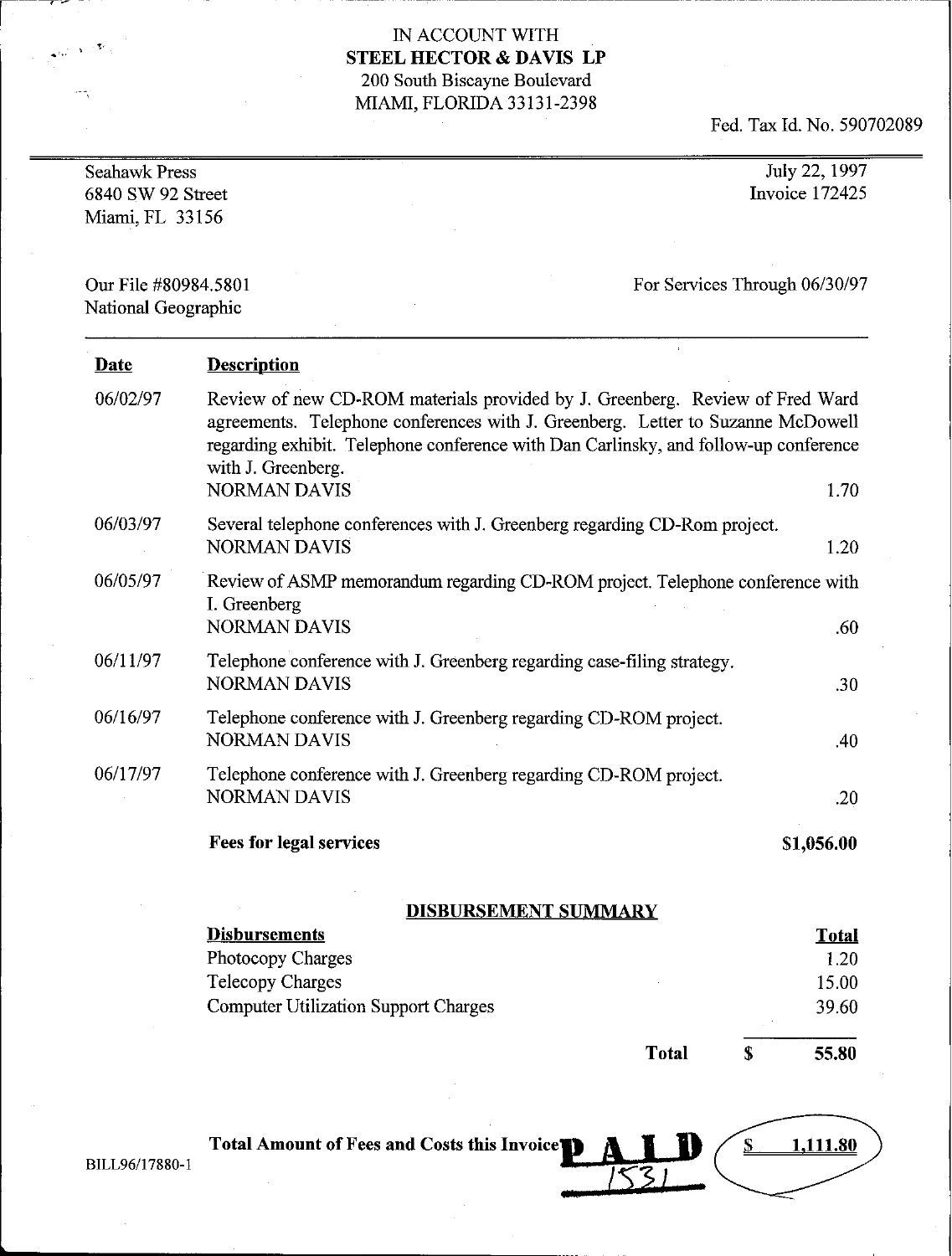STEEL. HECTOR **filDAVI S**

**Steel Hector & Davis** LLP 200 South Biscayne Boulevard Miami, Florida 33131-2398 305,577.7000 305,577.7001 Fax

June 30, 1997

Jerry Greenberg and Idaz Greenberg 6840 s.w. 92nd Street Miami, Florida 33156



Re: Our File # 80984.5801 - Seahawk Press - National Geographic \$731.12

Dear Jerry and Idaz:

Enclosed is our invoice number 171183, This invoice represents services rendered through May 31, 1997 for the matter referenced above. If you should have any questions please do not hesitate to call me at 577-7000 ext, 3306,

Very truly yours,

Jo Hanley Silvagni Legal Assistant

Ene,

cc: Norman Davis

Tallahassee 904,2222300 904.222.8410 Fax

Key West 305.292.7272 305.292.7271 Fax

Caracas 5829512067 582.951.3067 Fax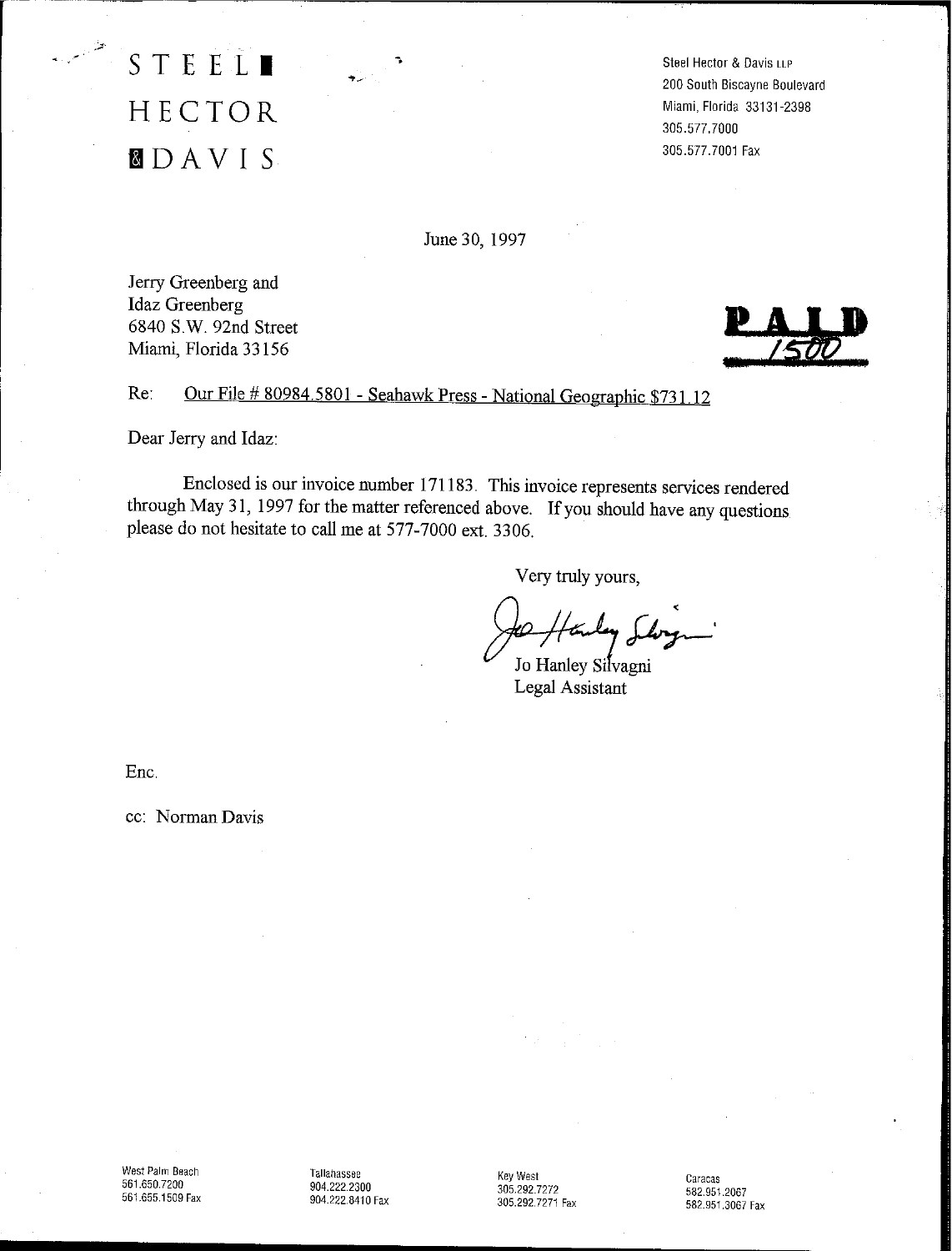# $\,$  IN ACCOUNT WITH  $\,$  STEEL HECTOR & DAVIS LLP IN ACCOUNT WITH<br>**STEEL HECTOR & DAVIS LLP**<br>200 South Biscayne Boulevard MIAMI, FLORIDA 33131-2398

Fed. Tax Id. No. 590702089

| Our File #80984.5801<br>For Services Through 05/31/97                                                                                                         |
|---------------------------------------------------------------------------------------------------------------------------------------------------------------|
| National Geographic                                                                                                                                           |
| <b>Description</b><br><b>Date</b>                                                                                                                             |
| 05/12/97<br>Telephone conferences with J. Greenberg and Fred Ward regarding CD-Rom project.<br><b>NORMAN DAVIS</b><br>1.00                                    |
| 05/21/97<br>Telephone conferences with J. Greenberg. Review of materials regarding total clearance.<br><b>NORMAN DAVIS</b><br>.40                             |
| 05/27/97<br>Review of legal materials sent by J. Greenberg regarding CD-ROM project. Telephone<br>conference with J. Greenberg.<br><b>NORMAN DAVIS</b><br>.60 |
| 05/28/97<br>Telephone conferences with J. Greenberg regarding "white paper" letter from National<br>Geographic Society.<br><b>NORMAN DAVIS</b><br>.60         |
| 05/30/97<br>Telephone conference with J. Greenberg regarding CD-ROM project.<br><b>NORMAN DAVIS</b><br>.30                                                    |
| <b>Fees for legal services</b><br>\$696.00                                                                                                                    |
| <b>DISBURSEMENT SUMMARY</b>                                                                                                                                   |
| <b>Disbursements</b><br><b>Total</b>                                                                                                                          |
| Photocopy Charges<br>7.02                                                                                                                                     |
| <b>Telecopy Charges</b><br>2.00<br><b>Computer Utilization Support Charges</b><br>26.10                                                                       |
| <b>Total</b><br>\$<br>35.12                                                                                                                                   |

# **Total Amount** ofFees **and Costs this Invoice**

**731.11**

BILL96/16961-1

•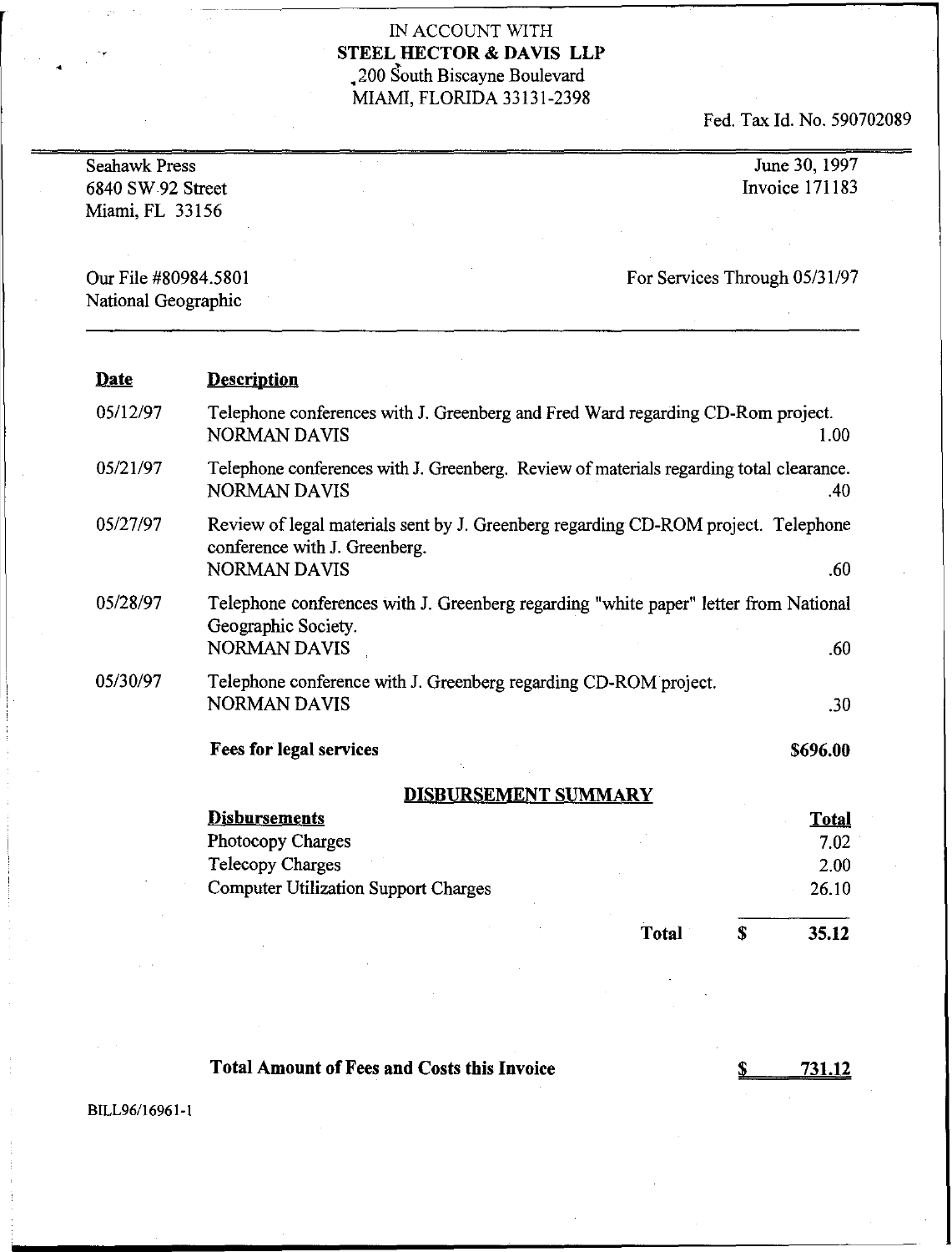Fed. Tax Id. No. 590702089

Seahawk Press 6840 SW 92 Street Miami, FL 33156

• >

May 13,1997 Invoice 168708

Our File #80984.5801 National Geographic

For Services Through 04/30/97

| <b>Date</b> | <b>Description</b>                                                                                                                                                                                                                               |            |
|-------------|--------------------------------------------------------------------------------------------------------------------------------------------------------------------------------------------------------------------------------------------------|------------|
| 04/02/97    | Telephone conference with J. Greenberg regarding Society plans for future photographic<br>projects.<br><b>NORMAN DAVIS</b>                                                                                                                       | .40        |
| 04/11/97    | Telephone conference with J. Greenberg regarding CD-ROM project.<br><b>NORMAN DAVIS</b>                                                                                                                                                          | .40        |
| 04/14/97    | Telephone conferences with I. Greenberg and J. Greenberg regarding collective works<br>doctrine in copyright law, and litigation strategies.<br><b>NORMAN DAVIS</b>                                                                              | .70        |
| 04/18/97    | Review of Society's response letter to Greenbergs' demand letter. Telephone conferences<br>with J. Greenberg and I. Greenberg.<br><b>NORMAN DAVIS</b>                                                                                            | 1.70       |
| 04/22/97    | Meeting with J. Greenberg and I. Greenberg regarding response to McDowell letter.<br>Response letter to Suzanne McDowell Legal research. Telephone conference with Fred<br>Ward. Telephone conferences with J. Greenberg.<br><b>NORMAN DAVIS</b> | 4.00       |
| 04/23/97    | Numerous telephone conferences with J. Greenberg and I. Greenberg regarding Society's<br>response. Revisions to letter to Suzanne McDowell. Legal research on various issues.<br><b>NORMAN DAVIS</b>                                             | 3.70       |
| 04/30/97    | Review of Pickerell letter and telephone conference with J. Greenberg regarding CD-ROM<br>project.<br><b>NORMAN DAVIS</b>                                                                                                                        | .60        |
|             | <b>Fees for legal services</b>                                                                                                                                                                                                                   | \$2,760.00 |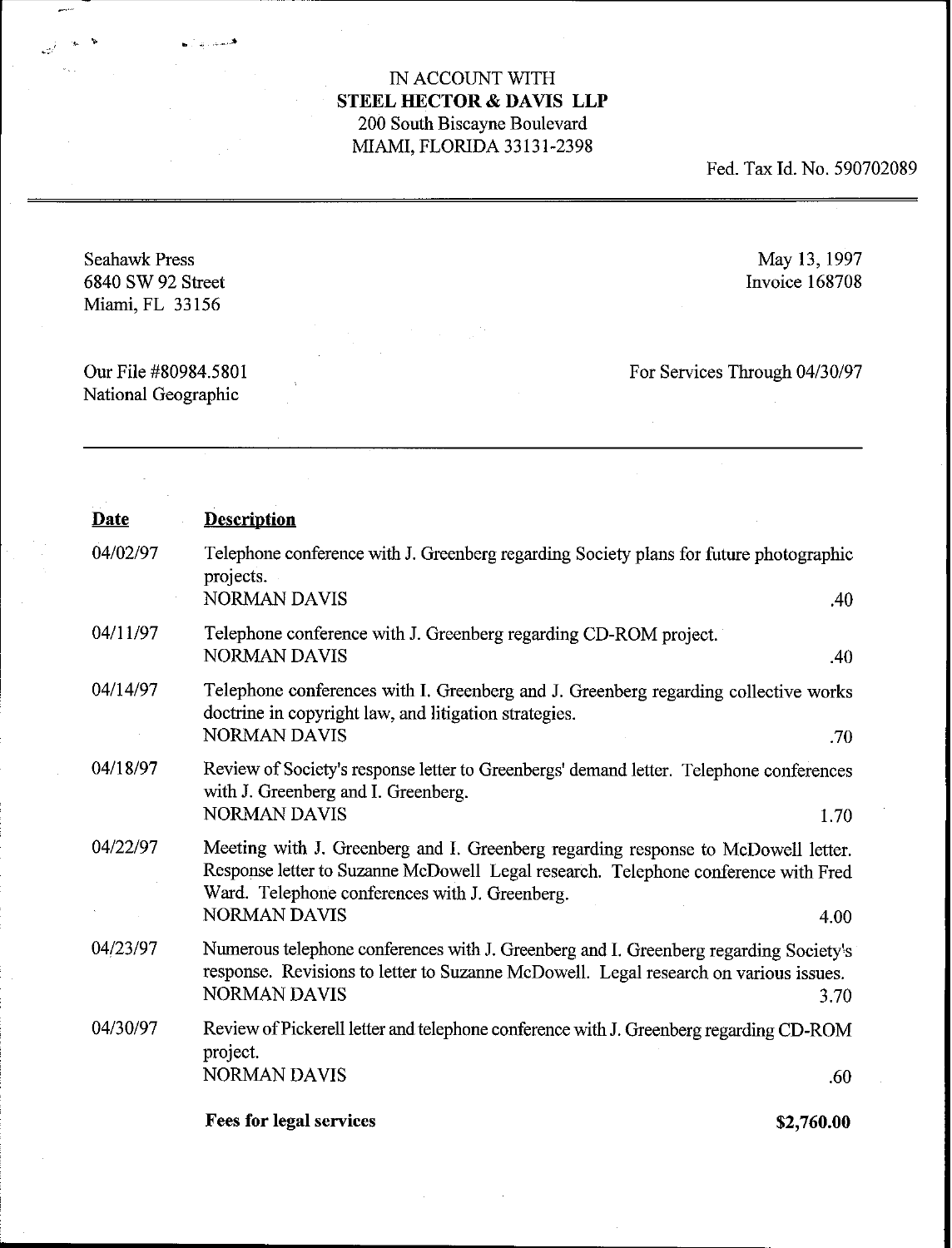# **DISBURSEMENT SUMMARY**

| <b>Disbursements</b>                        |              | <b>Total</b> |
|---------------------------------------------|--------------|--------------|
| Photocopy Charges                           |              | 3.60         |
| <b>Telecopy Charges</b>                     |              | 35.00        |
| <b>Computer Utilization Support Charges</b> |              | 103.50       |
|                                             | <b>Total</b> | \$<br>142.10 |

**Total Amount of Fees and Costs this Invoice**



BILL96/15048-1

 $\hat{\boldsymbol{\beta}}$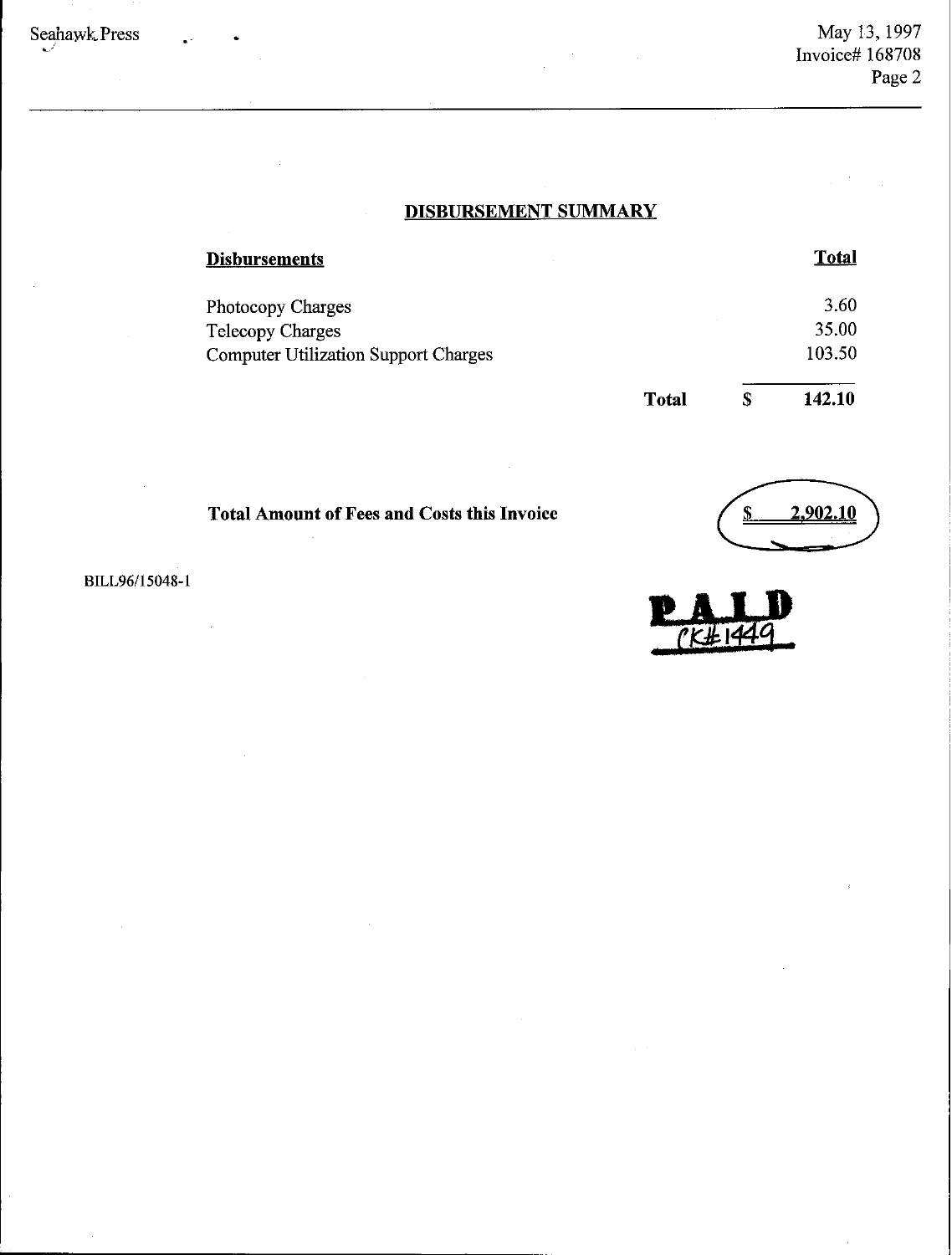. .<br>. . <u>. .</u> . . **STEEL.** HECTOR **&lDAVI S**

Steel Hector & Davis LLP 200 South Biscayne Boulevard Miami, Florida 33131-2398 305.577. 7000 305.577.7001 Fax

May 23, 1997

Jerry Greenberg and Idaz Greenberg 6840 S.w. 92nd Street Miami, Florida 33156

Re: Our File # 80984.580 I - Seabawk Press - National Geographic

Dear Jerry and Idaz:

Enclosed is our invoice number 168708. This invoice represents services rendered through April 30, 1997 for the matter referenced above. If you should have any questions please do not hesitate to call me at 577-7000 ext. 3306.

Very truly yours,

Josephenley Silings

Legal Assistant

Enc.

cc: Norman Davis

Tallahassee 904.222.2300 904.222.8410 Fax Key West 305.292.7272 305.292.7271 Fax Caracas 5829512067 582.951,3067 Fax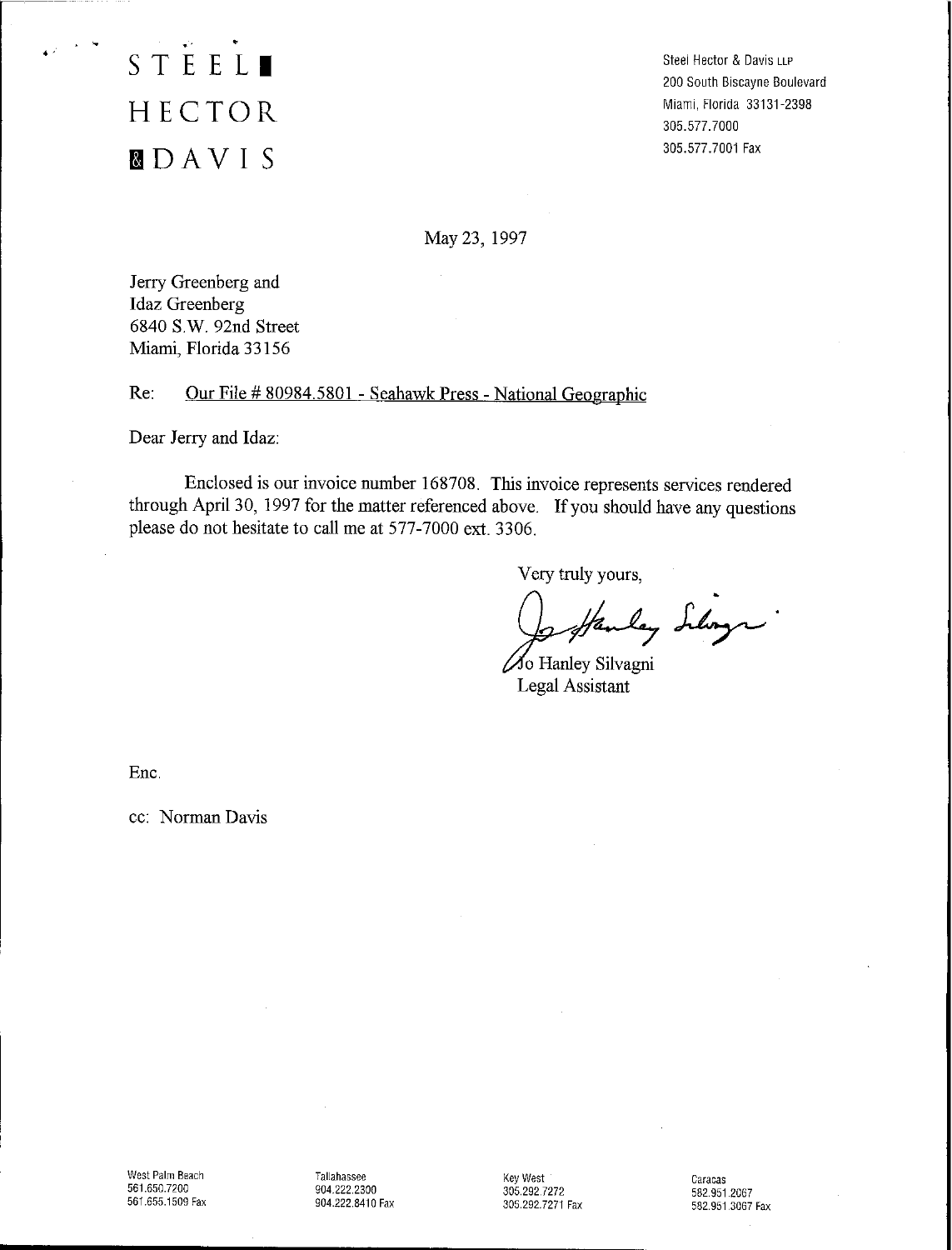Fed. TaxId.No.590702089

| <b>Seahawk Press</b><br>6840 SW 92 Street<br>Miami, FL 33156 |                                                                                                                                                                                                   | March 13, 1997<br>Invoice 165062 |  |
|--------------------------------------------------------------|---------------------------------------------------------------------------------------------------------------------------------------------------------------------------------------------------|----------------------------------|--|
| Our File #80984.5801<br>National Geographic                  |                                                                                                                                                                                                   | For Services Through 02/28/97    |  |
| <b>Date</b>                                                  | <b>Description</b>                                                                                                                                                                                |                                  |  |
| 02/05/97                                                     | Preparation of letter to Geographic Society.<br><b>NORMAN DAVIS</b>                                                                                                                               | 1.50                             |  |
| 02/06/97                                                     | Preparation of letter to National Geographic Society regarding Educational Insights<br>material. Several telephone conferences with J. Greenberg and I. Greenberg.<br><b>NORMAN DAVIS</b><br>3.00 |                                  |  |
| 02/12/97                                                     | Review of all National Geographic Society materials for meeting with J. Greenberg.<br><b>NORMAN DAVIS</b>                                                                                         | 1.00                             |  |
| 02/13/97                                                     | Meeting with J. Greenberg and I. Greenberg regarding National Geographic Society<br>matter. Preparation of composite demand letter to Society.<br><b>NORMAN DAVIS</b>                             | 8.00                             |  |
| 02/14/97                                                     | Completion of draft letter to National Geographic Society. Telephone conferences with<br>J. Greenberg and I. Greenberg.<br><b>NORMAN DAVIS</b>                                                    | 2.40                             |  |
| 02/19/97                                                     | Meeting with J. Greenberg regarding National Geographic exhibits.<br><b>NORMAN DAVIS</b>                                                                                                          | 1.70                             |  |
|                                                              | <b>Fees for legal services</b>                                                                                                                                                                    | \$4,224.00                       |  |
|                                                              | <b>DISBURSEMENT SUMMARY</b>                                                                                                                                                                       |                                  |  |
|                                                              | <b>Disbursements</b>                                                                                                                                                                              | <b>Total</b>                     |  |
|                                                              | Photocopy Charges                                                                                                                                                                                 | 2.10                             |  |
|                                                              | <b>Telecopy Charges</b><br><b>Computer Utilization Support Charges</b>                                                                                                                            | 27.00<br>158.40                  |  |
|                                                              |                                                                                                                                                                                                   |                                  |  |
|                                                              | <b>Total</b>                                                                                                                                                                                      | 187.50<br>S                      |  |

Total Amount of Fees and Costs this Invoice

\$ 4,411.50

BILL96/12443-1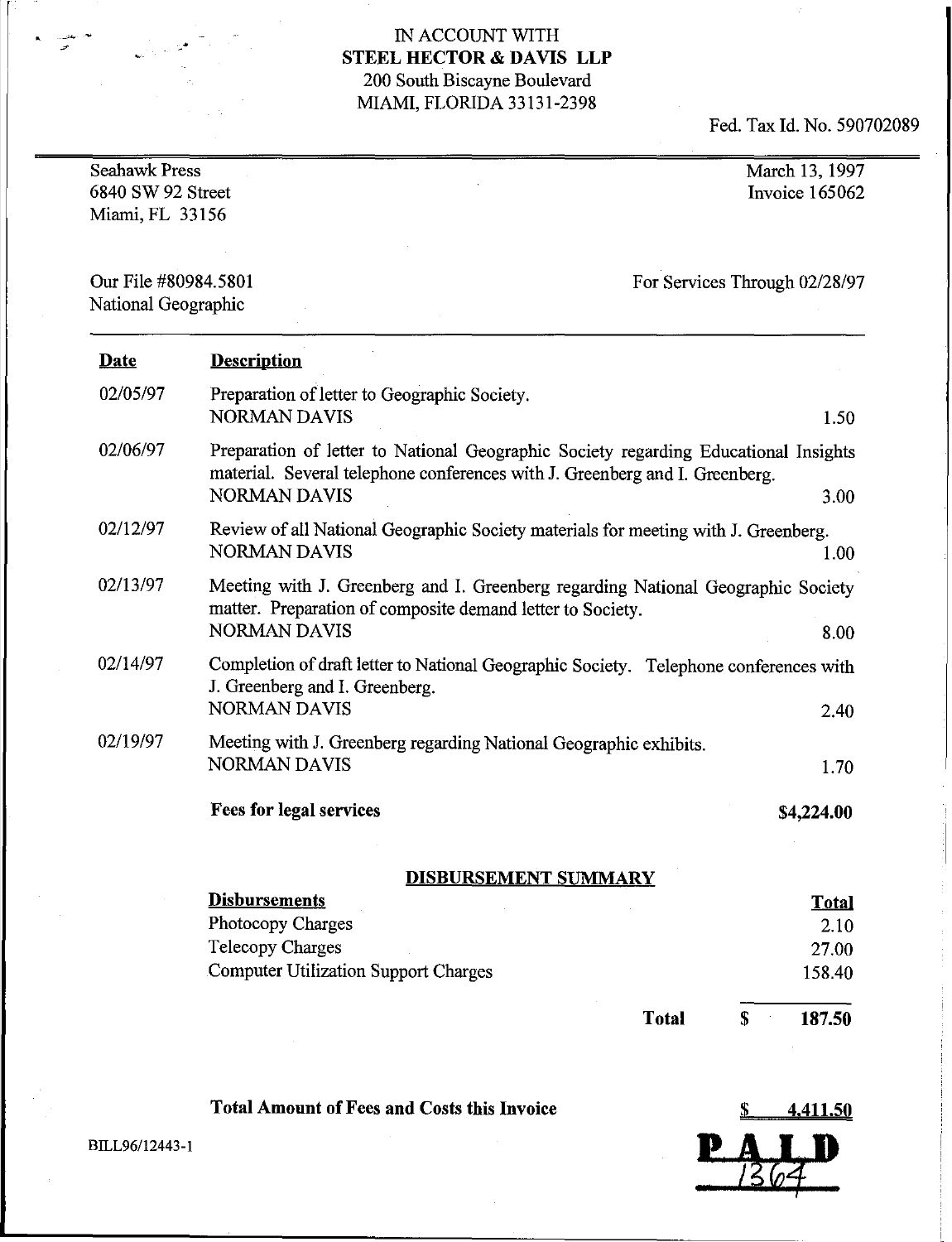# • **STEEL.** HECTOR **flDAVI S**

Steel Hector & Davis LLP 200 South Biscayne Boulevard Miami, Florida 33131-2398 305,577. 7000 305,577.7001 Fax

March 24, 1997

Jerry Greenberg and Idaz Greenberg 6840 s.w. 92nd Street Miami, Florida 33156

Re: Our File  $\#$  80984,5801 - Seahawk Press - National Geographic

Dear Jerry and Idaz:

Enclosed is our invoice number 165062, This invoice represents costs and services rendered through February 28, 1997 for the matter referenced above. If you should have any questions, please do not hesitate to call me at 577-7000 ext, 3306.

Very truly yours,

Marley Silvagni

Legal Assistant

Ene.

cc: Norman Davis

Tallahassee 904.222.2300 904.222.8410 Fax Key West 305.292.7272 *305.292.7271* Fax Caracas 582.951.4105 582.951.4106 Fax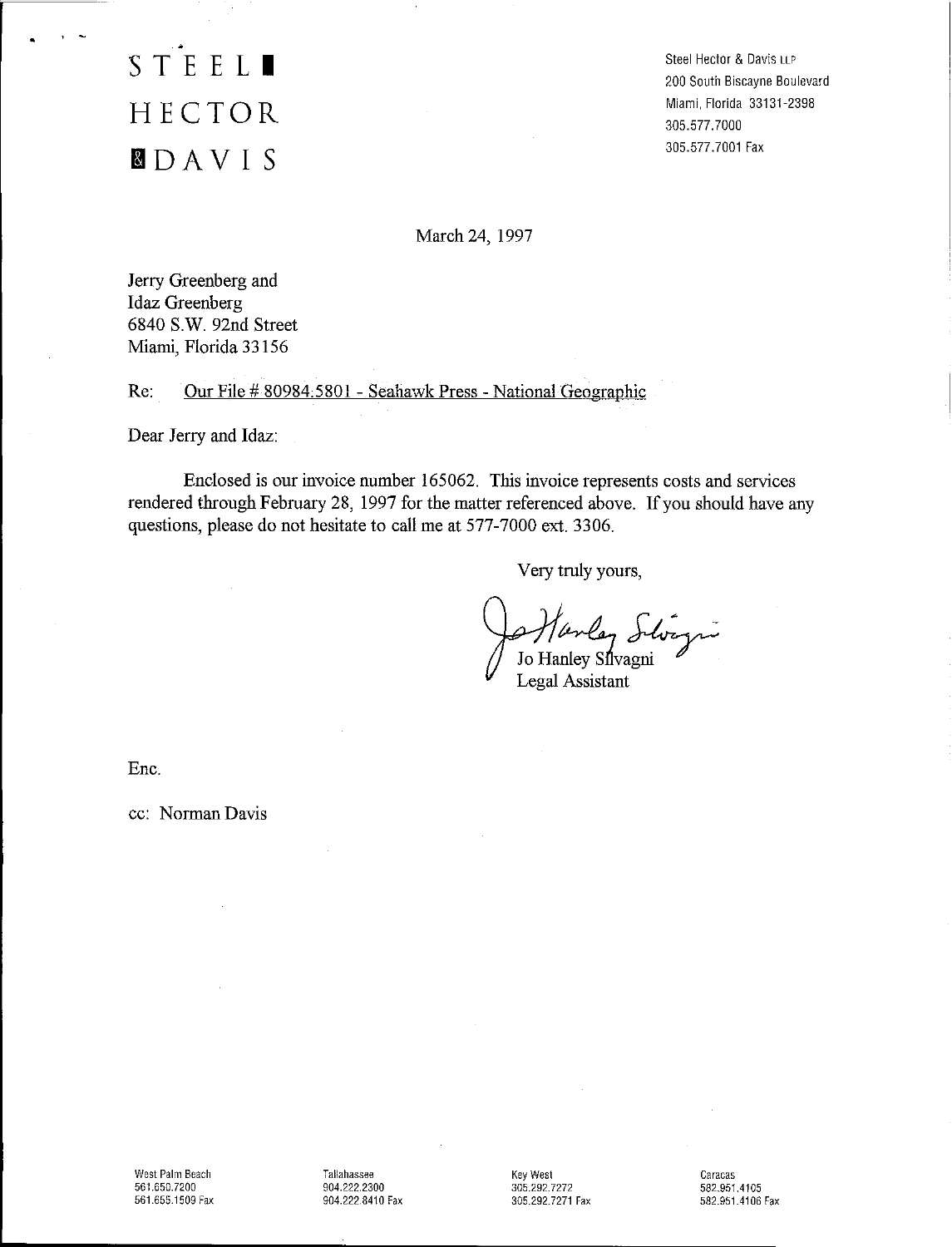#### STEEL HECTOR & DAVIS LLP

200 South Biscayne Boulevard Miami, FL 33131-2398 (305) 577-7000

west Palm Beach Tallahassee (407) 650-7200 (904) 222-2300

#### STATEMENT OF ACCOUNT AS OF 04/04/97

Jerry Greenberg Seahawk Press 6840 SW 92 Street Miami, FL 33156 Client #: 80984 Our File #: 80984.962 General Date Bill<br>Primered Number Rendered 01/27/97 161658<br>03/27/97 165060 03/27/97 Amount Billed 2,685.21 1,709.02 Total Received 2,437.10- 0.00 Balance Due 248.11 1,709.02 Balance due this statement . \$1,957.13 **=============** Aging Periods CURRENT 1709.02 31 TO 60 .00 61 TO 90 248.11 91 AND OVER .00 Please return this statement with your payment for proper credit

to your account. If payment has been made, please accept our thanks.<br>  $\theta_1^{\text{PRL}}$ <br>  $\theta_2^{\text{PRL}}$ <br>  $\theta_3^{\text{PRL}}$ <br>  $\theta_4^{\text{PRL}}$ <br>  $\theta_5^{\text{PRL}}$ <br>  $\theta_6^{\text{PRL}}$ <br>  $\theta_7^{\text{PRL}}$ <br>  $\theta_8^{\text{PRL}}$ <br>  $\theta_7^{\text{PRL}}$ <br>  $\theta_8^{\text{PRL}}$ <br>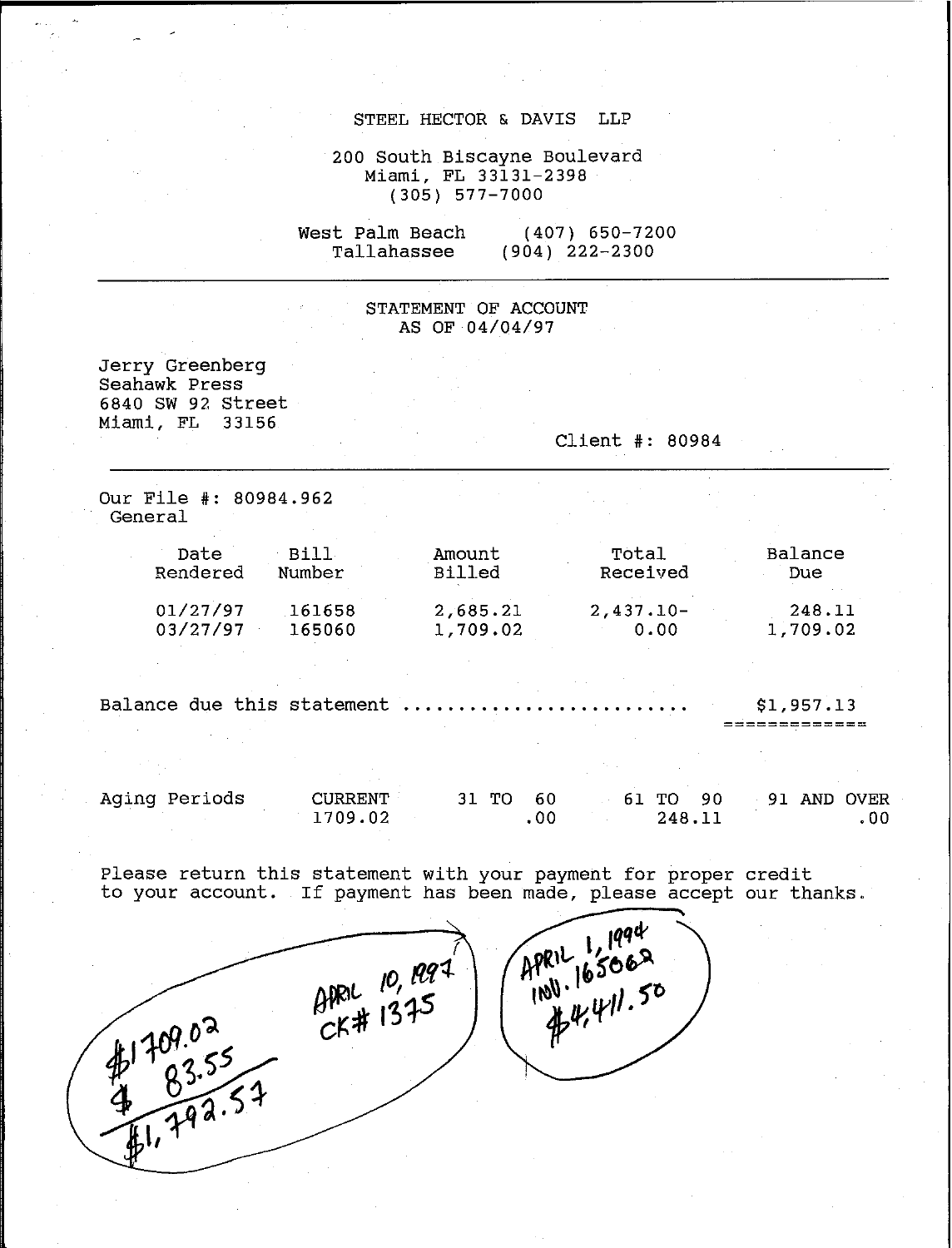Fed. Tax Id. No. 590702089

**)** 

 $47,618.65$ March 31, 1997 Seahawk Press 6840 SW 92 Street Invoice 166269 Miami, FL 33156

Our File #80984.5801 National Geographic

فتبدل المستو

**《# 1386** 

For Services Through 03/31/97

| <b>Date</b> | <b>Description</b>                                                                                                                                                           |
|-------------|------------------------------------------------------------------------------------------------------------------------------------------------------------------------------|
| 03/03/97    | Meeting with J. Greenberg regarding exhibits.<br><b>NORMAN DAVIS</b><br>1.60                                                                                                 |
| 03/04/97    | Telephone conference with J. Greenberg regarding preparation of demand letter.<br><b>NORMAN DAVIS</b><br>.40                                                                 |
| 03/05/97    | Meeting with J. Greenberg regarding exhibits. Telephone conferences with J. Greenberg<br>regarding letter. Revision of letter to the Society.<br><b>NORMAN DAVIS</b><br>1.80 |
| 03/06/97    | Telephone conferences with J. Greenberg and I. Greenberg regarding demand letter.                                                                                            |
|             | Revisions to letter.<br><b>NORMAN DAVIS</b><br>1.50                                                                                                                          |
| 03/07/97    | Several telephone conferences with J. Greenberg and I. Greenberg. Revisions of letter.<br><b>NORMAN DAVIS</b><br>2.00                                                        |
| 03/10/97    | Telephone conferences with J. Greenberg and I. Greenberg regarding draft letter.<br><b>NORMAN DAVIS</b><br>1.00                                                              |
| 03/11/97    | Telephone conferences with J. Greenberg regarding draft letter. Revision of letter.<br><b>NORMAN DAVIS</b><br>.40                                                            |
| 03/12/97    | Meeting with J. Greenberg regarding new National Geographic exhibit.<br><b>NORMAN DAVIS</b><br>.50                                                                           |
| 03/13/97    | Final revisions to demand letter. Telephone conference with I. Greenberg.<br><b>NORMAN DAVIS</b><br>1.00                                                                     |
|             | <b>Fees for legal services</b><br>\$2,448.00                                                                                                                                 |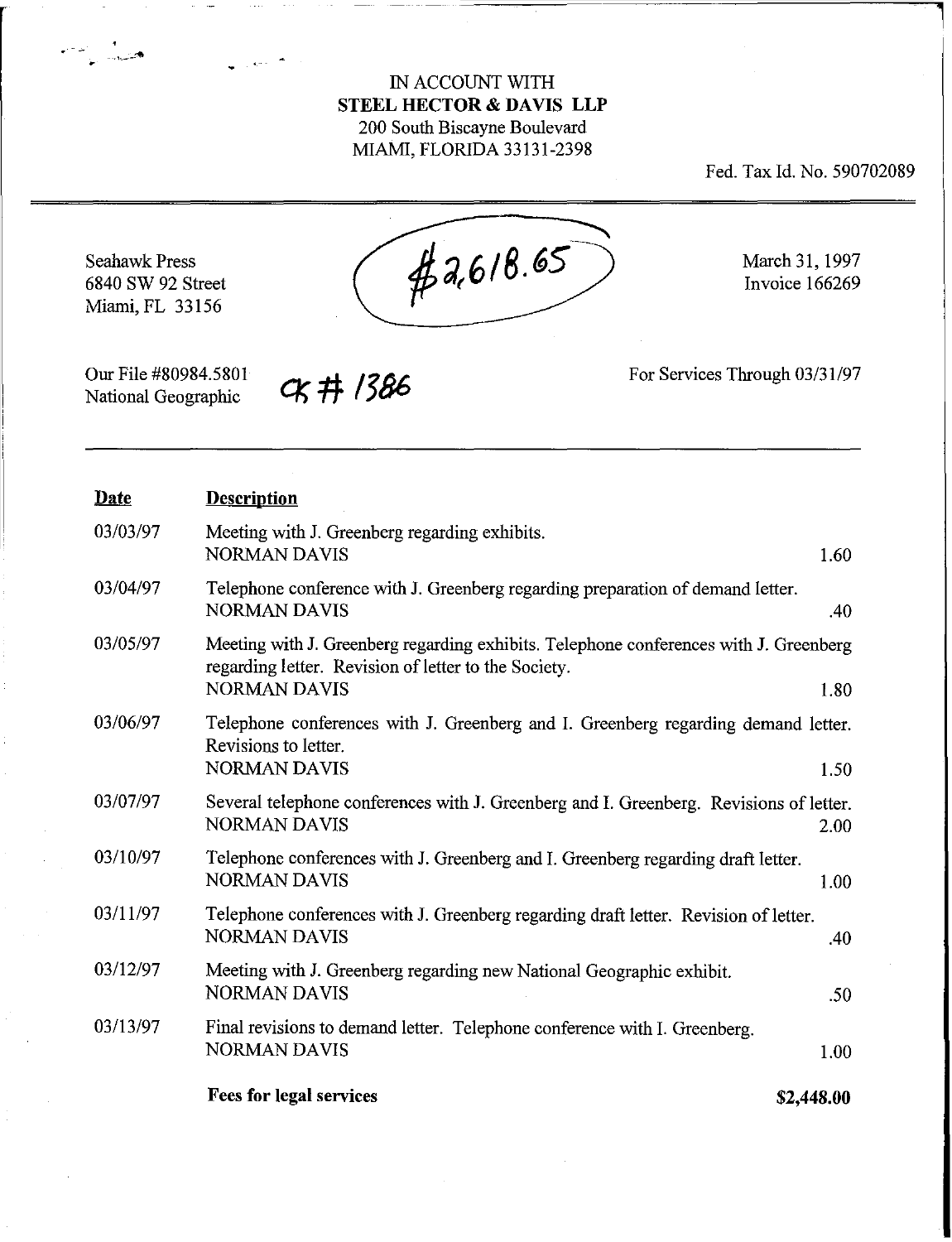$\bar{\psi}$ 

# **DISBURSEMENT SUMMARY**

| <b>Disbursements</b>                               |              | <b>Total</b> |
|----------------------------------------------------|--------------|--------------|
| Photocopy Charges                                  |              | 12.90        |
| <b>Telecopy Charges</b>                            |              | 48.00        |
| <b>Federal Express Delivery</b>                    |              | 17.95        |
| <b>Computer Utilization Support Charges</b>        |              | 91.80        |
|                                                    | <b>Total</b> | \$<br>170.65 |
| <b>Total Amount of Fees and Costs this Invoice</b> |              | 2,618.65     |

BILL96/13236-1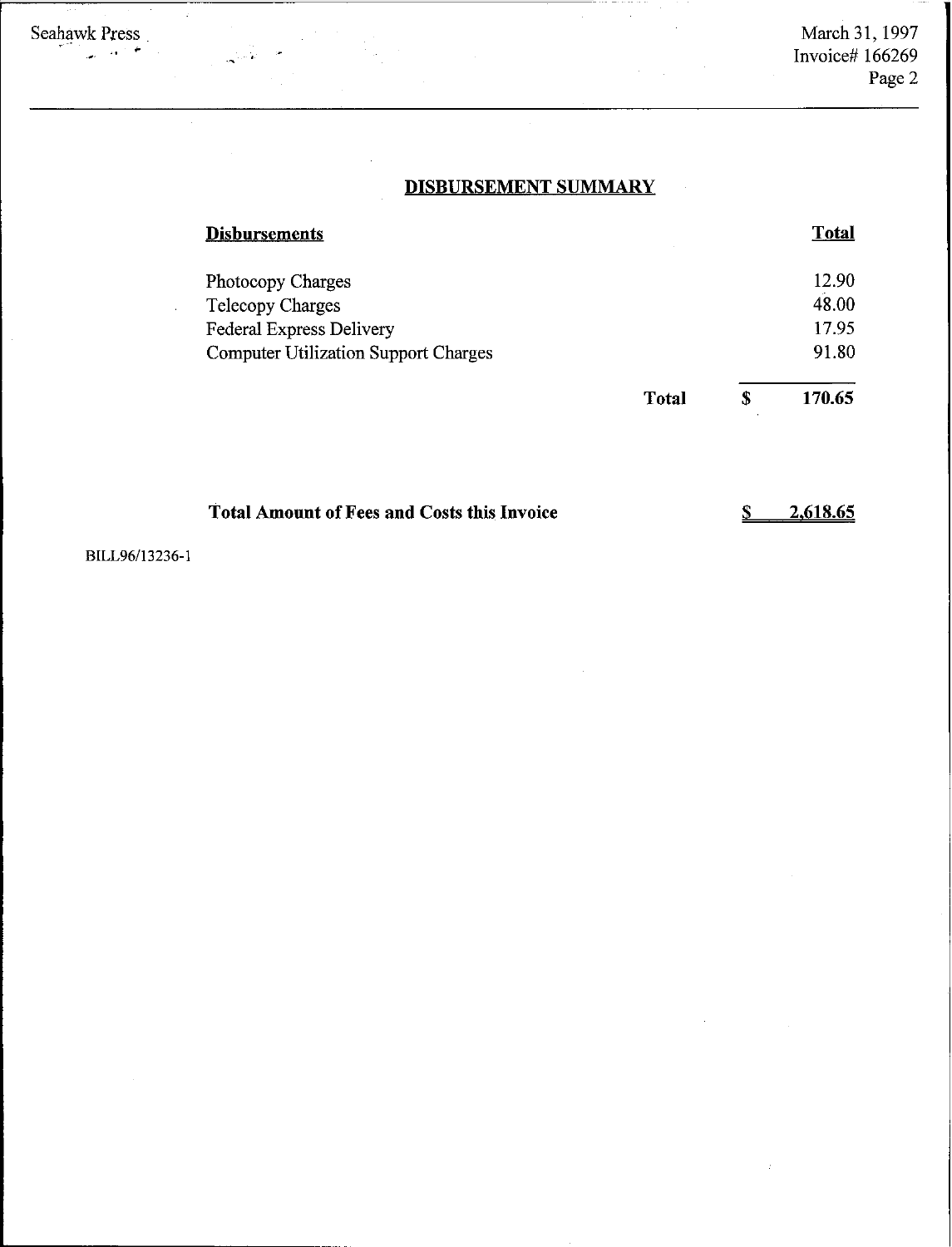тáц. S TEE **LI** HECTOR IDAVI S

 $\frac{1}{2}$ 

Steel Hector & Davis LLP 200South Biscayne Boulevard Miami, Florida 33131-2398 305.577. 7000 305.577.7001 Fax

----------------------------,

April 16, 1997

Jerry Greenberg and Idaz Greenberg 6840 S.W. 92nd Street Miami, Florida 33156

Re: Our File # 80984.5801 - Seahawk Press - National Geographic

Dear Jerry and Idaz:

Enclosed is our invoice number 166269. This invoice represents services rendered through March 31, 1997 for the matter referenced above. If you should have any questions, please do not hesitate to call me at 577-7000 ext. 3306.

Very truly yours,

Jo Hanley Llozzi

Legal Assistant

 $\lambda_{\rm{max}}=1.5$  and

Ene.

cc: Norman Davis

West Palm Beach 561.650.7200 561.655.1509 Fax

Tallahassee 904222.2300 904.222.8410 Fax Key West 305.292.7272 305.292.7271 Fax

Caracas 582.951.2067 582.951.3067 Fax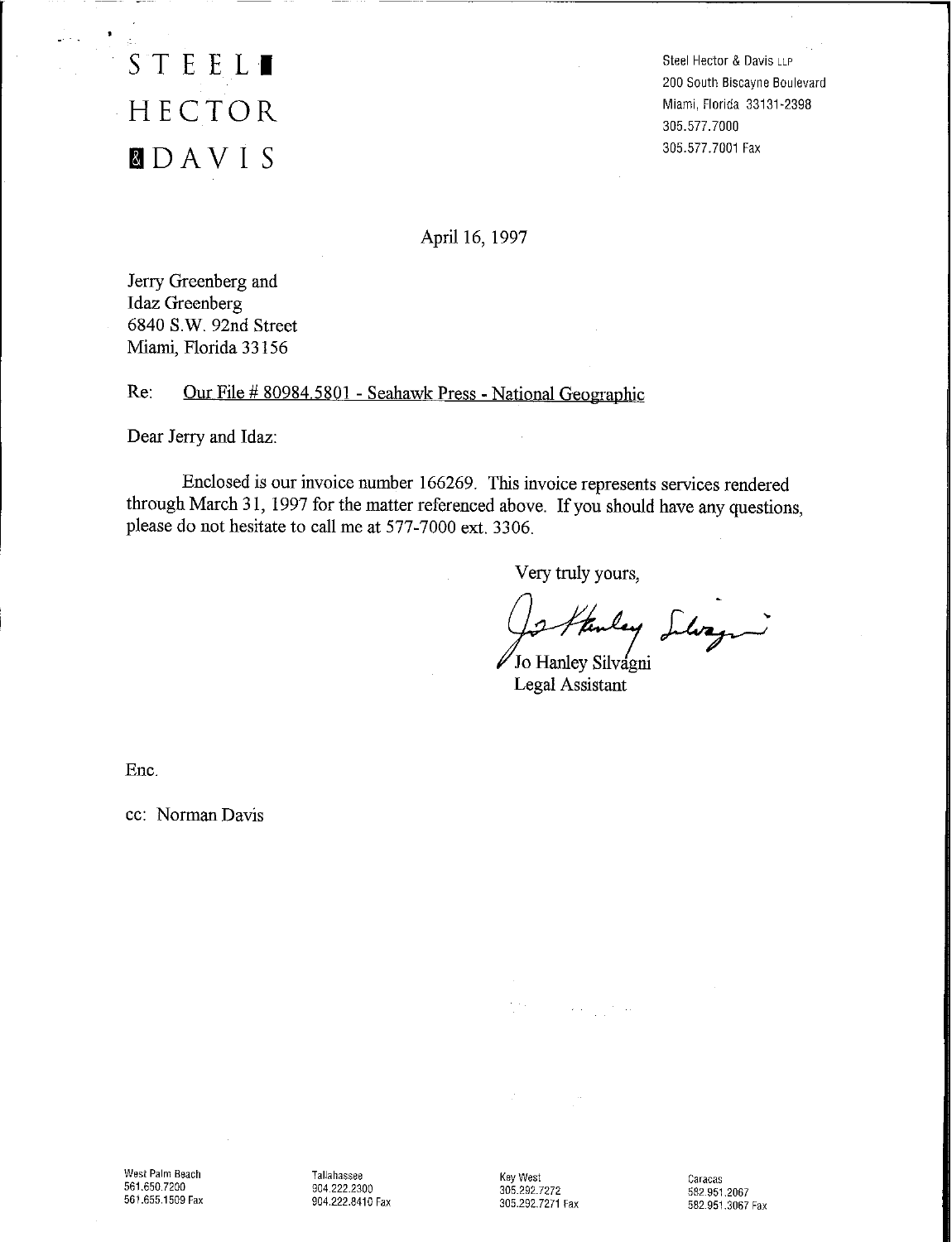Fed. Tax Id. No. 590702089

| <b>Seahawk Press</b><br>6840 SW 92 Street<br>Miami, FL 33156 | March 31, 1997<br>Invoice 166268                                                                                                                                                 |  |
|--------------------------------------------------------------|----------------------------------------------------------------------------------------------------------------------------------------------------------------------------------|--|
| Our File #80984.962<br>General                               | For Services Through 03/31/97                                                                                                                                                    |  |
| Date                                                         | <b>Description</b>                                                                                                                                                               |  |
| 03/04/97                                                     | Letter to MacMillian Caribbean.<br><b>NORMAN DAVIS</b><br>.30                                                                                                                    |  |
| 03/05/97                                                     | Letter to Al-Hadidi.<br><b>NORMAN DAVIS</b><br>.40                                                                                                                               |  |
| 03/18/97                                                     | Meeting with J. Greenberg and Idaz Greenberg regarding new Educational Insights matter.<br><b>NORMAN DAVIS</b><br>1.30                                                           |  |
| 03/21/97                                                     | Telephone conferences with J. Greenberg regarding Al-Hadidi, and Maui settlement.<br>Telephone conference with Paul Maki regarding final payments.<br><b>NORMAN DAVIS</b><br>.30 |  |
| 03/25/97                                                     | Telephone conference with J. Greenberg regarding pending matters.<br><b>NORMAN DAVIS</b><br>.30                                                                                  |  |
| 03/27/97                                                     | Letter to Rami Al-Hadidi regarding termination of services. Telephone conference with<br>J. Greenberg regarding letter. Revision of letter.<br><b>NORMAN DAVIS</b><br>1.20       |  |
|                                                              | <b>Fees for legal services</b><br>\$912.00                                                                                                                                       |  |

# **DISBURSEMENT SUMMARY**

| <b>Disbursements</b>                        | <b>Total</b> |
|---------------------------------------------|--------------|
| Photocopy Charges                           | 12.60        |
| Telephone Charges                           | .88          |
| <b>Telecopy Charges</b>                     | 99.00        |
| <b>Federal Express Delivery</b>             | 9.69         |
| <b>Computer Utilization Support Charges</b> | 34.20        |
|                                             |              |

**Total**

**156.37**

\$

1,068.37  $\overline{\mathbf{z}}$ 

BILL96/13235-1

CK# 1396

**Total Amount** of Fees **and Costs this Invoice**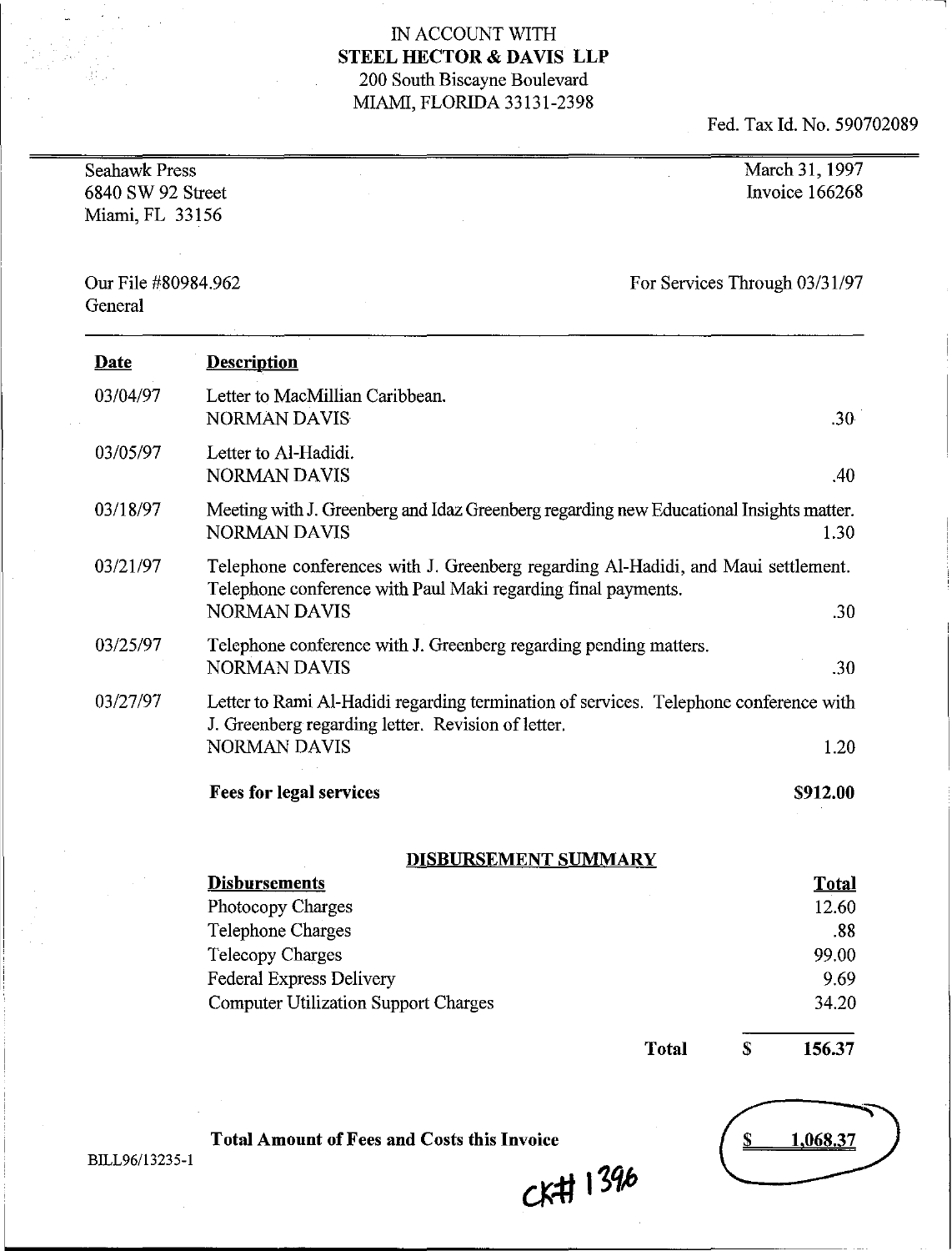**STEEL.** HECTOR **flDAVI S**

Steel Hector & Davis LLP 200 South Biscayne Boulevard Miami. Florida 33131-2398 305.577. 7000 305.577.7001 Fax

March 24, 1997

Jerry Greenberg and Idaz Greenberg 6840 S.w. 92nd Street Miami, Florida 33156

Re: Our File # 80984.0962 - Seahawk Press - General

Dear Jerry and Idaz:

Enclosed is our invoice number 165060. This invoice represents services rendered and costs through February 28, 1997 for the matter referenced above. If you should have any questions, please do not hesitate to call me at 577-7000 ext. 3306.

Very truly yours,

I Hanley Jihragni<br>Jo Hanley Silvagni

Ene.

cc: Norman Davis

West Palm Beach 561.650.7200 561.655.1509 Fax Tallahassee 904.222.2300 904.222.8410 Fax Key West 305.292.7272 305.292,7271 Fax

Caracas 582.951.4105 582.951.4106 Fax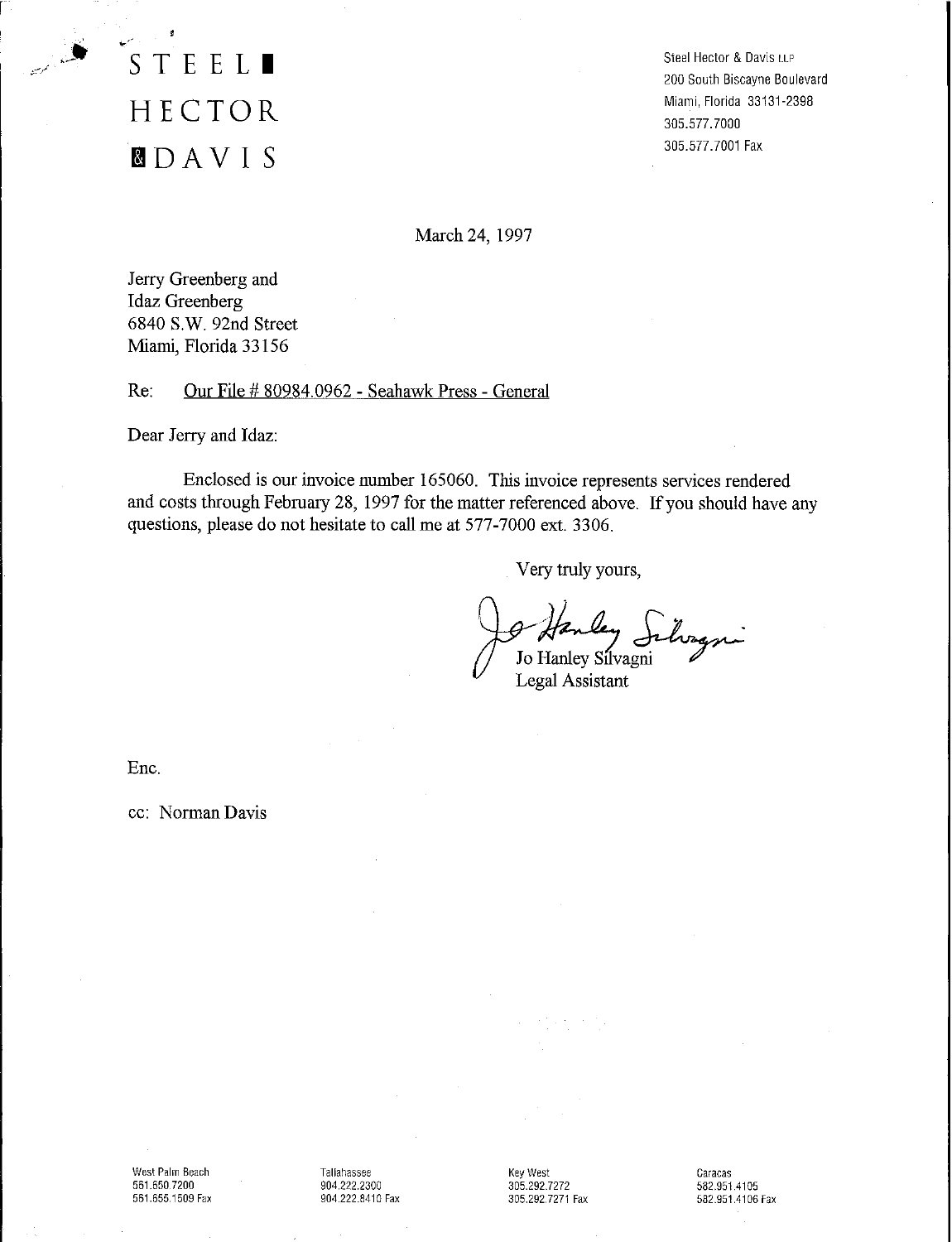$\hat{\mathbf{v}}^{(n)}$ 

ŧ,

Fed. Tax Id. No. 590702089

| <b>Seahawk Press</b><br>6840 SW 92 Street<br>Miami, FL 33156 |                                                                                                                                                                                                     | March 13, 1997<br>Invoice 165060 |
|--------------------------------------------------------------|-----------------------------------------------------------------------------------------------------------------------------------------------------------------------------------------------------|----------------------------------|
| Our File #80984.962<br>General                               |                                                                                                                                                                                                     | For Services Through 02/28/97    |
| <b>Date</b>                                                  | <b>Description</b>                                                                                                                                                                                  |                                  |
| 02/03/97                                                     | Telephone conferences with J. Greenberg regarding Maui, National Geographic Society<br>and other pending matters. Draft language to protect confidentiality of minicard.<br><b>NORMAN DAVIS</b>     | .80                              |
| 02/06/97                                                     | Review of revised settlement from Nautilus Maui. Telephone conference with J.<br>Greenberg regarding Maui and other pending matters. Telephone conference with Paul<br>Maki.<br><b>NORMAN DAVIS</b> | .60                              |
| 02/10/97                                                     | Telephone conference with J. Greenberg regarding pending matters. Review of Dunn &<br>Bradstreet report on MacMillan.<br><b>NORMAN DAVIS</b>                                                        | .30                              |
| 02/18/97                                                     | Telephone conference with J. Greenberg regarding MacMillan and National Geographic<br>Society.<br><b>NORMAN DAVIS</b>                                                                               | .30                              |
| 02/19/97                                                     | Conference with J. Greenberg regarding exhibit for MacMillan. Letter to MacMillan<br>Caribbean regarding infringements.<br><b>NORMAN DAVIS</b>                                                      | 2.00                             |
| 02/21/97                                                     | Telephone conferences with J. Greenberg and I. Greenberg regarding MacMillan demand<br>letter. Revisions to letter.<br><b>NORMAN DAVIS</b>                                                          | 1.00                             |
| 02/25/97                                                     | Telephone conference with J. Greenberg regarding various pending matters.<br><b>NORMAN DAVIS</b>                                                                                                    | .20                              |
| 02/25/97                                                     | Telephone conference with Steve Hartman of Garden Cove Marina.<br>conference with J. Greenberg and I. Greenberg regarding response. Letter to Hartman.<br><b>NORMAN DAVIS</b>                       | Telephone<br>.60                 |
| 02/26/97                                                     | Telephone conference with J. Greenberg regarding various matters.<br><b>NORMAN DAVIS</b>                                                                                                            | .30                              |
| 02/27/97                                                     | Letter to Paul Maki regarding settlement agreement and damages payments.<br><b>NORMAN DAVIS</b>                                                                                                     | .20                              |

**Fees for legal services**

**\$1,512.00**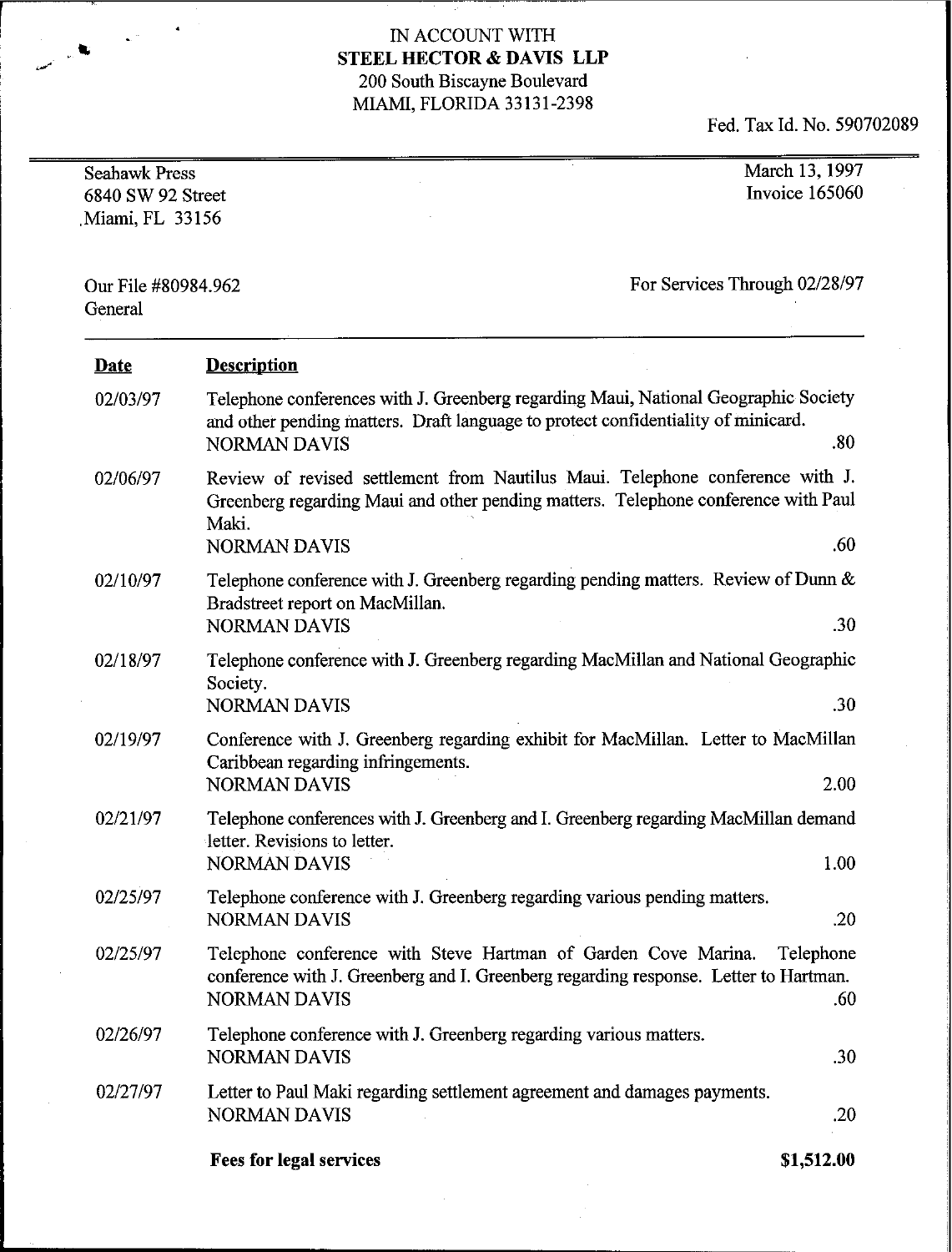March 13,1997 Invoice# 165060 Page 2

# **DISBURSEMENT SUMMARY**

| <b>Disbursements</b>                        |       |   | <b>Total</b> |
|---------------------------------------------|-------|---|--------------|
| Photocopy Charges                           |       |   | 10.20        |
| Telephone Charges                           |       |   | 3.23         |
| <b>Telecopy Charges</b>                     |       |   | 110.00       |
| <b>Federal Express Delivery</b>             |       |   | 16.89        |
| <b>Computer Utilization Support Charges</b> |       |   | 56.70        |
|                                             | Total | S | 197.02       |

| <b>Total Amount of Fees and Costs this Invoice</b> |  |
|----------------------------------------------------|--|
|----------------------------------------------------|--|

 $\hat{\mathcal{L}}_{\text{max}}$  and  $\hat{\mathcal{L}}_{\text{max}}$  $\mathcal{L}_{\mathrm{c}}$ 

> \$ **1.709.02**

 $\mathcal{A}^{\mathcal{A}}$ 

BILL96/l2441-1

 $\sim$ 

Seahawk Press \*

 $\ddot{\bullet}$ 

 $\mathbf{D}$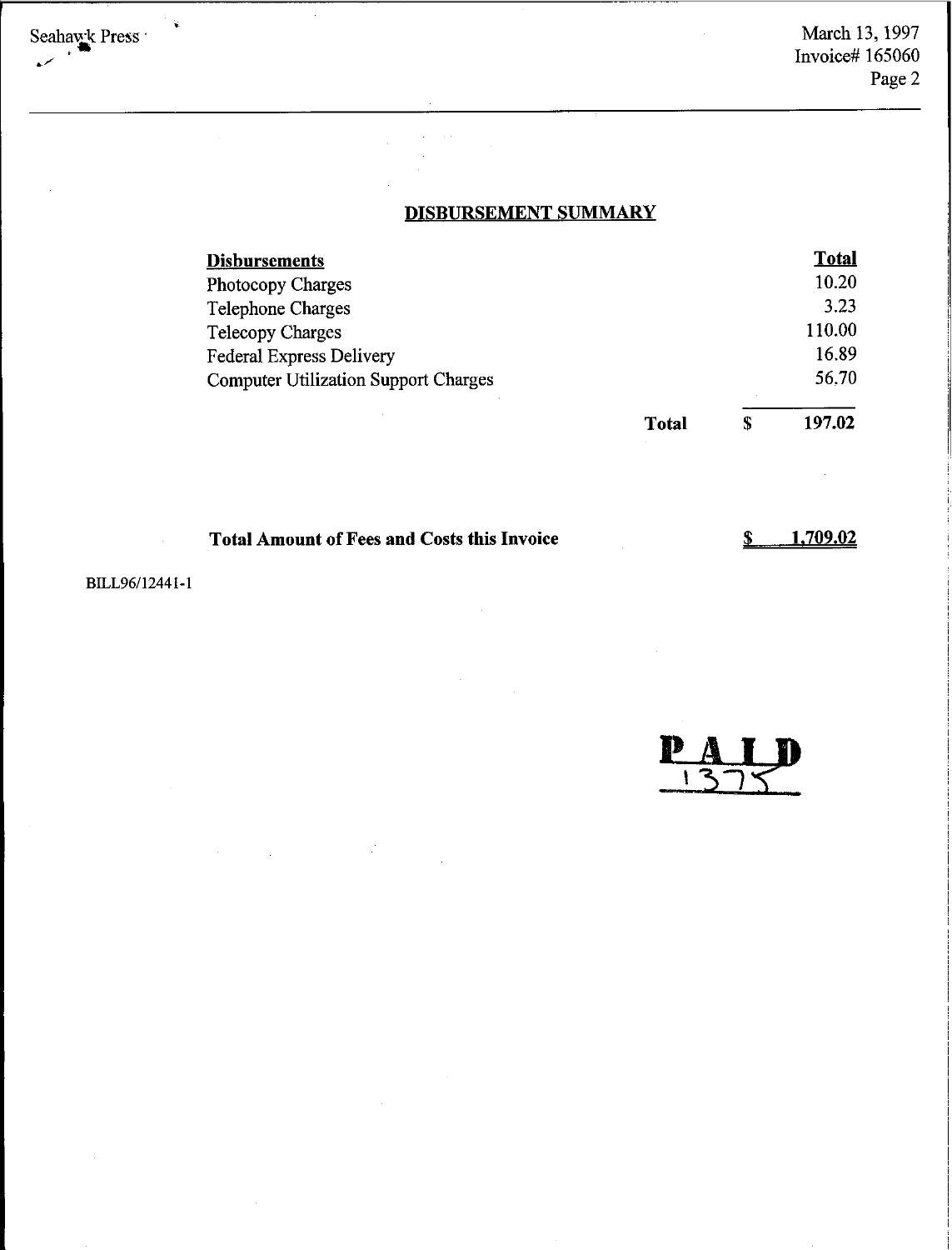Fed. Tax Id. No. 590702089

| <b>Seahawk Press</b><br>6840 SW 92 Street<br>Miami, FL 33156 | CK# 1329                                                                                                                                                                                                                                                                              | February 18, 1997<br>Invoice 163431 |
|--------------------------------------------------------------|---------------------------------------------------------------------------------------------------------------------------------------------------------------------------------------------------------------------------------------------------------------------------------------|-------------------------------------|
| Our File #80984.962<br>General                               |                                                                                                                                                                                                                                                                                       | For Services Through 01/31/97       |
| <b>Date</b>                                                  | <b>Description</b>                                                                                                                                                                                                                                                                    |                                     |
| 01/06/97                                                     | Telephone conference with J. Greenberg regarding Caicos Adventures and other matters.<br>Letter to counsel for Caicos Adventures.<br><b>NORMAN DAVIS</b>                                                                                                                              | .50                                 |
| 01/07/97                                                     | Preparation of settlement and release for Stackpole Books. Telephone conferences with<br>J. Greenberg and I. Greenberg.<br><b>NORMAN DAVIS</b>                                                                                                                                        | $\cdot$ 1.20                        |
| 01/08/97                                                     | Telephone conference with J. Greenberg regarding Caicos Adventures and Silent World.<br><b>NORMAN DAVIS</b>                                                                                                                                                                           | .30                                 |
| 01/09/97                                                     | Completion of settlement and release for Stockpole Books. Telephone conference with<br>J. Greenberg and I. Greenberg.<br><b>NORMAN DAVIS</b>                                                                                                                                          | .80                                 |
| 01/13/97                                                     | Telephone conference with J. Greenberg and I. Greenberg regarding Rodale's, The<br>Embroidery issue, and Garden Cove Marina. Letter to president of Garden Cove.<br><b>NORMAN DAVIS</b>                                                                                               | 1.20                                |
| 01/14/97                                                     | Telephone conferences with J. Greenberg regarding Garden Cove and Caicos Adventures.<br>NORMAN DAVIS                                                                                                                                                                                  | .40                                 |
| 01/16/97                                                     | Meeting with J. Greenberg regarding Caicos Adventures and legal research regarding<br>vicarious and contributory infringement. Review of settlement and release agreement for<br>Nautilus Maui.<br><b>NORMAN DAVIS</b>                                                                | 2.80                                |
| 01/17/97                                                     | Telephone conference with J. Greenberg and I. Greenberg regarding Caicos and<br>Embroidery issues regarding contributory and vicarious liability. Further research on<br>issues. Telephone conferences with Paul Maki regarding settlement agreement for Maui.<br><b>NORMAN DAVIS</b> | 1.80                                |
| 01/21/97                                                     | Several telephone conferences with J. Greenberg and I. Greenberg regarding Audubon<br>matter. Letter to Audubon editor regarding copyright notice.<br>NORMAN DAVIS                                                                                                                    | 1.50                                |

 $\bullet$ 

 $-5$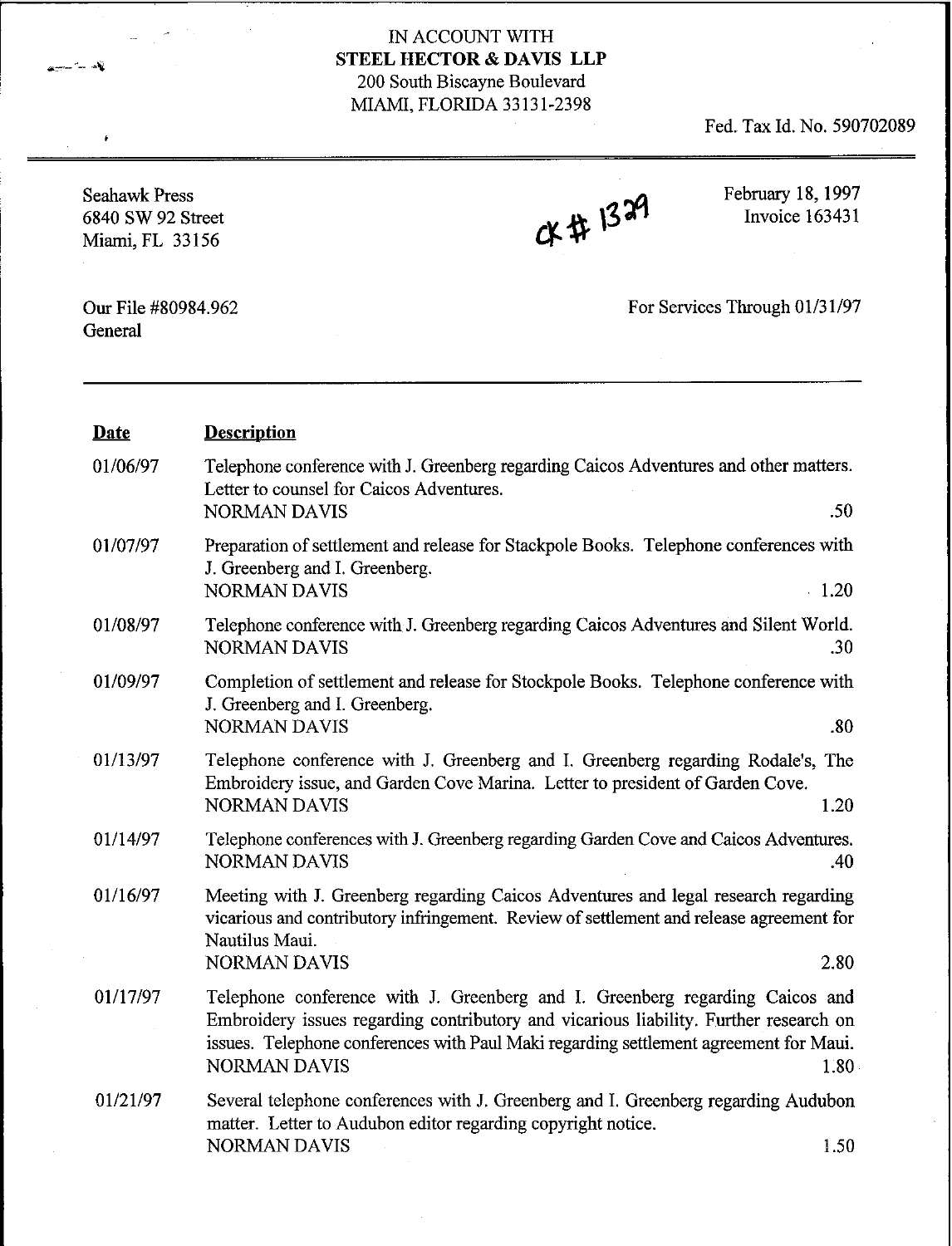| <b>Seahawk Press</b> |  |
|----------------------|--|
|----------------------|--|

 $\mathbf{g}_{\text{max}}$  ,  $\mathbf{g}$ 

 $\mathbf{A}$ 

| <b>Date</b> | <b>Description</b>                                                                                                                                                                                  |      |
|-------------|-----------------------------------------------------------------------------------------------------------------------------------------------------------------------------------------------------|------|
| 01/22/97    | Several telephone conferences with J. Greenberg regarding Audubon and Everlasting<br>Embroidery. Preparation of letter to Embroidery president.<br><b>NORMAN DAVIS</b>                              | 1.70 |
| 01/24/97    | Meeting with J. Greenberg regarding copyright renewals and National Geographic Society<br>matters. Draft letter to Rodale's magazine.<br><b>NORMAN DAVIS</b>                                        | 1.50 |
| 01/27/97    | Telephone conferences with J. Greenberg and I. Greenberg regarding Mexico problem.<br>Review of relevant treaties, including NAFTA.<br><b>NORMAN DAVIS</b>                                          | 1.50 |
| 01/29/97    | Telephone conferences with J. Greenberg and I. Greenberg regarding Educational Insights,<br>Rodale's, SkinDiver and other matters. Review of file status on various matters.<br><b>NORMAN DAVIS</b> | 1.80 |
| 01/30/97    | Meeting with J. Greenberg regarding National Geographic, Educational Insights, and<br>Caicos Adventures. Letter to Caicos Adventures counsel regarding settlement.<br><b>NORMAN DAVIS</b>           | 2.20 |
|             | <b>Fees for legal services</b><br>\$4,608.00                                                                                                                                                        |      |

# DISBURSEMENT SUMMARY

| <b>Disbursements</b>                        |              |   | <b>Total</b> |
|---------------------------------------------|--------------|---|--------------|
| Photocopy Charges                           |              |   | 15.90        |
| <b>Telephone Charges</b>                    |              |   | .56          |
| Telecopy Charges                            |              |   | 211.00       |
| Messenger Services-Courthouse               |              |   | 4.00         |
| <b>Federal Express Delivery</b>             |              |   | 19.00        |
| <b>Computer Utilization Support Charges</b> |              |   | 172.80       |
|                                             | <b>Total</b> | S | 423,26       |

Total Amount of Fees and Costs this Invoice



B1LL96/l1342-1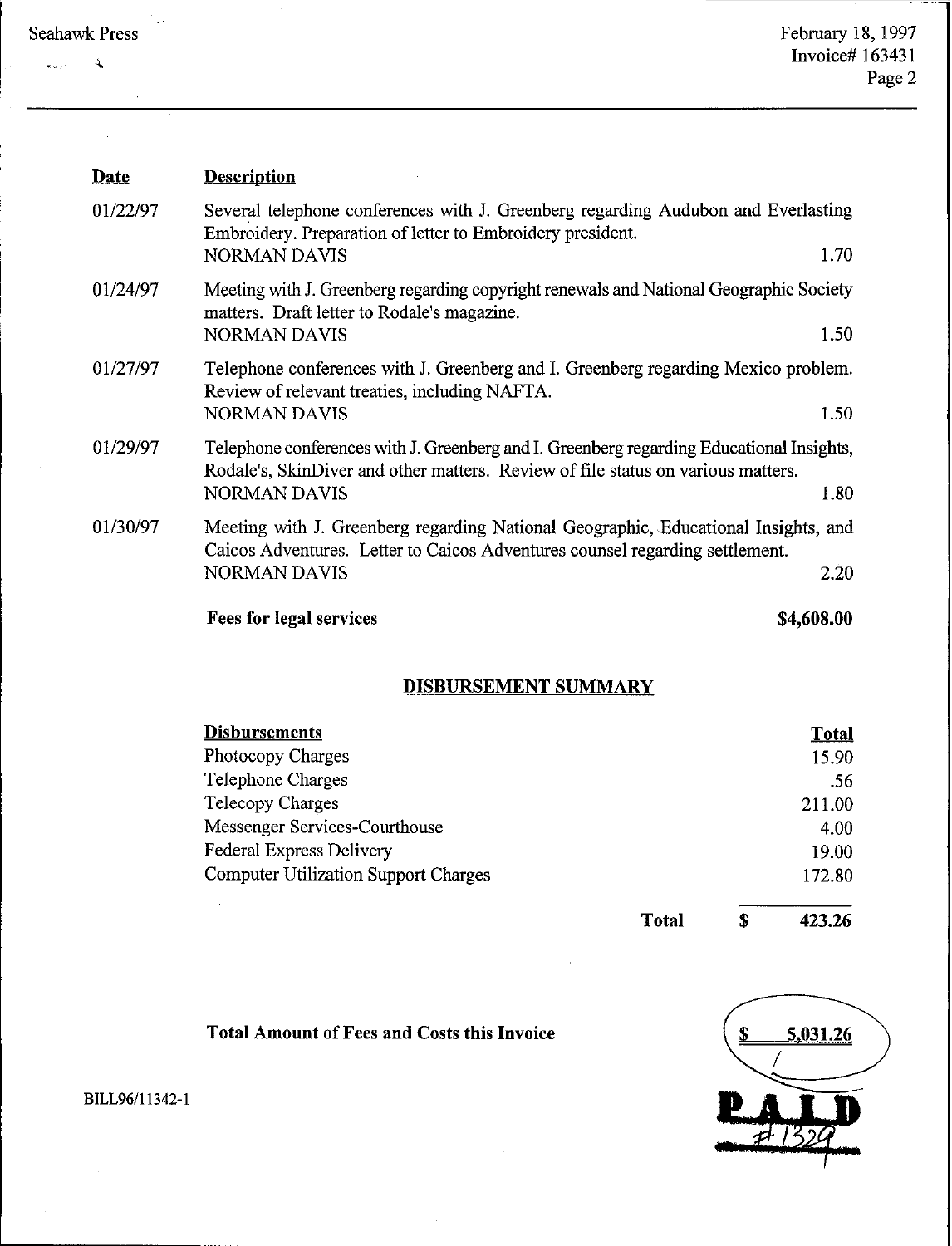'" **STEEL.** HECTOR **&lDAVI S**

Steel Hector & Davis LLP 200 South Biscayne Boulevard Miami. Florida 33131-2398 305.577. 7000 305.577.7001 Fax

February 28, 1997

Jerry Greenberg and Idaz Greenberg 6840 S.w. 92nd Street Miami, Florida 33 156

Re: Our File # 80984.0962 - Seabawk Press - General

Dear Jerry and Idaz:

Enclosed is our invoice number 163431. This invoice represents services rendered and costs through January 31, 1997 for the matter referenced above. If you should have any questions, please do not hesitate to call me at 577-7000 ext. 3306.

Very truly yours,

Hanley Silvigni

Legal Assistant

Enc.

cc: Norman Davis

Tallahassee 904.222.2300 904.222.8410 Fax

Key West 305.292.7272 305.292.7271 Fax Caracas 582.9514105 582.951.4106 Fax

 $\bar{a}$  .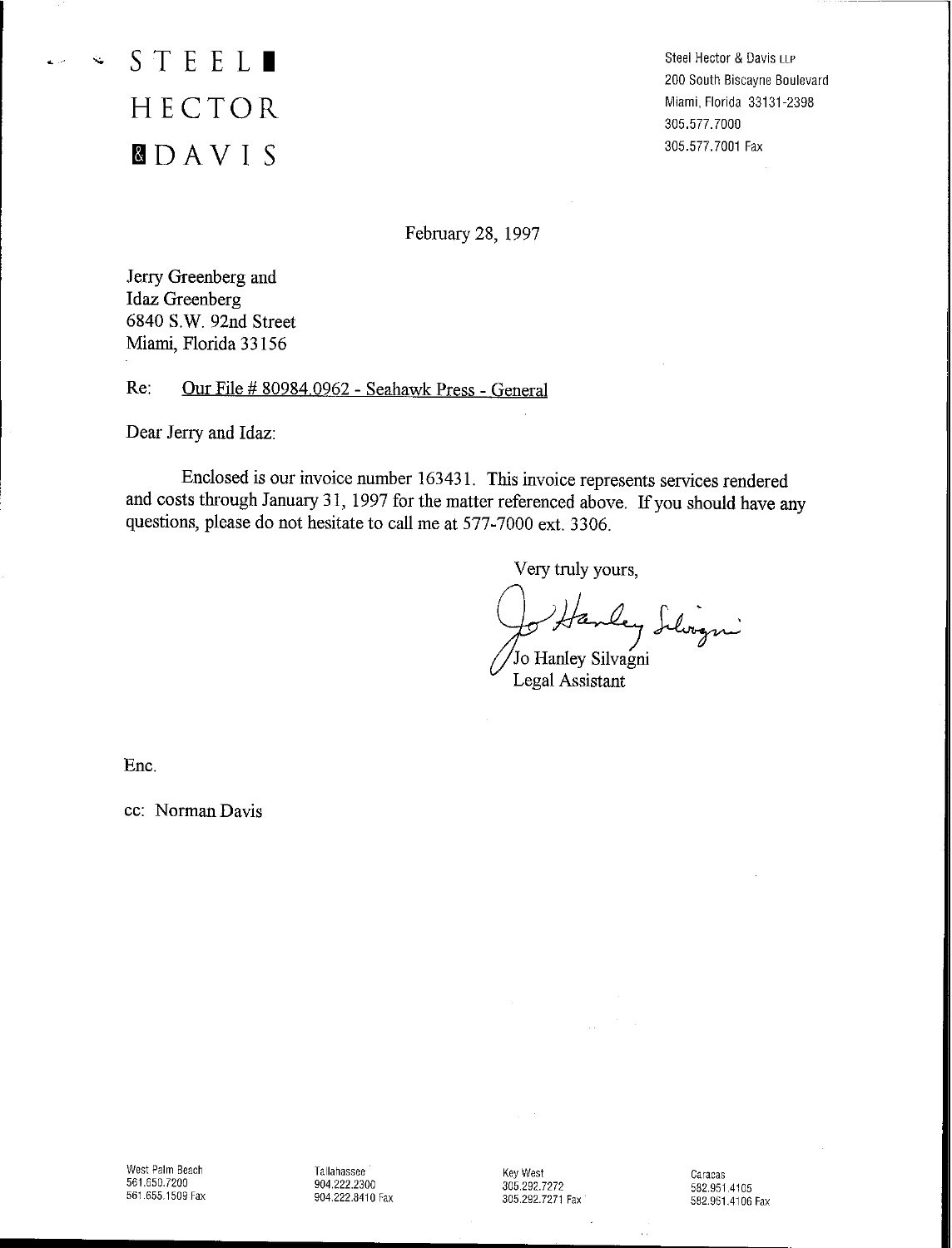Fed. Tax Id. No. 590702089

| <b>Seahawk Press</b><br>6840 SW 92 Street<br>Miami, FL 33156 |                                                                                                                                                                                                                                                                                                                                                                                                      | January 15, 1997<br>Invoice 161658 |  |
|--------------------------------------------------------------|------------------------------------------------------------------------------------------------------------------------------------------------------------------------------------------------------------------------------------------------------------------------------------------------------------------------------------------------------------------------------------------------------|------------------------------------|--|
| Our File #80984.962<br>General                               |                                                                                                                                                                                                                                                                                                                                                                                                      | For Services Through 12/31/96      |  |
| <b>Date</b>                                                  | <b>Description</b>                                                                                                                                                                                                                                                                                                                                                                                   |                                    |  |
| 12/08/96                                                     | Telephone conference with J. Greenberg regarding pending matters.<br><b>NORMAN DAVIS</b>                                                                                                                                                                                                                                                                                                             | .40                                |  |
| 12/10/96                                                     | Meeting with J. Greenberg regarding various pending matters. Lengthy discussion<br>regarding National Geographic. Legal research regarding notice and ownership issues.<br>Telephone conferences with J. Greenberg. Telephone conferences with Paul Maki's office<br>regarding Nautilus. Letter to Atlantis counsel regarding Aruba. Letter to Sport Divers<br>Manufacturing.<br><b>NORMAN DAVIS</b> | 6.00                               |  |
| 12/11/96                                                     | Legal research for Norm Davis.<br>KELLY L CUNNINGHAM, PARALEGAL                                                                                                                                                                                                                                                                                                                                      | .20                                |  |
| 12/16/96                                                     | Telephone conference with J. Greenberg regarding various pending matters.<br><b>NORMAN DAVIS</b>                                                                                                                                                                                                                                                                                                     | .30                                |  |
| 12/18/96                                                     | Legal research for Norman Davis.<br>MONICA WILSON, PARALEGAL                                                                                                                                                                                                                                                                                                                                         | .20                                |  |
| 12/19/96                                                     | Letter to Rick Altman regarding mural. Telephone conferences with J. Greenberg.<br><b>NORMAN DAVIS</b>                                                                                                                                                                                                                                                                                               | .70                                |  |
| 12/23/96                                                     | Telephone conference with Ariel Misick regarding status of contact with Caicos<br>Adventures Telephone conference with I. Greenberg.<br><b>NORMAN DAVIS</b>                                                                                                                                                                                                                                          | .50                                |  |
| 12/26/96                                                     | Telephone conferences with J. Greenberg and I. Greenberg regarding pending matters.<br>Letter of discharge to Ariel Misick. Letter to Caicos counsel regarding settlement.<br>Research regarding jurisdiction and service of process.<br><b>NORMAN DAVIS</b>                                                                                                                                         | 2.20                               |  |
| 12/30/96                                                     | Telephone conferences with J. Greenberg and I. Greenberg regarding pending matters.<br><b>NORMAN DAVIS</b>                                                                                                                                                                                                                                                                                           | .60                                |  |
|                                                              | <b>Fees for legal services</b><br>PAIN                                                                                                                                                                                                                                                                                                                                                               | \$2,437.10                         |  |

12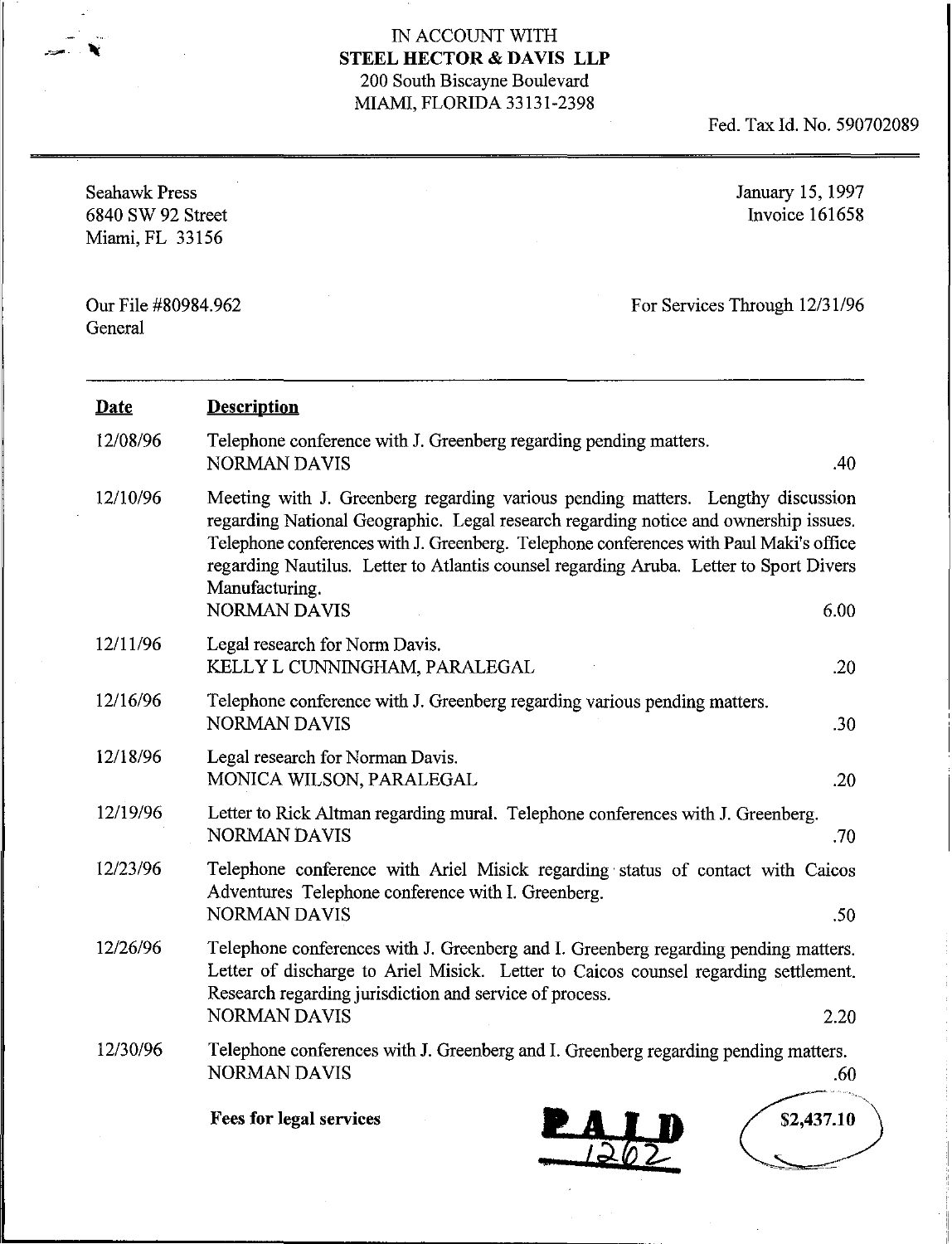$S$ 

**2,685.21**

# **DISBURSEMENT SUMMARY**

| <b>Disbursements</b>                               |              |   | <b>Total</b> |
|----------------------------------------------------|--------------|---|--------------|
| <b>Photocopy Charges</b>                           |              |   | 15.90        |
| <b>Telephone Charges</b>                           |              |   | 5.31         |
| Telecopy Charges                                   |              |   | 117.00       |
| Other computer search services                     |              |   | 10.00        |
| <b>Computer Utilization Support Charges</b>        |              |   | 99.90        |
|                                                    | <b>Total</b> | S | 248.11       |
|                                                    |              |   |              |
|                                                    |              |   |              |
| <b>Total Amount of Fees and Costs this Invoice</b> |              | S | 2.685.21     |

BILL96/10075-1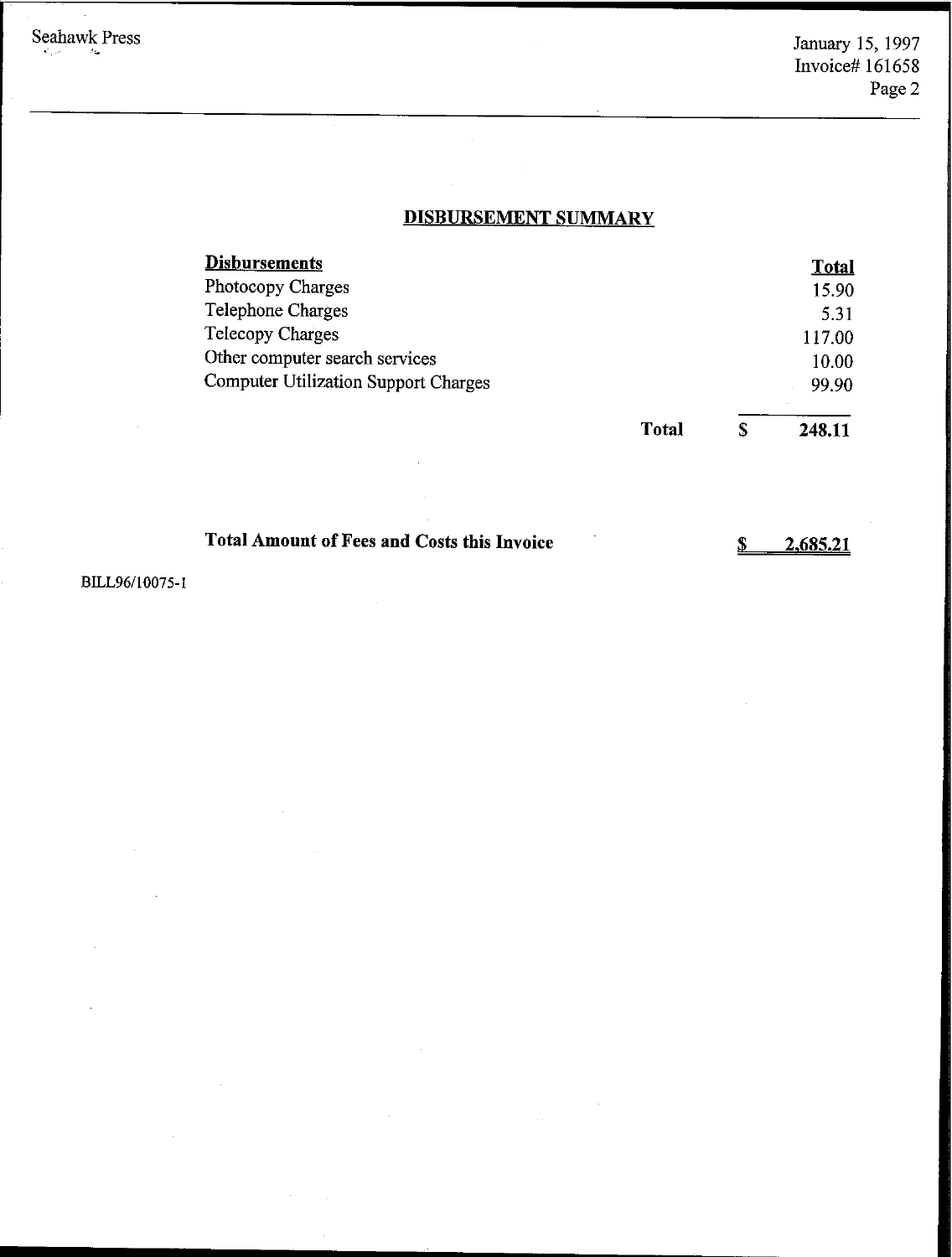# **STEEL.** HECTOR **BtDAVI S**

 $\mathbf{r}$ 

Steel Hector & Davis LLP 200 South Biscayne Boulevard Miami, Florida 33131-2398 305.577. 7000 305.577.7001 Fax

January 23, 1997

Jerry Greenberg and Idaz Greenberg 6840 S.w. 92nd Street Miami, Florida 33156

Re: Our File # 80984.0962 - Seahawk Press - General

Dear Jerry and Idaz:

Enclosed is our invoice number 161658. Tbis invoice costs through December 31, 1996 for the matter referenced above. If you should have any questions, please do not hesitate to call me at 577-7000 ext. 3306.

Very truly yours,

Hanley Llwagn"

Legal Assistant

Ene.

cc: NormanDavis

Tallahassee 904.222.2300 904.222.8410 Fax Key West 305.292.7272 305,292.7271 Fax Caracas 582.9512067 582.951.3067 Fax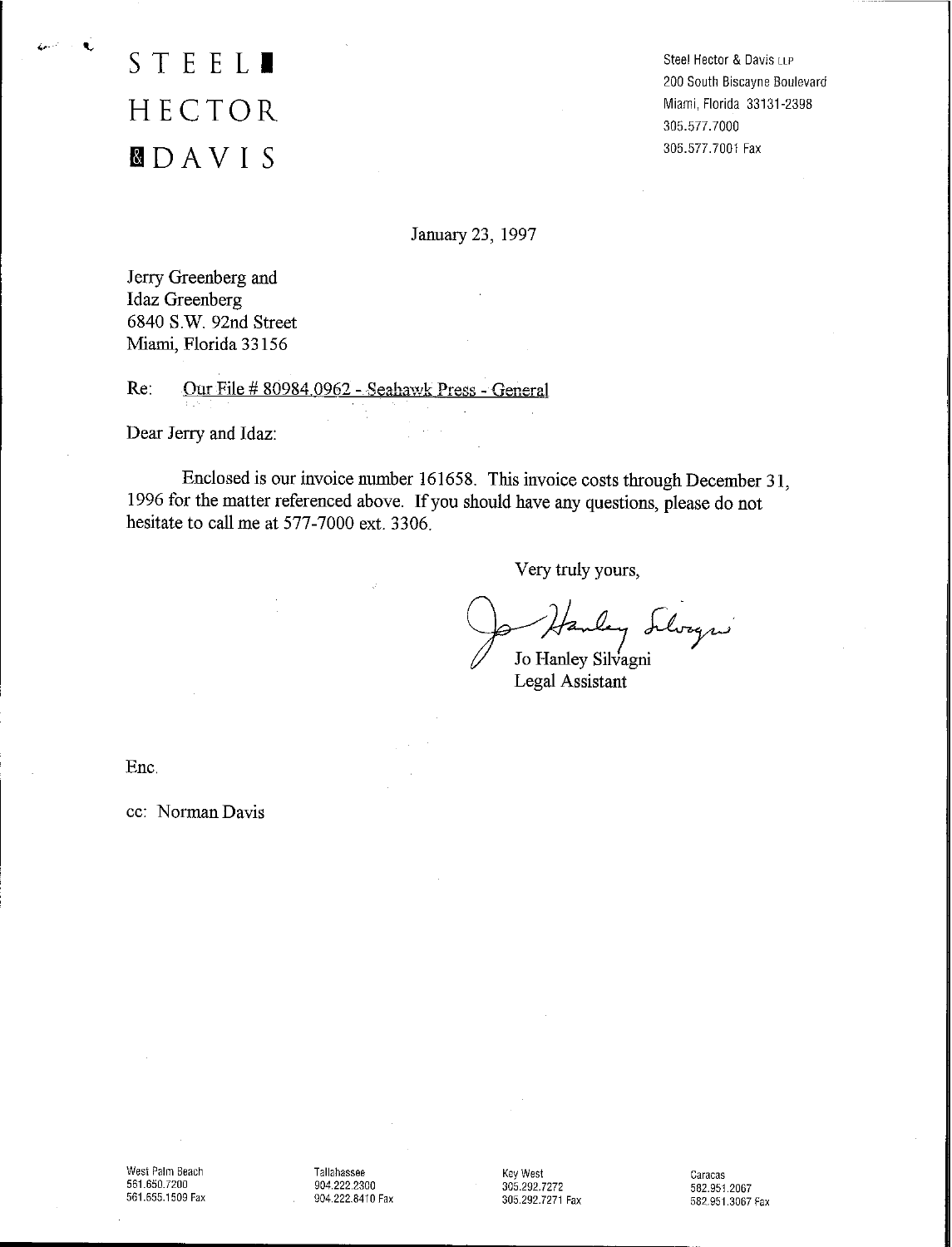HECTOR **MDAVI S**

**STEEL.**

Steel Hector & Davis LLP 200 South Biscayne Boulevard Miami, Florida 33131-2398 305.577. 7000 305.577.7001 Fax

 $c$  #1263

January 23, 1997

. The contract of the contract of the contract of the contract of the contract of the contract of the contract of  $\alpha$ 

Jerry Greenberg and Idaz Greenberg 6840 S.W. 92nd Street Miami, Florida 33156

Re: Our File # 80984.5801 - Seabawk Press - National Geographic

Dear Jerry and Idaz:

Enclosed is our invoice number 161661. This invoice costs through December 31, 1996 for the matter referenced above. If you should have any questions, please do not hesitate to call me at 577-7000 ext. 3306.

Very truly yours,

tanley Inline

Legal Assistant

Ene.

cc: Norman Davis

Tallahassee 904.222,2300 904.222.8410 Fax

Key West 305,292,7272 305.292.7271 Fax Caracas 582.951.2067 582.951.3067 Fax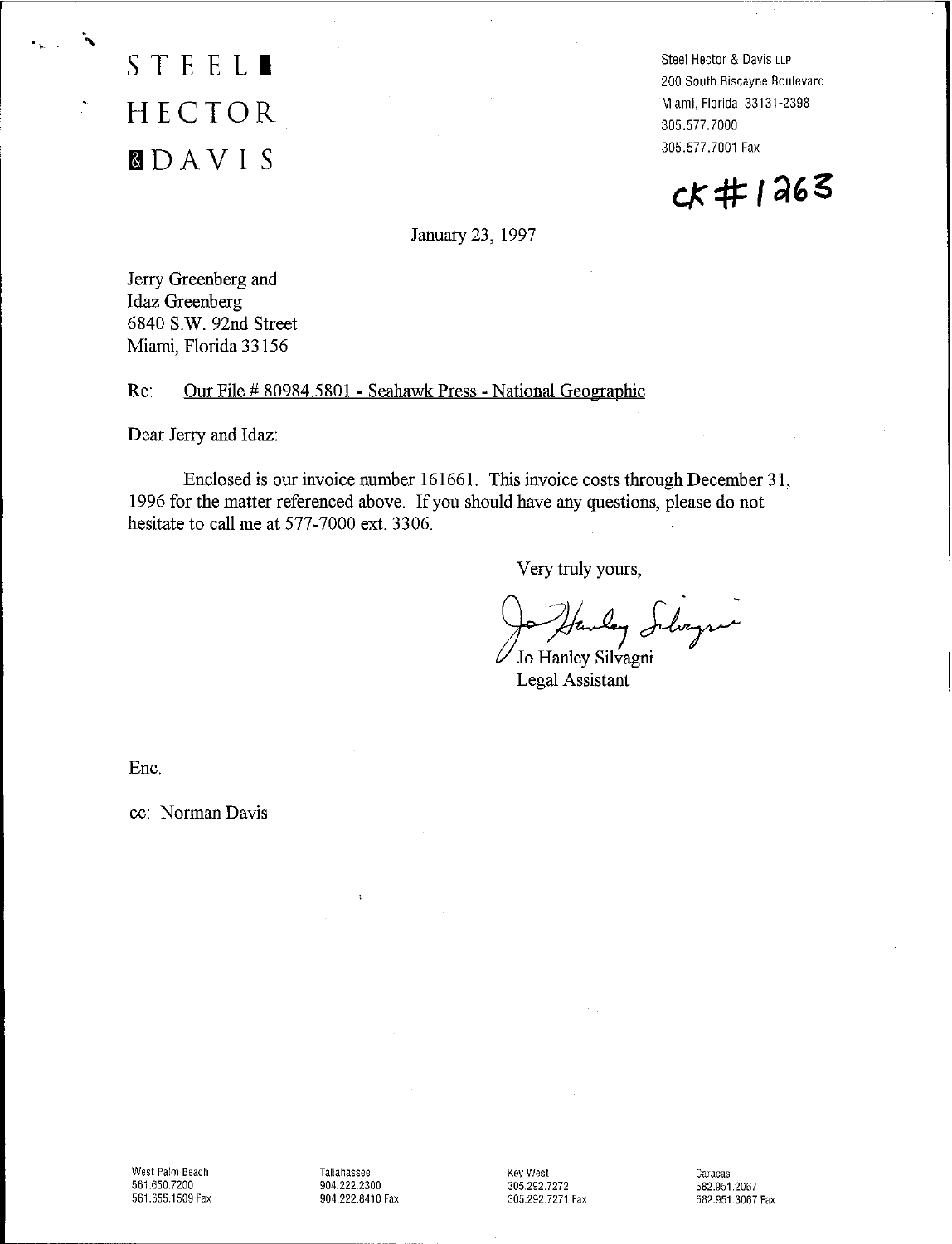• .

Fed. Tax Id. No. 590702089

| <b>Seahawk Press</b><br>6840 SW 92 Street<br>Miami, FL 33156 |                                                                                       |              |              | January 15, 1997<br>Invoice 161661 |
|--------------------------------------------------------------|---------------------------------------------------------------------------------------|--------------|--------------|------------------------------------|
| Our File #80984.5801<br>National Geographic                  |                                                                                       |              |              | For Services Through 12/31/96      |
| <b>Date</b>                                                  | <b>Description</b>                                                                    |              |              |                                    |
| 12/19/96                                                     | Letter to Suzanne McDowell regarding Educational Insights. Telephone conferences with |              |              |                                    |
|                                                              | J. Greenberg and I. Greenberg.<br><b>NORMAN DAVIS</b>                                 |              |              | 1.80                               |
|                                                              | <b>Fees for legal services</b>                                                        |              |              | \$405.00                           |
|                                                              | <b>DISBURSEMENT SUMMARY</b>                                                           |              |              |                                    |
|                                                              | <b>Disbursements</b>                                                                  |              |              | <b>Total</b>                       |
|                                                              | <b>Computer Utilization Support Charges</b>                                           |              |              | 16.20                              |
|                                                              |                                                                                       | <b>Total</b> | $\mathbf{s}$ | 16.20                              |
|                                                              |                                                                                       |              |              |                                    |
|                                                              | <b>Total Amount of Fees and Costs this Invoice</b>                                    |              |              | <u>421.20</u>                      |
| BILL96/10081-1                                               |                                                                                       |              |              |                                    |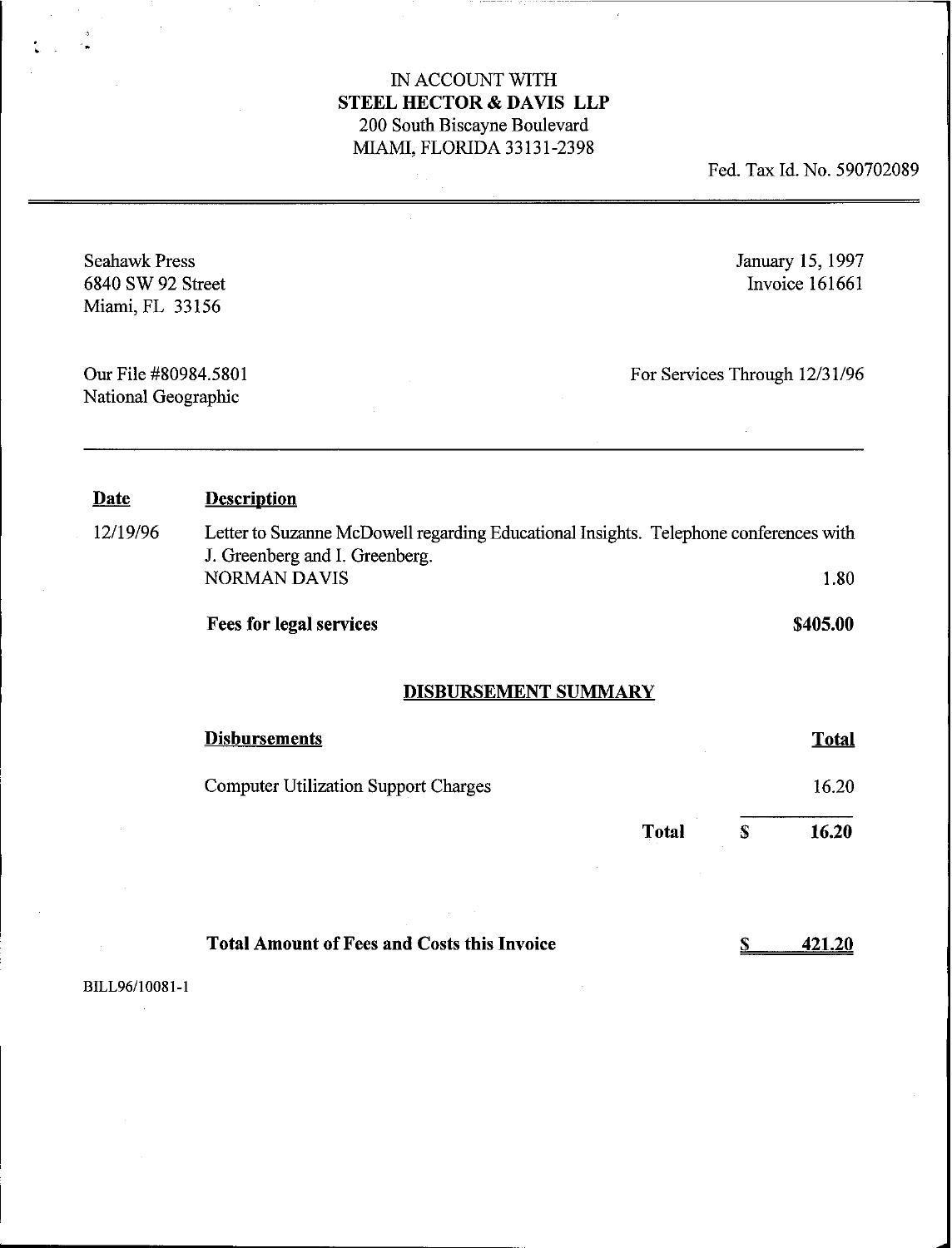---~---------------------------.

Fed. Tax Id. No. 590702089

 $2,2,95.39$ December 27, 1996 Seahawk Press Invoice 160617 6840 SW 92 Street Miami, FL 33156 # 1226 For Services Through 11/30/96 Our File #80984.962 General **•**

| <b>Date</b> | <b>Description</b>                                                                                                                                                                                                        |
|-------------|---------------------------------------------------------------------------------------------------------------------------------------------------------------------------------------------------------------------------|
| 11/04/96    | Telephone conference with J. Greenberg regarding pending matters.<br><b>NORMAN DAVIS</b><br>.30                                                                                                                           |
| 11/05/96    | Telephone conference with J. Greenberg regarding pending matters.<br><b>NORMAN DAVIS</b><br>.30                                                                                                                           |
| 11/07/96    | Several telephone conferences with J. Greenberg and I. Greenberg regarding Patel,<br>Educational Insights, National Geographic, Nautilus Maui. Telephone conference with<br>Robin Speedie.<br><b>NORMAN DAVIS</b><br>2.00 |
| 11/08/96    | Telephone conference with I. Greenberg regarding Illuminations settlement and Caicos<br>Adventures.<br><b>NORMAN DAVIS</b><br>.60                                                                                         |
| 11/10/96    | Telephone conferences with J. Greenberg and I. Greenberg regarding letter to our Caicos<br>counsel. Revisions to, and completion of, letter.<br><b>NORMAN DAVIS</b><br>1.20                                               |
| 11/12/96    | Several telephone conferences with J. Greenberg regarding Turks and Caicos letter.<br>Revision of Patel complaint and preparations for filing.<br><b>NORMAN DAVIS</b><br>1.00                                             |
| 11/12/96    | Legal research for Norman Davis.<br>MONICA WILSON, PARALEGAL<br>.20                                                                                                                                                       |
| 11/15/96    | Telephone conferences with J. Greenberg regarding Patel, National Geographic and<br>distributor problem.<br><b>NORMAN DAVIS</b><br>.40                                                                                    |
| 11/18/96    | Research regarding proper defendants in Patel case. Telephone conference with J.<br>Greenberg regarding mural in Garden Cove Canal.<br><b>NORMAN DAVIS</b><br>1.60                                                        |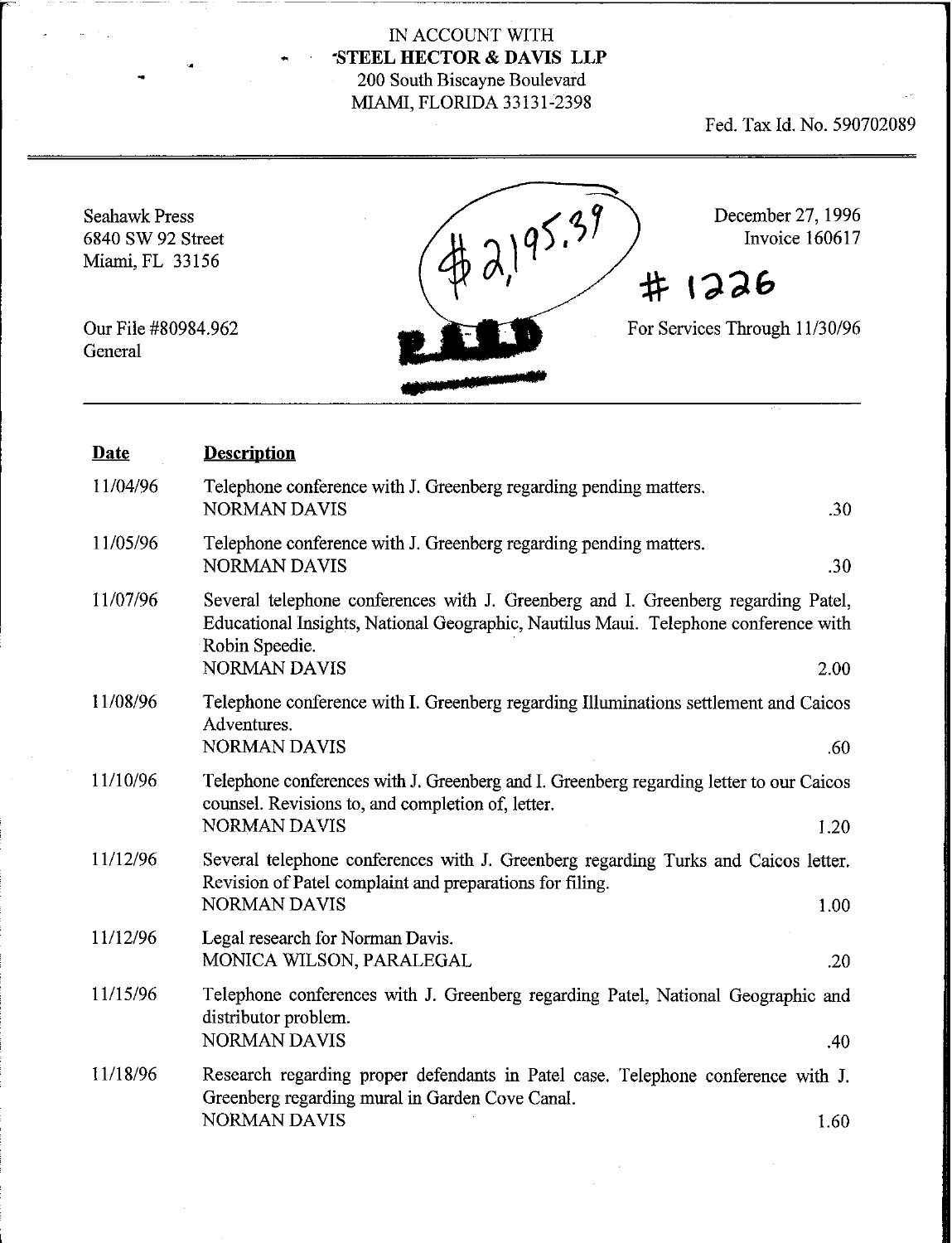r

#### **Date Description**

11/20/96 Telephone conferences with L Greenberg and J: Greenberg regarding newest eagle ray issue, and regarding pending matters. NORMAN DAVIS 60

 $\frac{1}{2\sqrt{2}}$ 

 $\mathcal{C}_{\mathcal{C}_{\mathcal{C}}}$ 

# **Fees for legal services**

**\$1,814.80**

# **DISBURSEMENT SUMMARY**

| <b>Disbursements</b>                        |              |   | <b>Total</b> |
|---------------------------------------------|--------------|---|--------------|
| Photocopy Charges                           |              |   | 71.10        |
| <b>Telephone Charges</b>                    |              |   | .28          |
| <b>Telecopy Charges</b>                     |              |   | 101.00       |
| Delivery Charge                             |              |   | 14.41        |
| Filing Fees                                 |              |   | 120.00       |
| <b>Computer Utilization Support Charges</b> |              |   | 73.80        |
|                                             | <b>Total</b> | S | 380.59       |

**Total** \$

**Total Amount** ofFees **and Costs this Invoice**

\$ **2,195.39**

BILL96/9332-1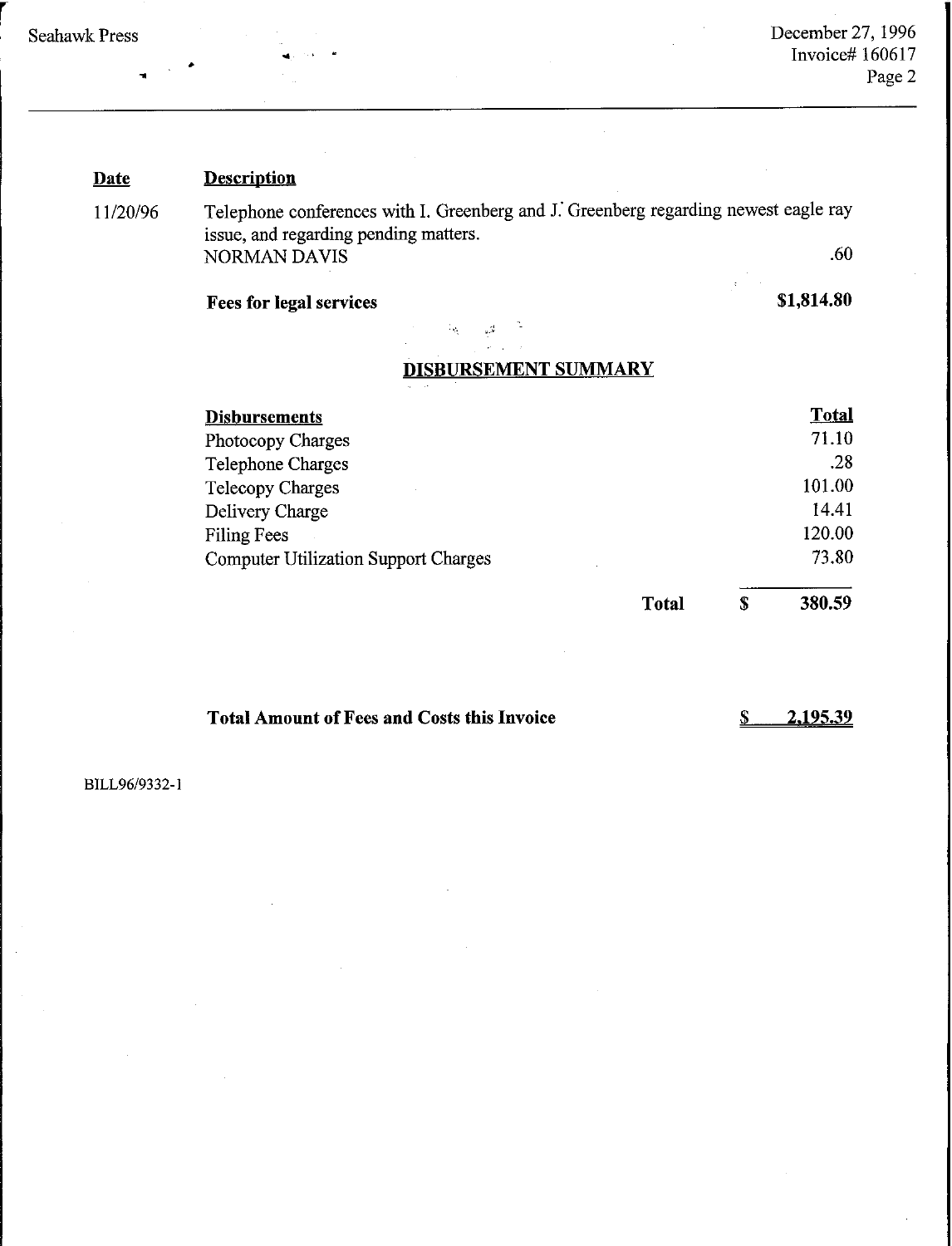Fed. Tax Id. No. 590702089

- - ---------------------~

| <b>Seahawk Press</b><br>6840 SW 92 Street<br>Miami, FL 33156 |                                                                                             |              |             | December 27, 1996<br>Invoice 160619 |
|--------------------------------------------------------------|---------------------------------------------------------------------------------------------|--------------|-------------|-------------------------------------|
| Our File #80984.5801<br>National Geographic                  |                                                                                             |              |             | For Services Through 11/30/96       |
| <b>Date</b>                                                  | <b>Description</b>                                                                          |              |             |                                     |
| 11/10/96                                                     | Review of detailed analysis prepared by J. Greenberg.<br><b>NORMAN DAVIS</b>                |              |             | 1.50                                |
| 11/11/96                                                     | Review of National Geographic materials.<br><b>NORMAN DAVIS</b>                             |              |             | .80                                 |
|                                                              | Fees for legal services                                                                     |              |             | \$517.50                            |
|                                                              | <b>DISBURSEMENT SUMMARY</b>                                                                 |              |             |                                     |
|                                                              | <b>Disbursements</b>                                                                        |              |             | <b>Total</b>                        |
|                                                              | Photocopy Charges<br><b>Telecopy Charges</b><br><b>Computer Utilization Support Charges</b> |              |             | .60<br>9.00<br>20.70                |
|                                                              |                                                                                             | <b>Total</b> | $\mathbf S$ | 30.30                               |
|                                                              |                                                                                             | PAID         |             |                                     |
| BILL96/9334-1                                                | <b>Total Amount of Fees and Costs this Invoice</b>                                          |              |             | 547.80                              |
|                                                              |                                                                                             | CK#1230      |             |                                     |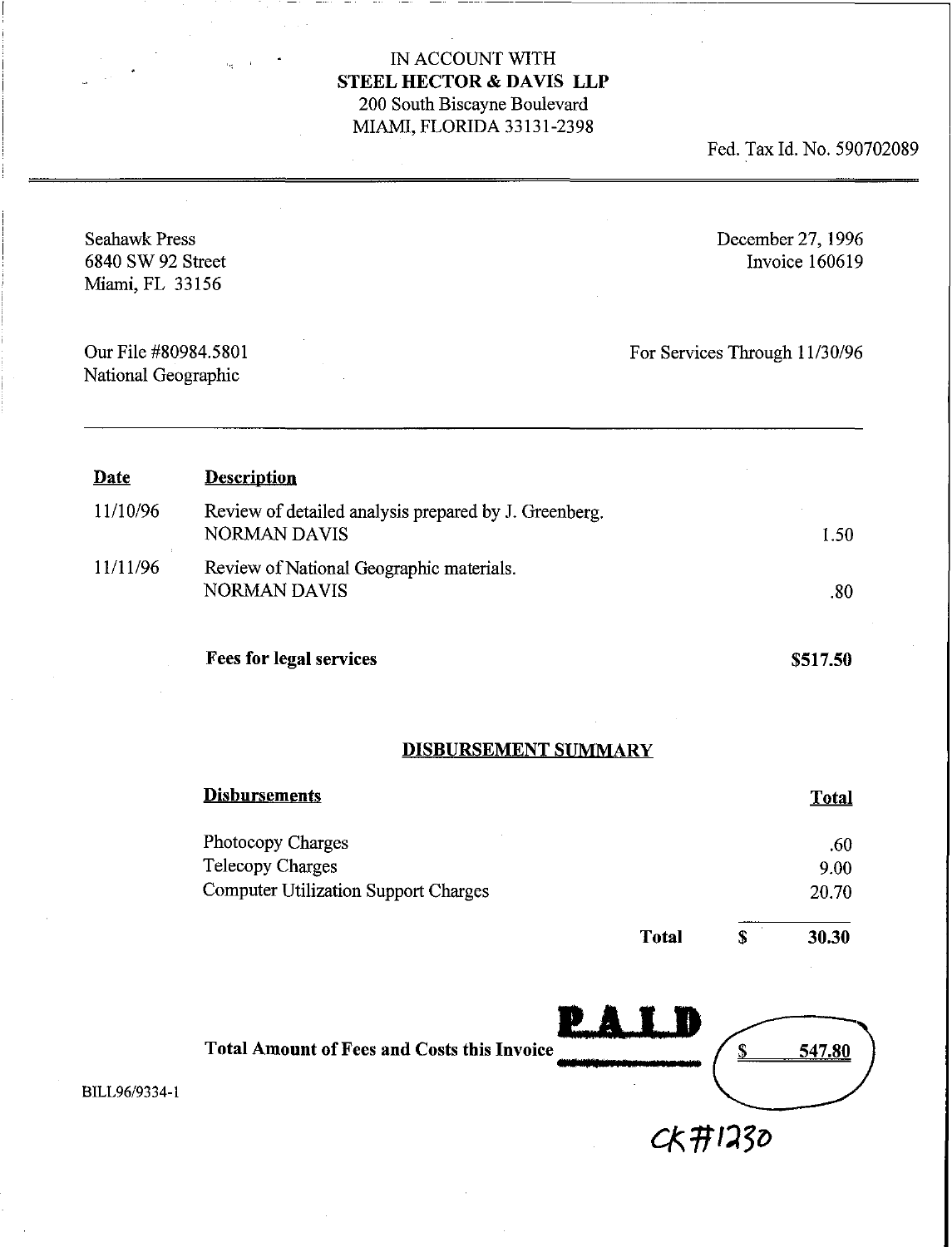Fed. Tax Id. No. 590702089

Seahawk Press 6840 SW 92 Street Miami, FL 33156

November 27, 1996 Invoice 159308

PALD

For Services Through 10/31/96

\_ ..\_~------------------~

Our File #80984.5801 National Geographic

| <b>Date</b> | <b>Description</b>                                                                                                                      |          |
|-------------|-----------------------------------------------------------------------------------------------------------------------------------------|----------|
| 10/01/96    | Telephone conferences with J. Greenberg. Review with J. Greenberg of McDowell fax<br>to Lori Wilson.<br><b>NORMAN DAVIS</b>             | .50      |
| 10/08/96    | Telephone conferences with J. Greenberg; preparation of letter to Educational Insights.<br><b>NORMAN DAVIS</b>                          | 1.30     |
| 10/22/96    | Telephone conference with Reid Calcott at Educational Insights. Conference with J.<br>Greenberg and I. Greenberg<br><b>NORMAN DAVIS</b> | .40      |
|             | Fees for legal services                                                                                                                 | \$495.00 |

# DISBURSEMENT SUMMARY

| <b>Disbursements</b>                               |              |   | <b>Total</b> |
|----------------------------------------------------|--------------|---|--------------|
| Photocopy Charges                                  |              |   | 1.80         |
| Federal Express Delivery                           |              |   | 9.00         |
| Telecopy Charges                                   |              |   | 4.00         |
| <b>Computer Utilization Support Charges</b>        |              |   | 19.80        |
|                                                    | <b>Total</b> | S | 34.60        |
|                                                    |              |   |              |
| <b>Total Amount of Fees and Costs this Invoice</b> |              |   | 529.60       |

 $CKH1222$ 

BILL96/8240-I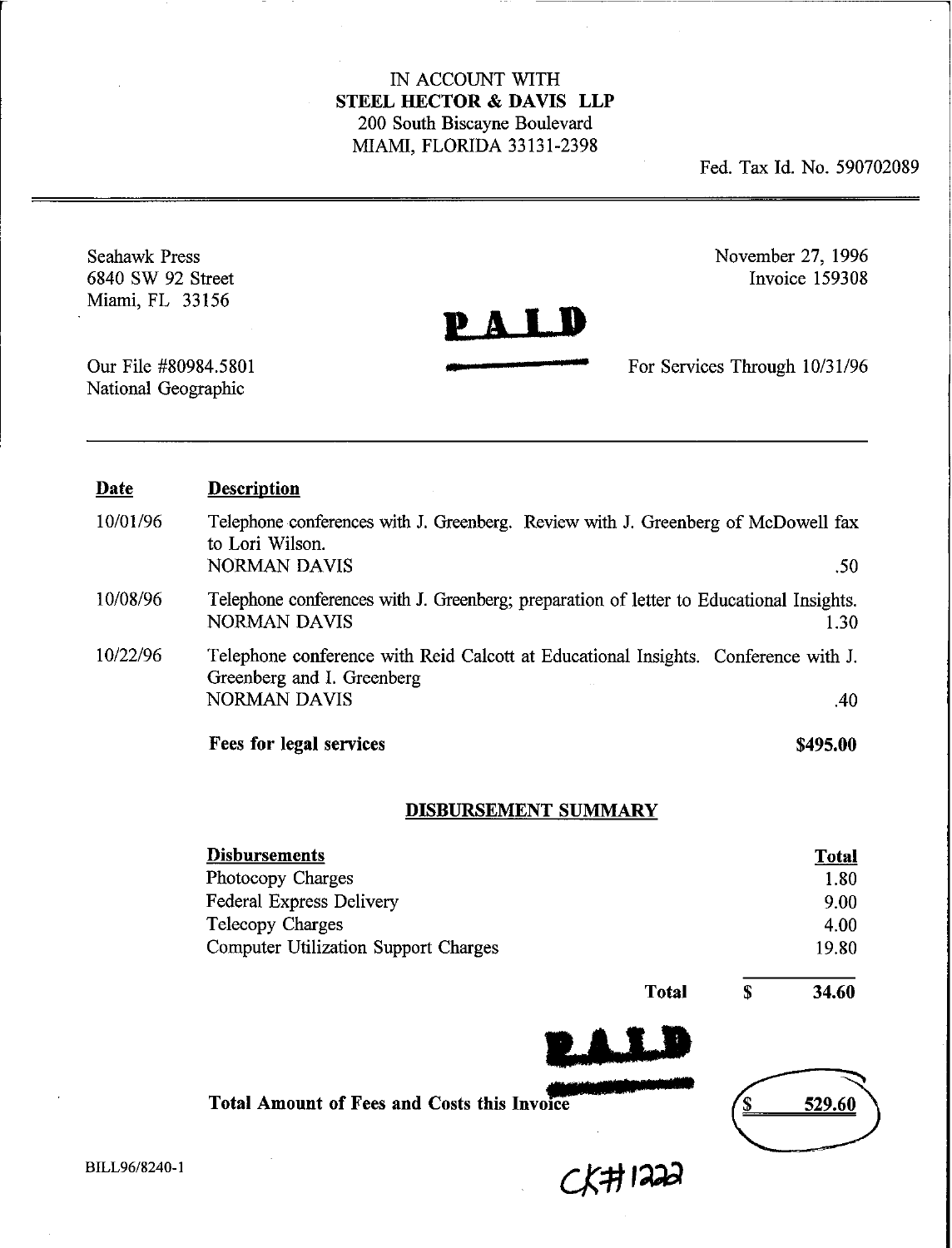CK#1086

Fed. Tax Id. No. 590702089

| <b>Seahawk Press</b><br>6840 SW 92 Street<br>Miami, FL 33156 | September 13, 1996<br><b>Invoice 153717</b>                                                                                                                 |    |                                  |
|--------------------------------------------------------------|-------------------------------------------------------------------------------------------------------------------------------------------------------------|----|----------------------------------|
| Our File #80984.962<br>General                               | $\mathfrak{p}$                                                                                                                                              |    | For Services Through 08/31/96    |
| <u>Date</u>                                                  | <b>Description</b>                                                                                                                                          |    |                                  |
| 08/03/96                                                     | Letter to Holiday Island in Key Largo. Letter to Atlantis regarding Spanish-language<br>leaflet in Aruba.<br><b>NORMAN DAVIS</b>                            |    | 1.30                             |
| 08/08/96                                                     | Meeting with J. Greenberg regarding Caicos and other matters.<br><b>NORMAN DAVIS</b>                                                                        |    | 1.30                             |
| 08/09/96                                                     | Letter to Caicos Adventures.<br><b>NORMAN DAVIS</b>                                                                                                         |    | 1.80                             |
| 08/26/96                                                     | Telephone conference with J. Greenberg regarding Caicos matter, Illuminations and<br>Educational Insights. Second Letter to Educational Insights.           |    |                                  |
| 08/30/96                                                     | <b>NORMAN DAVIS</b><br>Telephone conference with J. Greenberg regarding National Geographic, Illuminations<br>and Caicos Adventures.<br><b>NORMAN DAVIS</b> |    | .60<br>.30                       |
|                                                              | Fees for legal services                                                                                                                                     |    | \$1,192.50                       |
|                                                              | DISBURSEMENT SUMMARY                                                                                                                                        |    |                                  |
|                                                              | <b>Disbursements</b>                                                                                                                                        |    | <b>Total</b>                     |
|                                                              | Photocopy Charges<br>Telecopy Charges<br>Federal Express, Delivery<br><b>Computer Utilization Support Charges</b>                                           |    | 14.40<br>57.00<br>24.50<br>47.70 |
|                                                              | <b>Total</b>                                                                                                                                                | \$ | 143.60                           |
| BILL96/4901-1                                                | <b>Total Amount of Fees and Costs this Invoice</b>                                                                                                          | S  | <u>1,336.10</u>                  |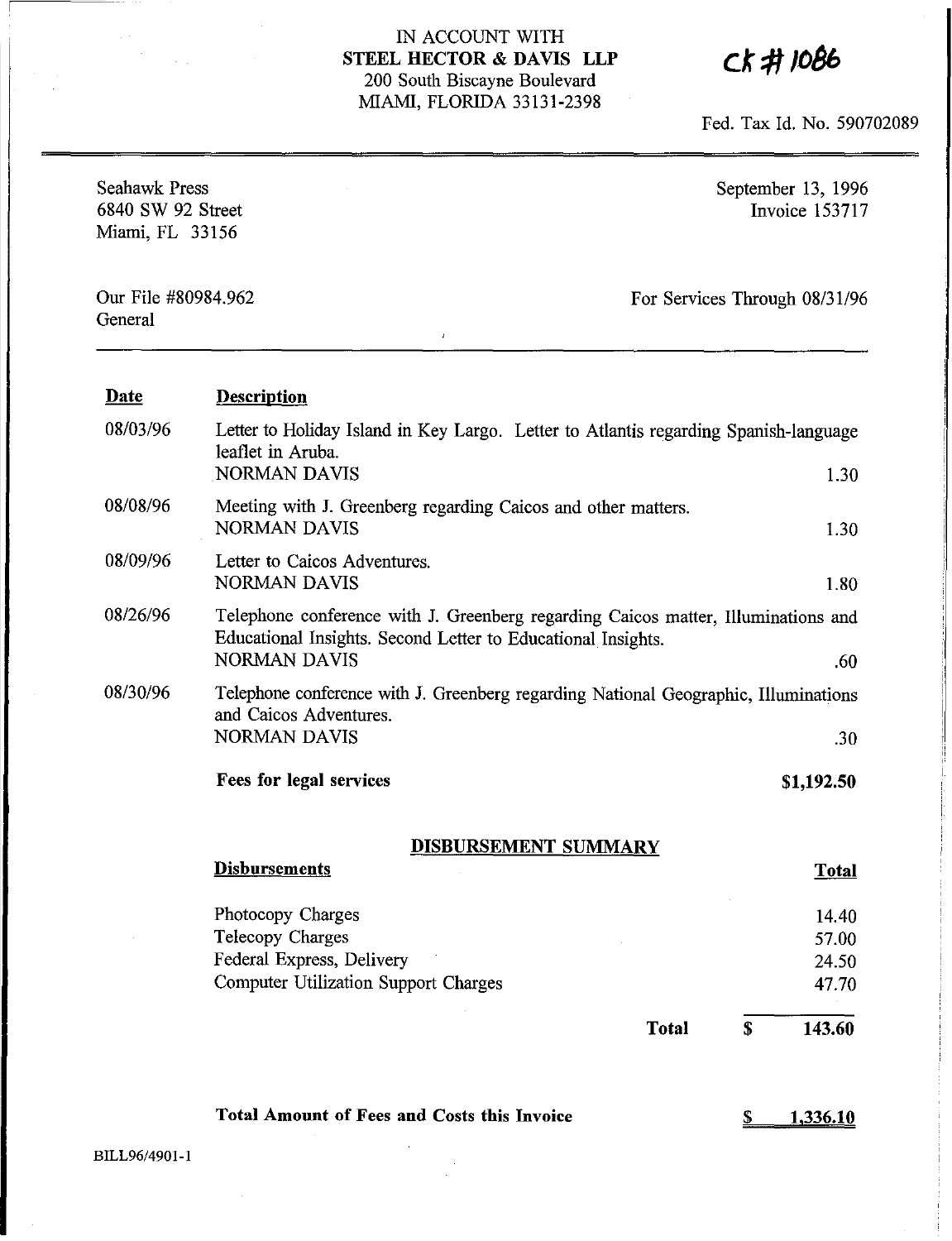Fed. Tax Id. No. 590702089

Seahawk Press 6840 SW 92 Street Miami, FL 33156

**r**

Our File #80984.5801 National Geographic



September 13, 1996 Invoice 153719

For Services Through 08/31/96

#### Date Description

08/29/96 Review of J. Greenberg's proposed correspondence with National Geographic. Telephone conference with 1. Greenberg NORMAN DAVIS 30

Fees for legal services

\$180.00

#### DISBURSEMENT SUMMARY

| <b>Disbursements</b>                        |       |   | Total |
|---------------------------------------------|-------|---|-------|
| <b>Computer Utilization Support Charges</b> |       |   | 7.20  |
| $\sim$                                      | Total | S | 7.20  |

Total Amount of Fees and Costs this Invoice 187.20

\$

BILL96/4903-1

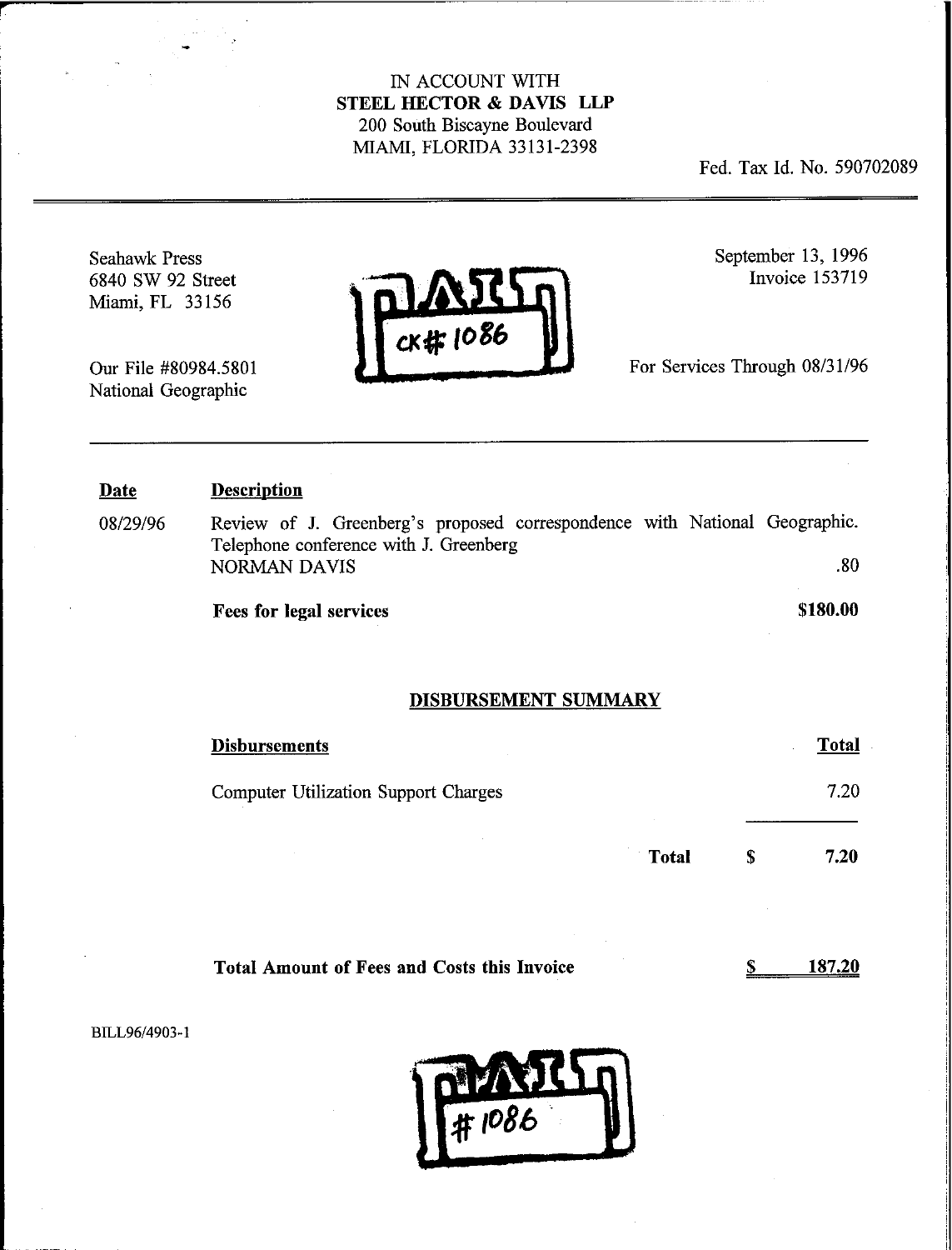Fed. Tax Id. No. 590702089

| <b>Seahawk Press</b><br>6840 SW 92 Street<br>Miami, FL 33156 |                                                                                                            | <b>CK#1135</b> | October 17, 1996<br>Invoice 156709 |
|--------------------------------------------------------------|------------------------------------------------------------------------------------------------------------|----------------|------------------------------------|
| Our File #80984.962<br>General                               |                                                                                                            |                | For Services Through 09/30/96      |
| Date                                                         | <b>Description</b>                                                                                         |                |                                    |
| 09/03/96                                                     | Letter to Key Largo Holiday Resort.<br><b>NORMAN DAVIS</b>                                                 |                | .60                                |
| 09/04/96                                                     | Telephone conference with J. Greenberg regarding pending matters.<br><b>NORMAN DAVIS</b>                   |                | .30                                |
| 09/05/96                                                     | Revision of Holiday Isle letter. Telephone conference with J. Greenberg.<br><b>NORMAN DAVIS</b>            |                | .40                                |
| 09/16/96                                                     | Telephone conferences with J. Greenberg and I. Greenberg regarding pending matters.<br><b>NORMAN DAVIS</b> |                | .40                                |
|                                                              | <b>Fees for legal services</b>                                                                             |                | \$382.50                           |

# DISBURSEMENT SUMMARY

| <b>Disbursements</b>                 | Total               |
|--------------------------------------|---------------------|
| Photocopy Charges                    | 1.50                |
| Telephone Charges                    | 2.02                |
| Telecopy Charges                     | 26.00               |
| Delivery Charge                      | 14.41               |
| Federal Express, Delivery            | 9.50                |
| Computer Utilization Support Charges | 15.30               |
|                                      | Total<br>S<br>68.73 |

| Total Amount of Fees and Costs this Invoice | 451.23 |
|---------------------------------------------|--------|
|---------------------------------------------|--------|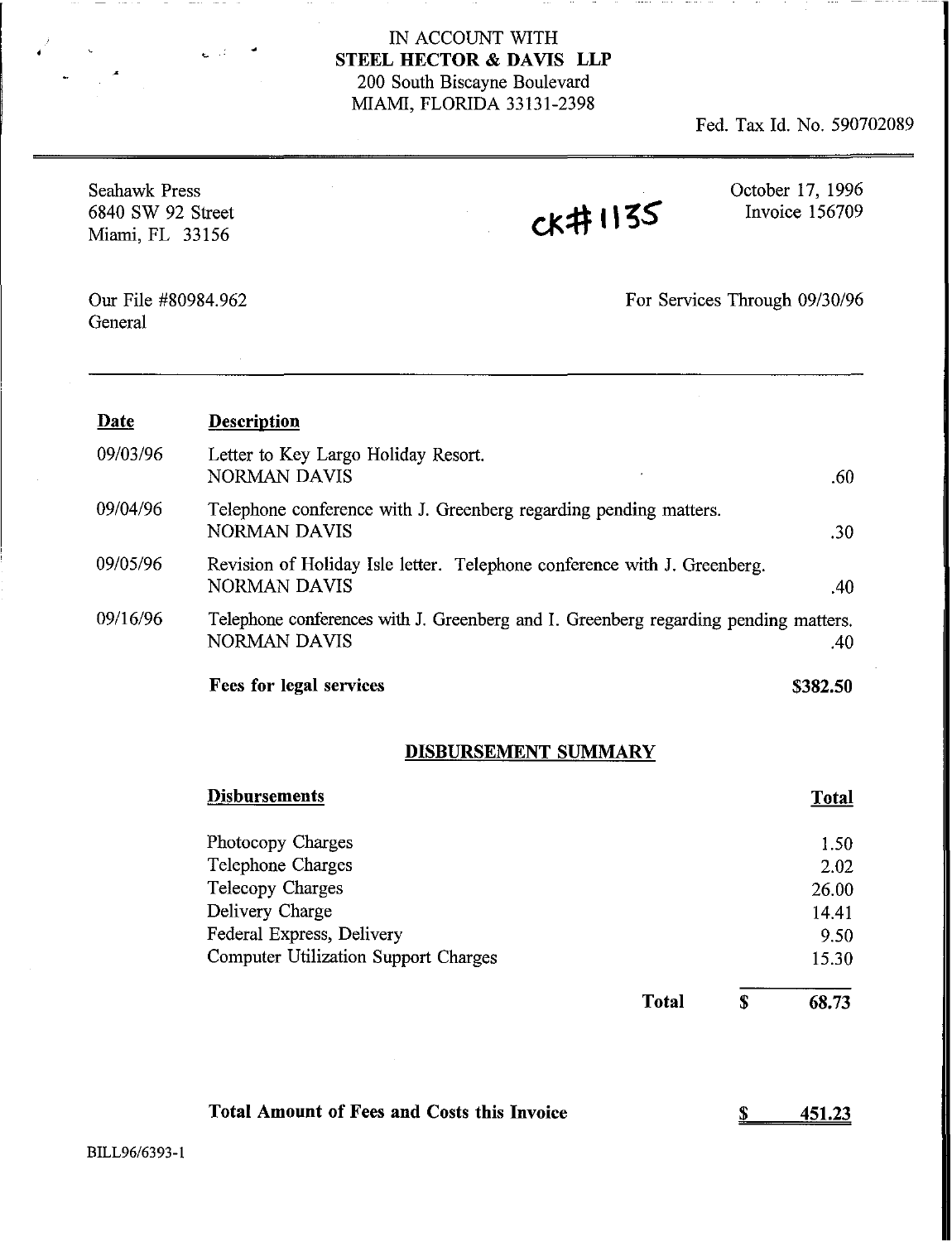# . **·STEELI** HECTOR **faDAVI S**

Steel Hector & Davis LLP 200South Biscayne Boulevard Miami, Florida 33131-2398 305.577. 7000 305.577.7001 Fax

October 24, 1996

Jerry Greenberg and Idaz Greenberg 6840 s.w. 92nd Street Miami, Florida 33156

Re: Our File # 80984,0962 - Seahawk Press - General

Dear Jerry and Idaz:

Enclosed is our invoice number 156709. This invoice represents services rendered through September 30, 1996 for the matter referenced above. If you should have any questions, please do not hesitate to call me at 577-7000 ext, 3306.

Very truly yours,

. ley Slagn

Jo Hanley Silvagni Legal Assistant

Enc,

cc: Norman Davis

Tallahassee 904.222.2300 904.222.8410 Fax

Key West 305292.7272 305.292.7271 Fax

Caracas 582.9512067 582.951.3067 Fax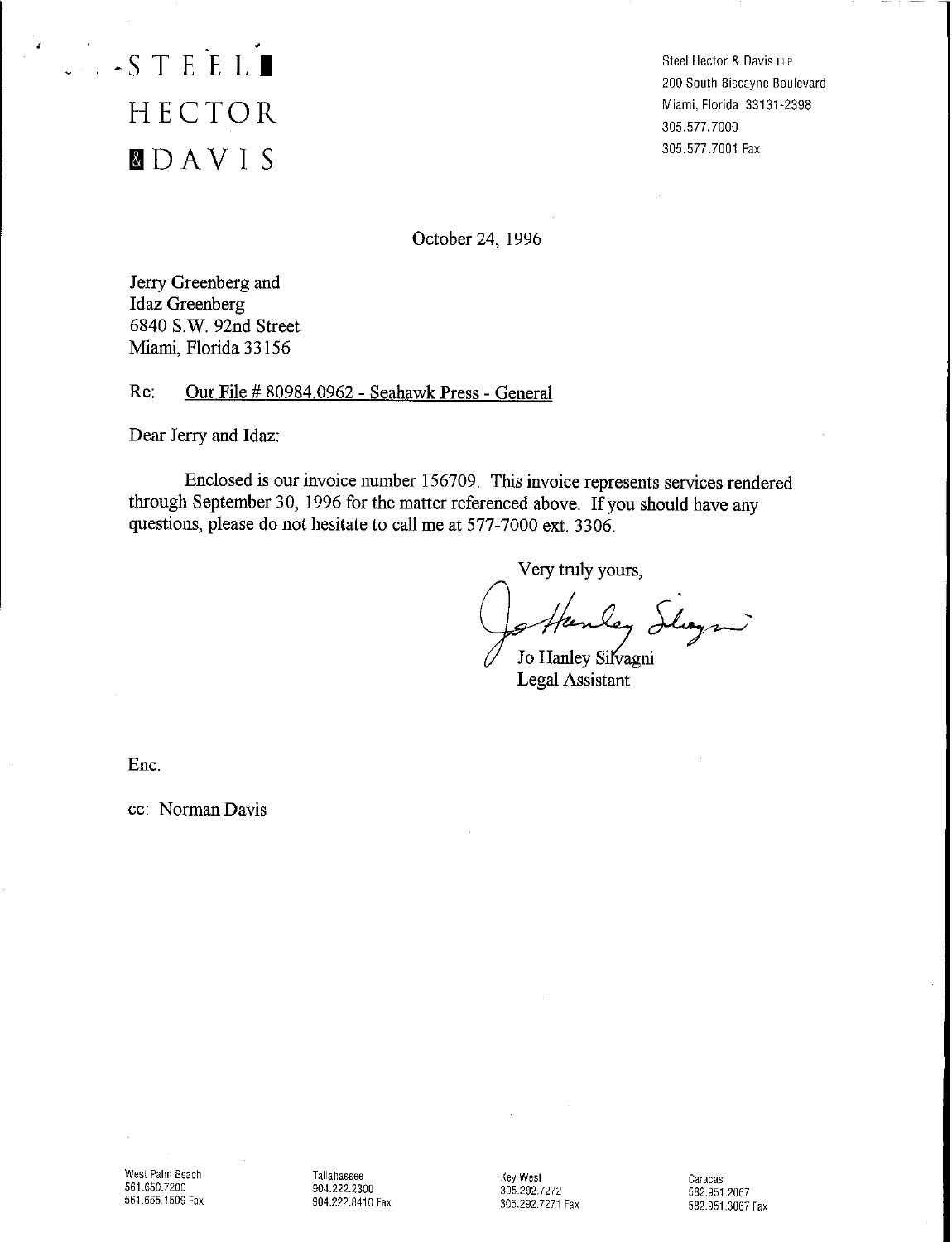STEEL<sup>1</sup> HECTOR **IDAVI S**

 $\mathbf{r}^{\mathcal{A}}$  ,  $\mathbf{r}^{\mathcal{A}}$ 

Steel Hector & Davis LLP 200 South Biscayne Boulevard Miami, Florida 33131·2398 305.577.7000 305.577.7001 Fax

August 23, 1996

 $CK$ #1056

Jerry Greenberg and Idaz Greenberg 6840 s.w. 92nd Street Miami, Florida 33156

Re: Our File # 80984.0962 - Seahawk Press - General

Dear Jerry and Idaz:

Enclosed is our invoice number 152006. This invoice represents services rendered through July 31, 1996 for the matter referenced above. If you should have any questions, please do not hesitate to call me at 577-7000 ext. 3306.

Very truly yours,

. Very truly yours,<br>0 Hanley Schozen

Jo Hanley Sílvagni Legal Assistant

:jhs

cc: Norman Davis

Ene.

West Palm Beach 561.650.7200 561.655.1509 Fax Tallahassee 904.2222300 904.222.8410 Fax

Key West 305.292.7272 305.292.7271 Fax

Caracas 582.951.2067 582.951,3067 Fax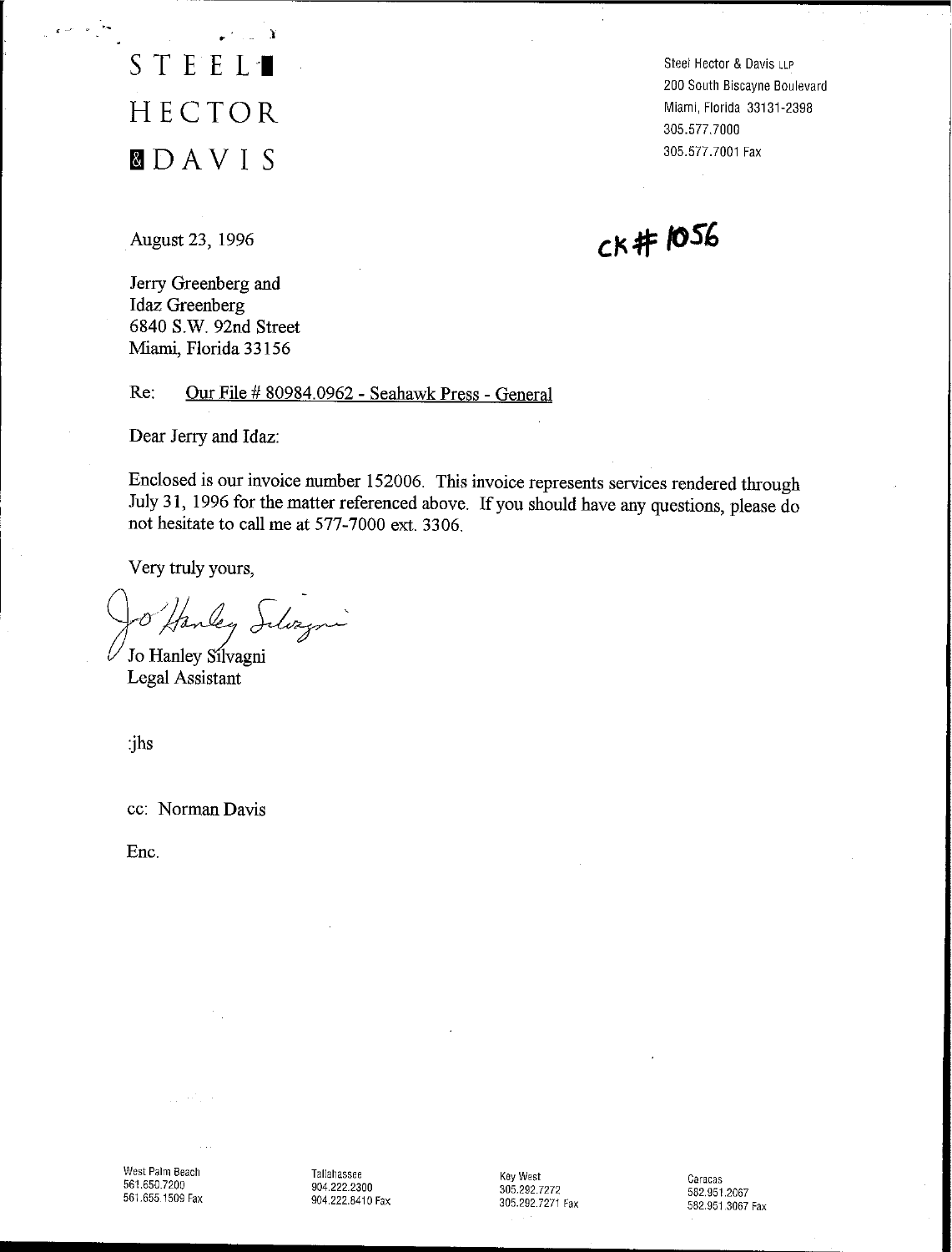$\mathcal{L}_{\mathcal{A}}$ 

Fed. Tax Id. No. 590702089

| Seahawk Press<br>6840 SW 92 Street<br>Miami, FL 33156 |                                                                                                                                                                                                                             | August 9, 1996<br>Invoice 152006 |  |
|-------------------------------------------------------|-----------------------------------------------------------------------------------------------------------------------------------------------------------------------------------------------------------------------------|----------------------------------|--|
| Our File #80984.962<br>General                        |                                                                                                                                                                                                                             | For Services Through 07/31/96    |  |
| <b>Date</b>                                           | <b>Description</b>                                                                                                                                                                                                          |                                  |  |
| 07/02/96                                              | Telephone conference with Fred Ward regarding National Geographic. Telephone<br>conference with J. Greenberg regarding National Geographic. Preparation of draft<br>complaint against Nautilus Maui.<br><b>NORMAN DAVIS</b> | 2.20                             |  |
| 07/08/96                                              | Telephone conferences with J. Greenberg regarding Geographic and Nautilus Maui<br>matters. Letter to Nautilus/Maui regarding draft complaint.<br><b>NORMAN DAVIS</b>                                                        | .70                              |  |
| 07/09/96                                              | Preparation of inquiry to National Geographic.<br><b>NORMAN DAVIS</b>                                                                                                                                                       | .70                              |  |
| 07/10/96                                              | Meeting with J. Greenberg regarding National Geographic matter.<br><b>NORMAN DAVIS</b>                                                                                                                                      | 1.40                             |  |
| 07/12/96                                              | Preparation of letter to Educational Insights, Inc.<br><b>NORMAN DAVIS</b>                                                                                                                                                  | .50                              |  |
| 07/15/96                                              | Telephone conferences with J. Greenberg and I. Greenberg regarding Educational<br>Insights and Nautilus/Maui.<br><b>NORMAN DAVIS</b>                                                                                        | .50                              |  |
| 07/16/96                                              | Letter to Nautilus Maui operator regarding settlement. Letter to Educational Insights.<br>Telephone conferences with J. Greenberg.<br>NORMAN DAVIS                                                                          | 2.00                             |  |
|                                                       | Fees for legal services                                                                                                                                                                                                     | \$1,800.00                       |  |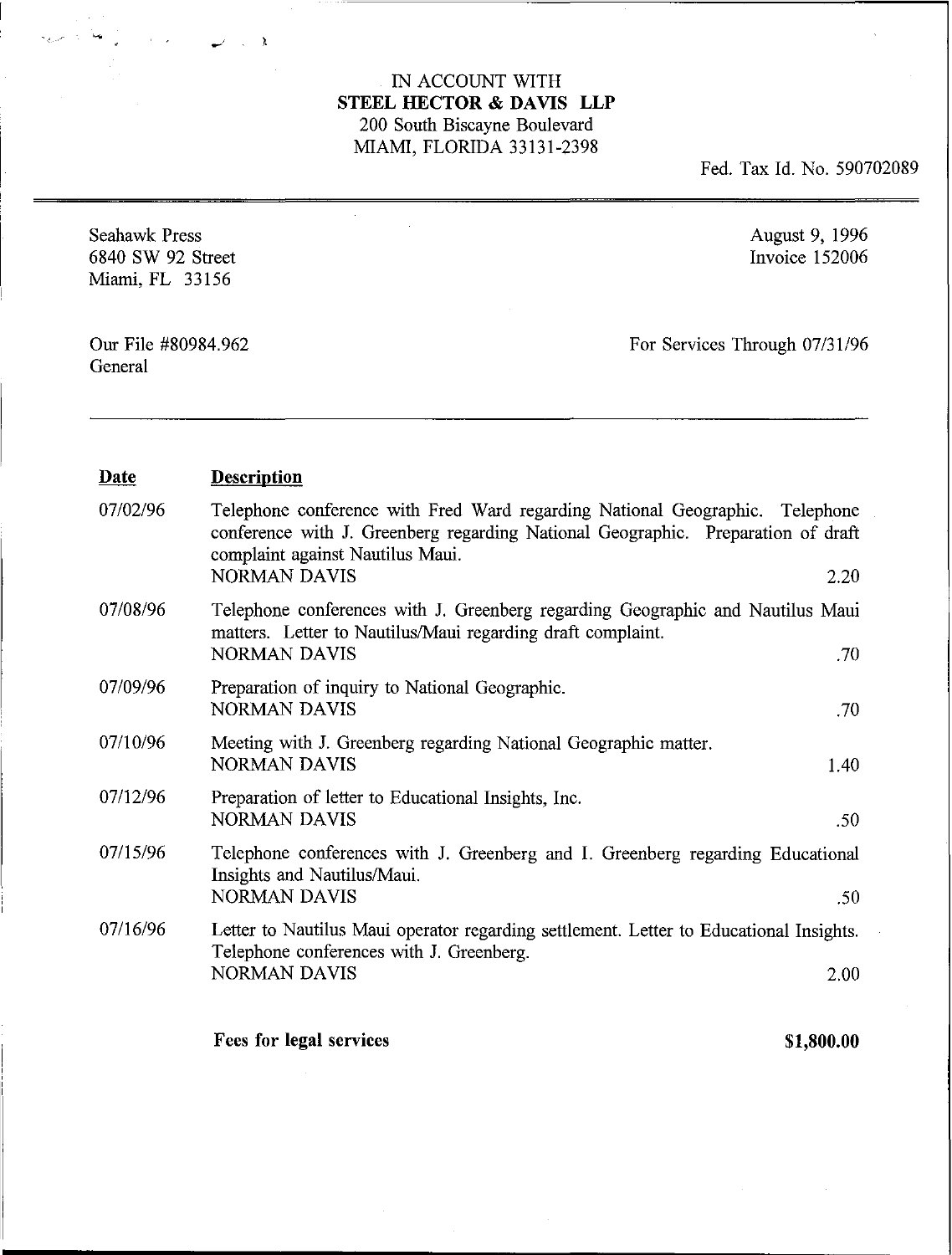·Seahawk Press  $\label{eq:2.1} \mathcal{L}_{\mu}(\lambda,\lambda,\hat{\mathcal{H}}_{\mu})\mathcal{L}_{\mu}=\left\langle \mathcal{L}_{\mu}(\lambda,\hat{\mathcal{H}}_{\mu})\mathcal{L}_{\mu}(\lambda,\hat{\mathcal{H}}_{\mu})\right\rangle$ 

August 9, 1996 Invoice# 152006 Page 2

# **DISBURSEMENT SUMMARY**

| Disbursements                                      |       |              | <b>Total</b> |
|----------------------------------------------------|-------|--------------|--------------|
| Photocopy Charges                                  |       |              | 39.90        |
| Telephone Charges                                  |       |              | 14.67        |
| Telecopy Charges                                   |       |              | 108.00       |
| Federal Express Delivery                           |       |              | 48.00        |
| <b>Filing Fees</b>                                 |       |              | 441.00       |
| <b>Computer Utilization Support Charges</b>        |       |              | 72.00        |
|                                                    | Total | $\mathbb{S}$ | 723.57       |
| <b>Total Amount of Fees and Costs this Invoice</b> |       | S            | 2,523.57     |
|                                                    |       |              |              |

BILL96/3493-1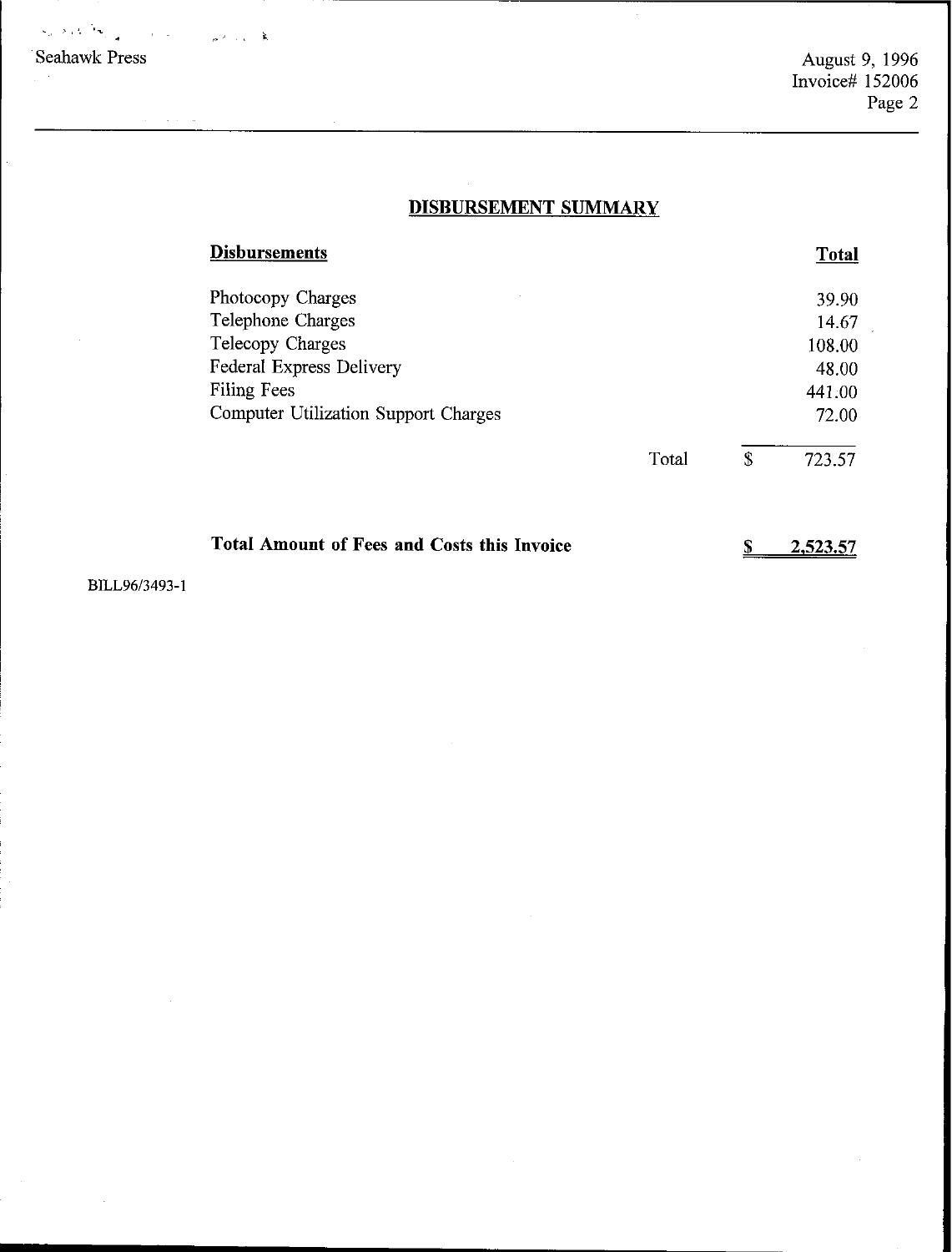Fed. Tax Id. No. 590702089

| <b>Seahawk Press</b><br>6840 SW 92 Street<br>Miami, FL 33156 |                                                                                                                                      | July 11, 1996<br>Invoice 149923 |
|--------------------------------------------------------------|--------------------------------------------------------------------------------------------------------------------------------------|---------------------------------|
| Our File #80984.962<br>General                               |                                                                                                                                      | For Services Through 06/30/96   |
| Date                                                         | <b>Description</b>                                                                                                                   |                                 |
| 06/13/96                                                     | Telephone conferences with J. Greenberg and I. Greenberg regarding Maui dispute.<br><b>NORMAN DAVIS</b>                              | .50                             |
| 06/18/96                                                     | Telephone conference with I. Greenberg regarding Maui dispute.<br><b>NORMAN DAVIS</b>                                                | .20                             |
| 06/19/96                                                     | Preparation of letter to Nautillus/Maui; several telephone conferences with J. Greenberg<br>and I. Greenberg.<br><b>NORMAN DAVIS</b> | 2.00                            |
| 06/26/96                                                     | National Geographic project.<br><b>NORMAN DAVIS</b>                                                                                  | 1.40                            |
| 06/27/96                                                     | National Geographic project.<br><b>NORMAN DAVIS</b>                                                                                  | 1.30                            |
|                                                              | Fees for legal services                                                                                                              | \$1,215.00                      |

### **DISBURSEMENT SUMMARY**

| <b>Disbursements</b>                        | <b>Total</b> |
|---------------------------------------------|--------------|
| Photocopy Charges                           | 5.70         |
| Telephone Charges                           | 2.76         |
| Telecopy Charges                            | 27.00        |
| <b>Computer Utilization Support Charges</b> | 48.60        |

**Total Amount of Fees and Costs this Invoice**

Total  $\overline{s}$ 

**84.06**



BILL96/2060-I

L- .\_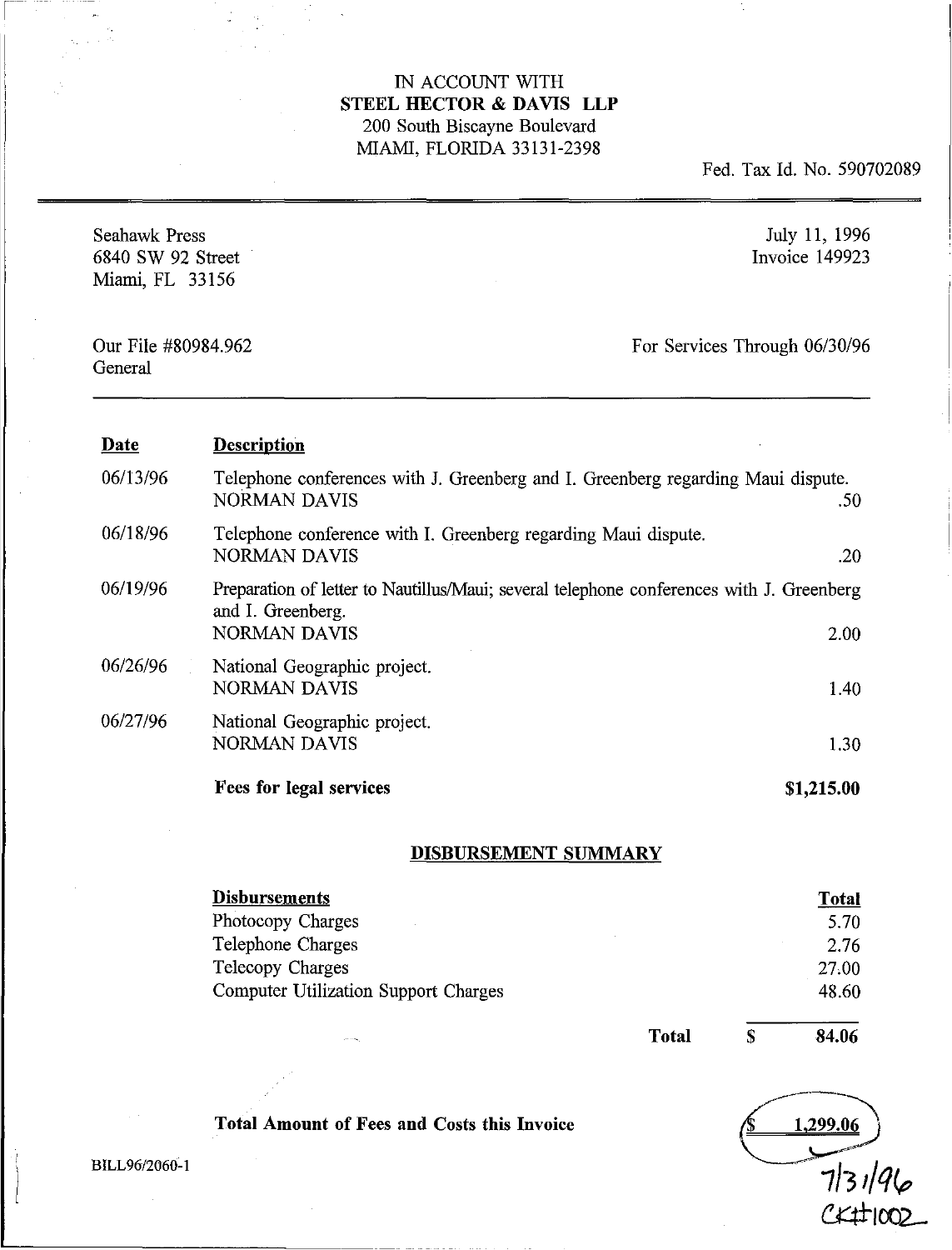Fed. Tax Id. No. 590702089

Seahawk Press 6840 SW 92 Street Miami, FL 33156

 $#4,505.40$ <br>CK#0824

February 26, 1996 Invoice 141409

Our File #80984.962 **General** 

For Services Through 01/31/96

| <b>Date</b> | <b>Description</b>                                                                                                                                                                              |
|-------------|-------------------------------------------------------------------------------------------------------------------------------------------------------------------------------------------------|
| 01/02/96    | Meeting with J. Greenberg and I. Greenberg regarding exhibits for Illumination<br>infringement matter.<br><b>NORMAN DAVIS</b><br>1.40                                                           |
| 01/08/96    | Revisions to Complaint. Telephone conferences with Jerry Greenberg.<br><b>NORMAN DAVIS</b><br>1.50                                                                                              |
| 01/08/96    | Initial preparation of letter to National Geographic Society. Telephone conferences<br>with Jerry Greenberg.<br><b>NORMAN DAVIS</b><br>1.70                                                     |
| 01/09/96    | Numerous telephone conferences with Jerry Greenberg. Revisions of letter to National<br>Geographic. Revisions to Sunlovers Complaint.<br><b>NORMAN DAVIS</b><br>2.40                            |
| 01/10/96    | Meeting with J.Greenberg regarding National Geographic matter.<br><b>NORMAN DAVIS</b><br>1.50                                                                                                   |
| 01/12/96    | Several telephone conferences with J. Greenberg and I. Greenberg regarding my contact<br>with Atlantis counsel. Letter to counsel regarding settlement proposal.<br><b>NORMAN DAVIS</b><br>2.40 |
| 01/19/96    | Letter to Swiss firm regarding return of materials.<br><b>NORMAN DAVIS</b><br>.80                                                                                                               |
| 01/23/96    | Meeting with Jerry Greenberg regarding exhibits for Illustrations Project - additional<br>work on letter to National Geographic Society.                                                        |
|             | <b>NORMAN DAVIS</b><br>2.00                                                                                                                                                                     |
| 01/31/96    | Telephone conference with J. Greenberg regarding various pending matters.<br><b>NORMAN DAVIS</b><br>.50                                                                                         |
|             | <b>Fees for legal services</b><br>\$3,195.00                                                                                                                                                    |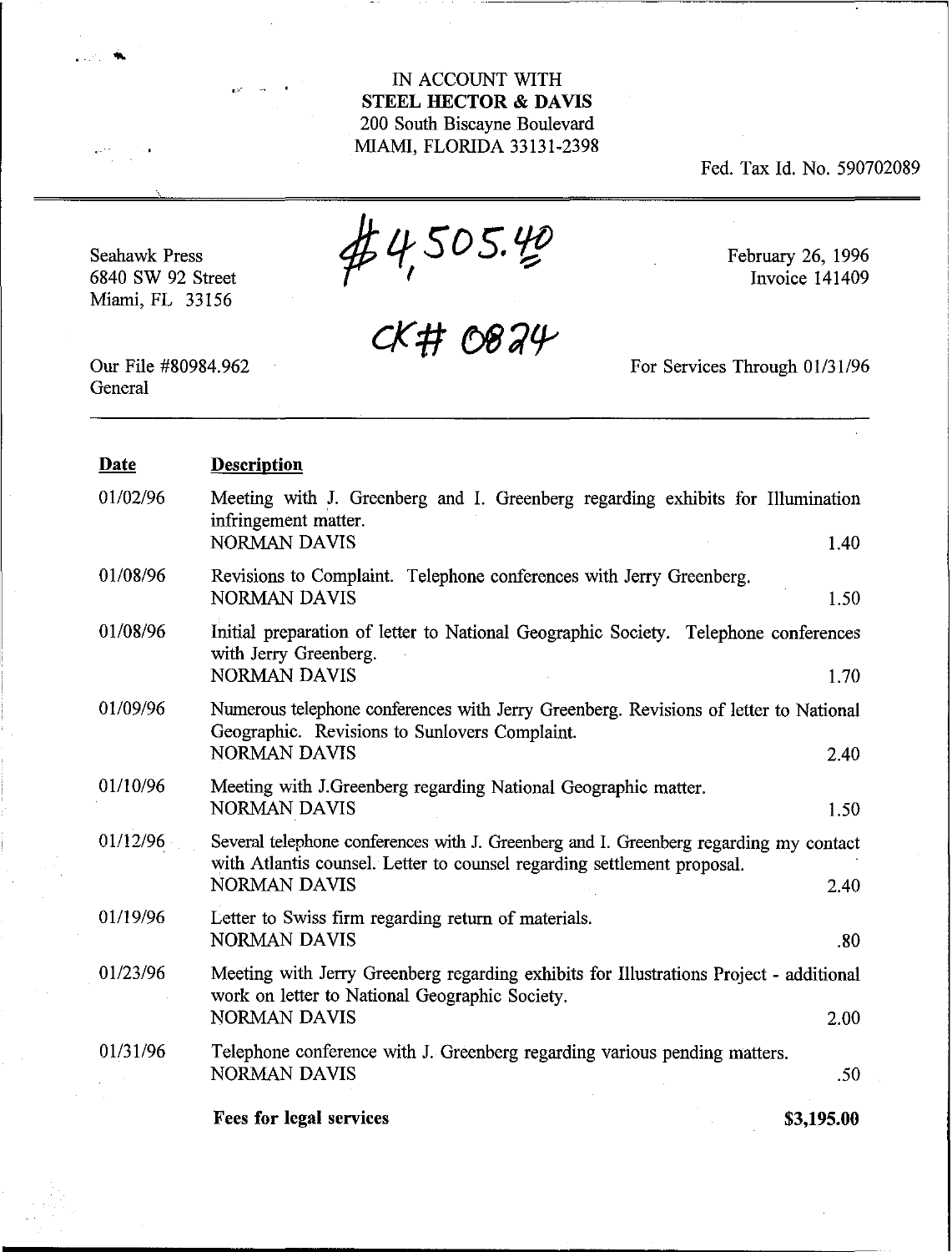Seahawk Press ...

# **DISBURSEMENT SUMMARY**

| 3.30<br>4.33<br>70.00<br>19.37<br>42.00 |
|-----------------------------------------|
|                                         |
|                                         |
|                                         |
|                                         |
|                                         |
| 127.80                                  |
| 266.80<br>S                             |
|                                         |

| Total Amount of Fees and Costs this Invoice | $\frac{\$}{3}$ 3,461.80 |
|---------------------------------------------|-------------------------|
|---------------------------------------------|-------------------------|

c/42505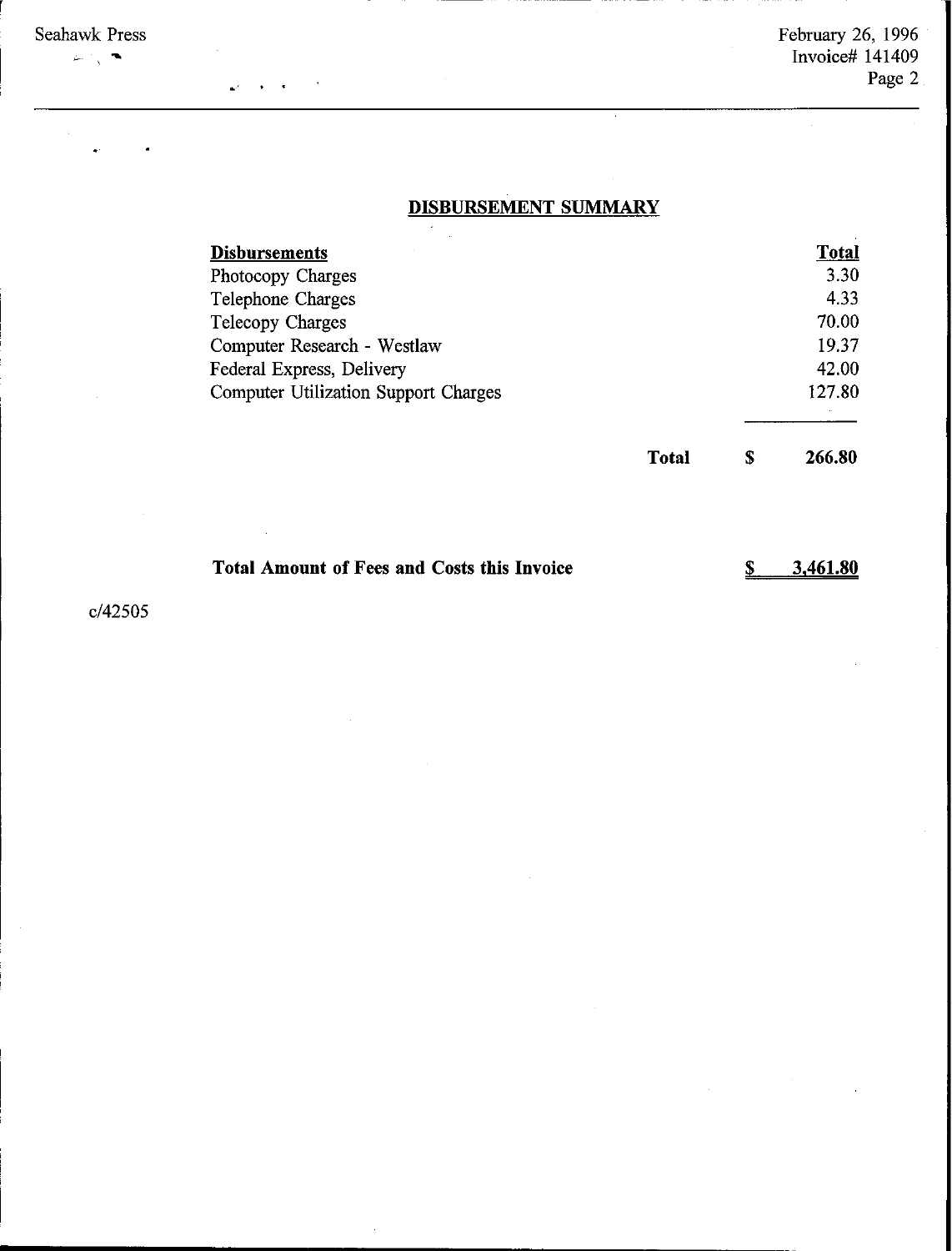•

 $\sim$   $\sim$ 

Fed. Tax Id. No. 590702089

| <b>Seahawk Press</b><br>6840 SW 92 Street<br>Miami, FL 33156 |                                                                                                                           | February 26, 1996<br>Invoice 139972 |  |
|--------------------------------------------------------------|---------------------------------------------------------------------------------------------------------------------------|-------------------------------------|--|
| Our File #80984.966                                          | For Services Through 01/31/96<br>Copyright claim against Suniover International                                           |                                     |  |
| Date                                                         | <b>Description</b>                                                                                                        |                                     |  |
| 01/16/96                                                     | Letter to counsel for Sunlover Products.<br><b>NORMAN DAVIS</b>                                                           | .20                                 |  |
| 01/19/96                                                     | Telephone conference with Sunlovers counsel regarding settlement.<br>conference with J. Greenberg.<br><b>NORMAN DAVIS</b> | Telephone<br>.80                    |  |
| 01/25/96                                                     | Letter to Sunlover counsel regarding settlement proposal.<br><b>NORMAN DAVIS</b>                                          | 1.50                                |  |
|                                                              | Fees for legal services                                                                                                   | \$562.50                            |  |

# DISBURSEMENT SUMMARY

| <b>Disbursements</b><br><b>Computer Utilization Support Charges</b> |              |   | <b>Total</b><br>22.50 |
|---------------------------------------------------------------------|--------------|---|-----------------------|
|                                                                     | <b>Total</b> | S | 22.50                 |
| <b>Total Amount of Fees and Costs this Invoice</b>                  |              | œ | 585.1                 |

c/42511